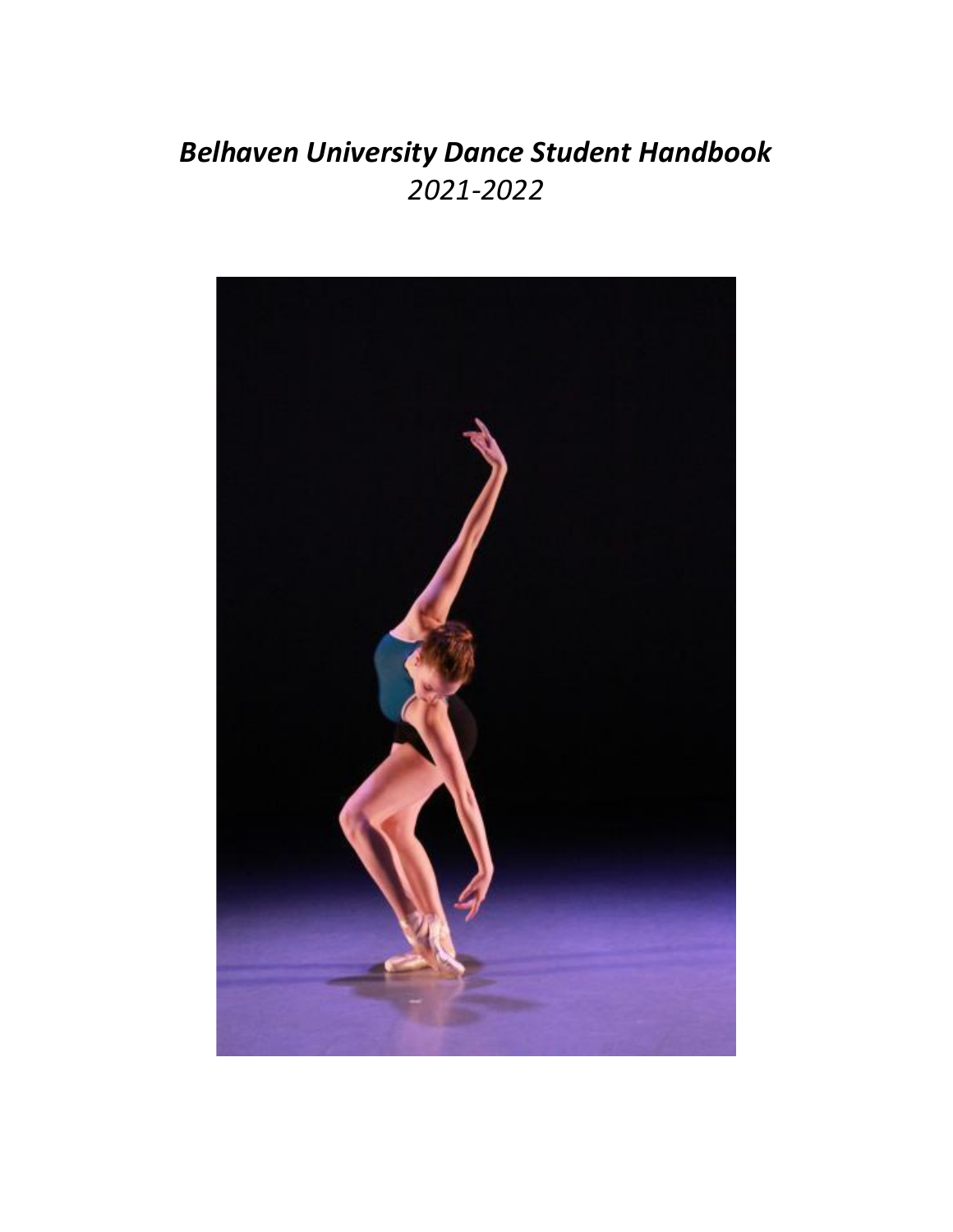Welcome to the Dance Department at Belhaven University. We have prepared this handbook to ease your transition into our department. It contains general information you will use throughout your time as a dance student and answers many commonly asked questions. Please use this handbook in consultation with your dance faculty advisor who will guide you through your program of study at Belhaven. We believe this year holds new and exciting opportunities for you in dance and liberal arts studies. The Belhaven University Dance Department encourages you to embrace all that God has for you in this journey.

Sincerely,

Krista P. Bower

Krista Bower, MFA Chair and Professor of Dance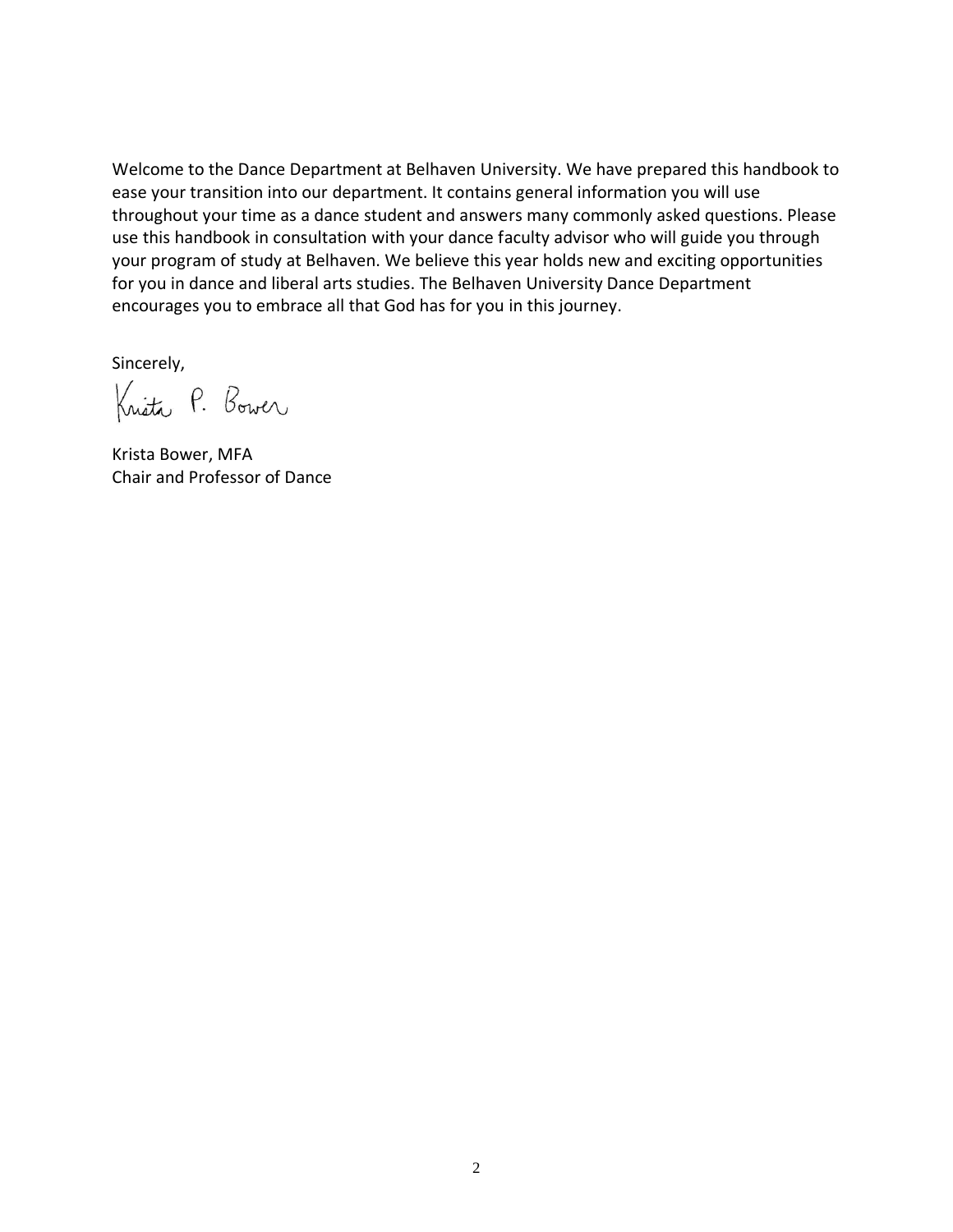# **TABLE OF CONTENTS**

| Vision, Mission Statement, & Goals       | 4  |
|------------------------------------------|----|
| <b>COVID-19 Policies</b>                 | 8  |
| <b>Attire Guidelines</b>                 | 10 |
| <b>Production Jobs</b>                   | 12 |
| <b>Studios &amp; Scheduling</b>          | 13 |
| <b>Dressing Rooms</b>                    | 13 |
| Lockers                                  | 14 |
| <b>Attendance Policy</b>                 | 14 |
| <b>Movement Evaluations</b>              | 15 |
| Late Work                                | 15 |
| Injury                                   | 15 |
| <b>Mental &amp; General Health</b>       | 16 |
| <b>Department Meeting</b>                | 16 |
| <b>Faculty Advising &amp; Progress</b>   | 17 |
| Degree Tracks                            | 17 |
| <b>Rehearsal Schedules &amp; Casting</b> | 19 |
| <b>Ballet Technique Defined</b>          | 20 |
| <b>Modern Levels Defined</b>             | 22 |
| <b>Services</b>                          | 24 |
| <b>Guidelines for Writing Papers</b>     | 25 |
| <b>Tips for Rehearsing</b>               | 34 |
| <b>Performance Situations</b>            | 35 |
| <b>Costume Policies</b>                  | 36 |
| <b>Annual Performances</b>               | 38 |
| Faculty & Staff Bios                     | 40 |
| <b>DOXA</b>                              | 48 |
| <b>Departmental Awards</b>               | 49 |
| <b>NASD</b>                              | 51 |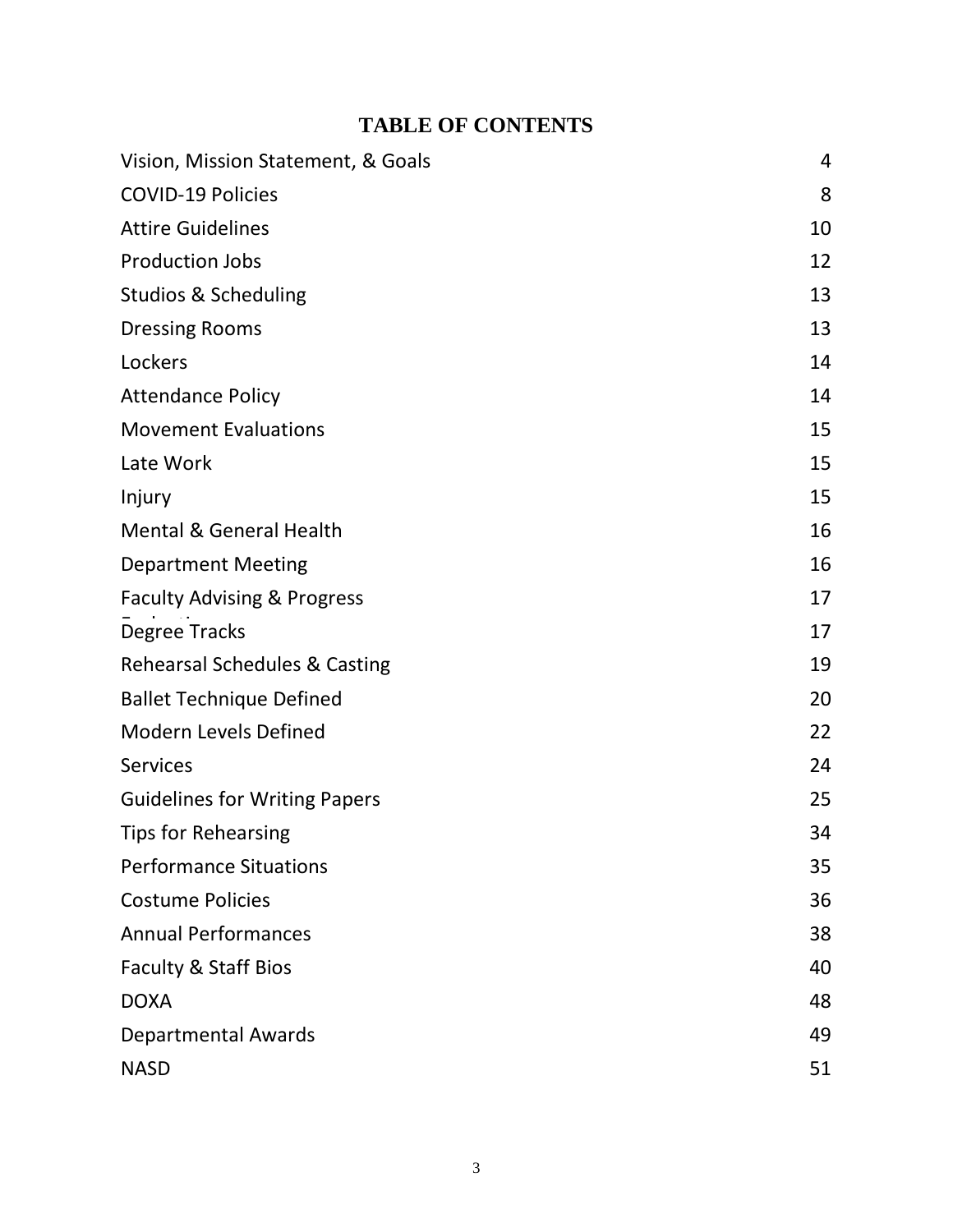# **BELHAVEN UNIVERSITY**

## **Vision & Mission Statement**

Belhaven University prepares students academically and spiritually to serve Christ Jesus in their careers, in human relationships, and in the world of ideas.

Belhaven University affirms the Lordship of Christ over all aspects of life, acknowledges the Bible as the foundational authority for the development of a personal worldview, and recognizes each individual's career as a calling from God. Each academic department is committed to high academic goals for its students and clarifies the implications of biblical truth for its discipline. Belhaven upholds these commitments in offering undergraduate or graduate programs, by conventional or technological delivery modes, and in local, national, and international venues. The University requires a liberal arts foundation in each undergraduate degree program in order to best prepare students to contribute to a diverse, complex and fastchanging world.

By developing servant leaders who value integrity, compassion, and justice in all aspects of their lives, the University prepares people to serve, not to be served.

 *Revised 2010*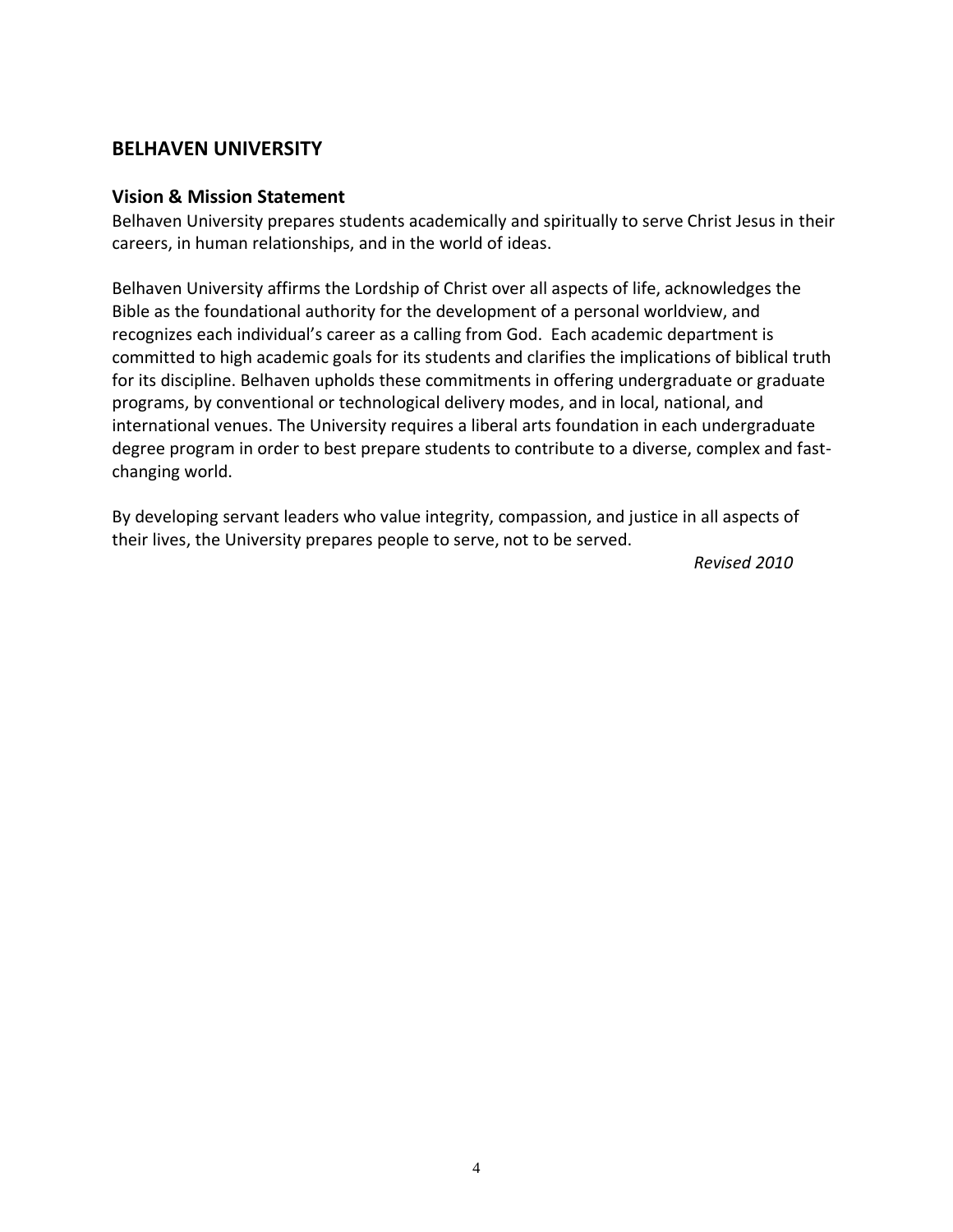# **BELHAVEN UNIVERSITY DANCE DEPARTMENT**

# **MISSION STATEMENT & GOALS**

#### **Mission Statement of the Dance Department**

The mission of the dance department is to prepare students technically, artistically, academically, and spiritually to move into the world of dance and affiliated careers in adherence with the mission of the university.

#### **Goals of the Dance Department**

The goals of the dance department are clearly derived from our mission statement and thus categorized. Although they are articulated separately, these goals are interdependent. Our objectives explain what steps are taken to apply these goals, which collectively educate the whole student in measurable terms.

## **Goal 1: Criticism, Evaluation, and Spiritual Integration**

*Students will develop and integrate a Christian worldview into their dance studies, and be able to critically assess their environment from such a perspective.* 

Objective 1: Students will participate in peer feedback, written and oral criticism of dance performances, and personal evaluation of artistic endeavors as portions of selected dance courses like improvisation, composition, performance techniques, and variations.

Objective 2: Students will learn to interact with others in the giving and receiving of art criticism, growing to function as a community of informed artists tackling problem solving.

Objective 3: Students will be able to research, create, lead, and manage their senior projects while interacting with faculty mentors. Students will demonstrate and articulate personal growth and development in a culminating subject. These will be presented for assessment.

Objective 4: Students will be trained to understand and compare different worldviews as they learn about dance history and the development of Christian thinking and practice in western cultures and world communities.

Objective 5: Students will consider both the process and the product of dance making and its capacity to communicate various worldviews, including a Christian worldview.

Objective 6: Students will learn to study and analyze historic and contemporary dance forms, examining them from a spiritual viewpoint that builds on the university core curriculum value of integrating faith and learning.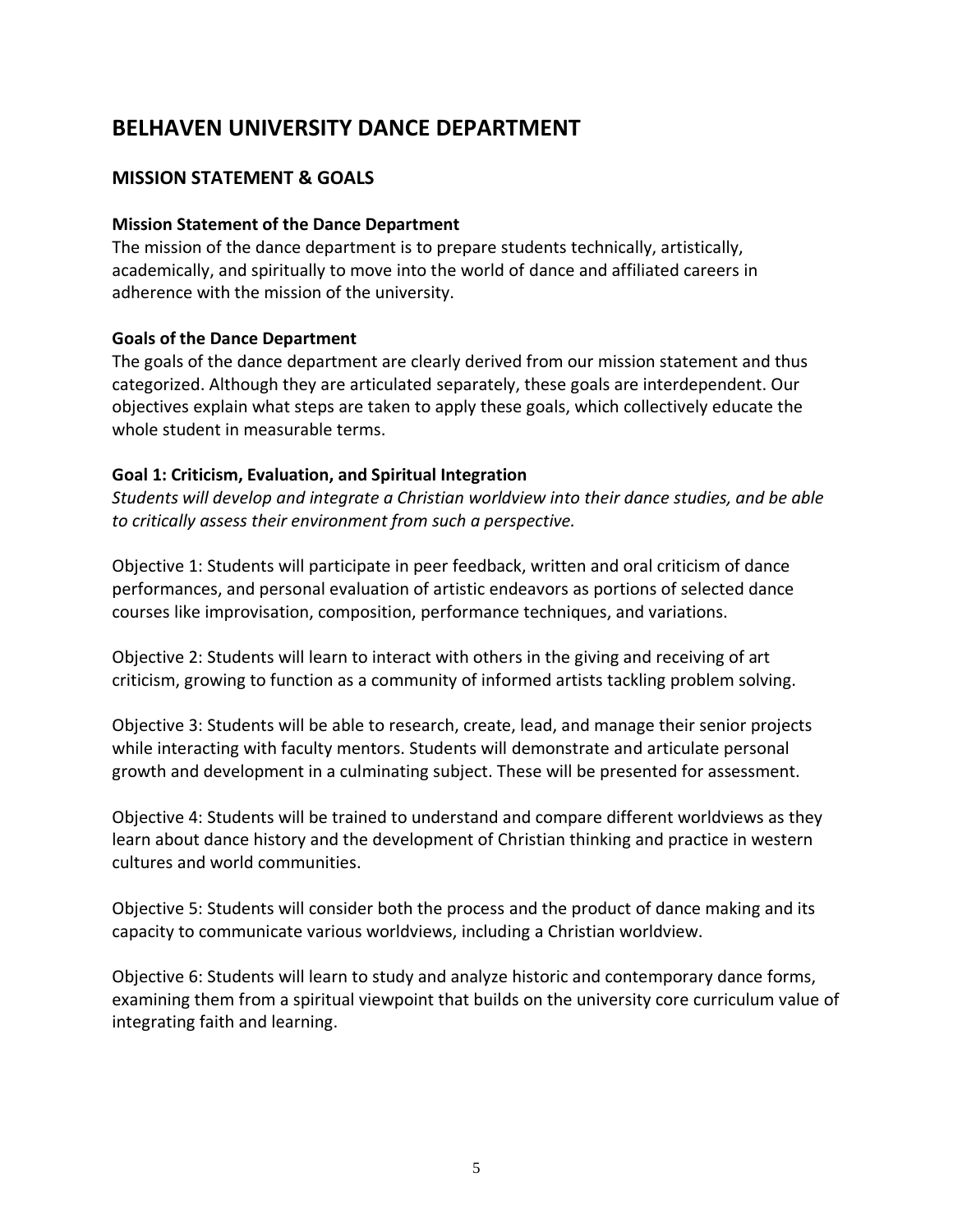Objective 7: Students will learn to recognize the source of their gifts, so that they will be empowered and motivated to be good stewards of those gifts, in the light of a worldview that is informed by a Christian perspective.

# **Goal 2: Technique and Performance**

*Students will develop skills in technique and performance interpretation in ballet, modern, and world dance forms.*

Objective 1: Students who are dance majors will take both ballet and modern dance for credit or audit their freshman year in order to gain skill in both classical and contemporary techniques, and to aid the faculty in determining BFA candidates by second year of study. Students will continue to develop technical skill in further coursework in ballet and modern dance dependent on their degree tracking.

Objective 2: Students will be given opportunity to take courses in world dance forms and experience performance and/or workshops in world dance forms.

Objective 3: Students will have opportunity by audition to work with a diverse offering of guest artists, perform in varied venues, and collaborate with outside resources, aiding in the creation of versatile dancers.

Objective 4: Students will receive guidance and critique in their quality of dance performance through performance coursework, final assessments in selected dance courses, and in the presentation of student choreography.

Objective 5: Students will grow in risk-taking, problem solving, application of correction, versatility in movement style, personal artistry over imitation, and individual growth. Students will gain the ability to teach themselves while continuing to learn from others.

Objective 6: Students will receive guidance through peer and teacher feedback, criticism, and final assessment of their work in the areas of technical execution, performance interpretation, and performance level.

# **Goal 3: Academics and Theory of Dance**

*Students will gain an understanding of dance and its influence in past and present culture and how to communicate theoretical instruction proficiently.*

Objective 1: Students will gain an understanding of the past, present, and potential future influences that inform dance thought and practice, through research, formulation of ideas, and oral and written presentations.

Objective 2: Students will learn about past and present dance works through experiential learning (reconstruction of historical works, watching and learning to analyze current works).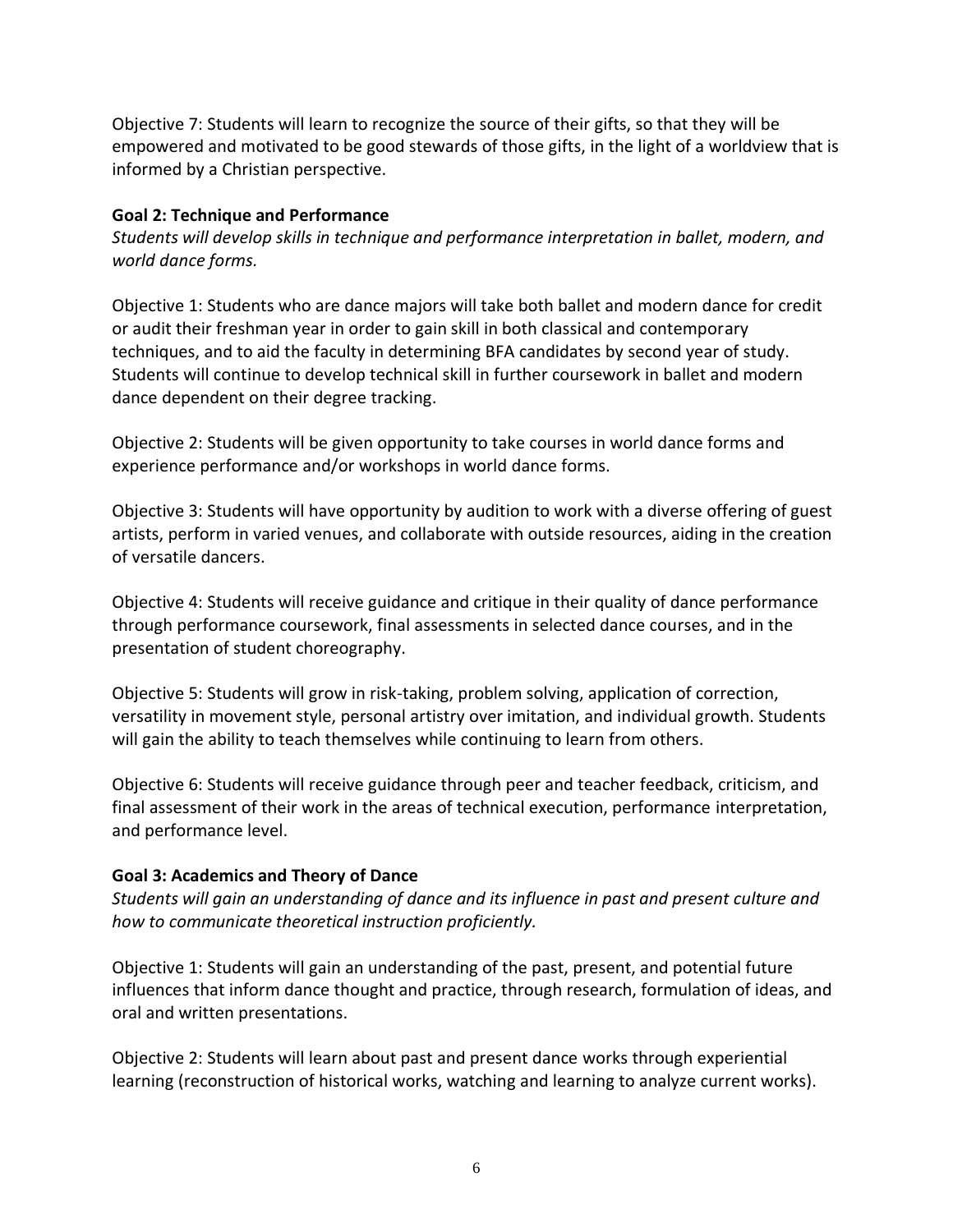Within this process of learning, students will examine how Christian thinking has influenced dance history and informs current dance practice.

Objective 3: Students will receive instruction in primary and secondary dance pedagogy and teaching methods. This understanding will offer skills in technical methodologies, vocabulary, and articulation of this knowledge.

Objective 4: Students will research the structural and financial environment of a variety of dance communities.

Objective 5: Students will develop and apply skills in lighting design, sound, and video technologies.

# **Goal 4: Artistry and Craft**

*Students will develop their artistry, craft, and voice through the exploration of communicating of ideas and the developing of skills in dance composition.*

Objective 1: Students will work to express their own individual motivation and ideas, discovering how to express an internal perspective through creative problem solving.

Objective 2: Students will be guided to apply their knowledge from improvisation courses to composition and choreography coursework as a foundation for dance crafting.

Objective 3: Students will develop skills in working with elements of movement (space, shape, time, and energy) along with the collaboration with other disciplines, text, props, weight sharing, among other aspects of dance improvisation and dance crafting.

Objective 4: Students will explore the development of an idea in dance through a range of communication (literal to abstract) and discuss the outcome in terms of its ability to authentically convey a worldview. Within this exploration students will discover the capacity to communicate from a worldview in dance.

Objective 5: Students will learn and practice form and design, dynamics, elements of dance crafting, and the process of creating solo work and group work.

Objective 6: Students will receive guidance through peer and teacher feedback, criticism, and final assessment of their work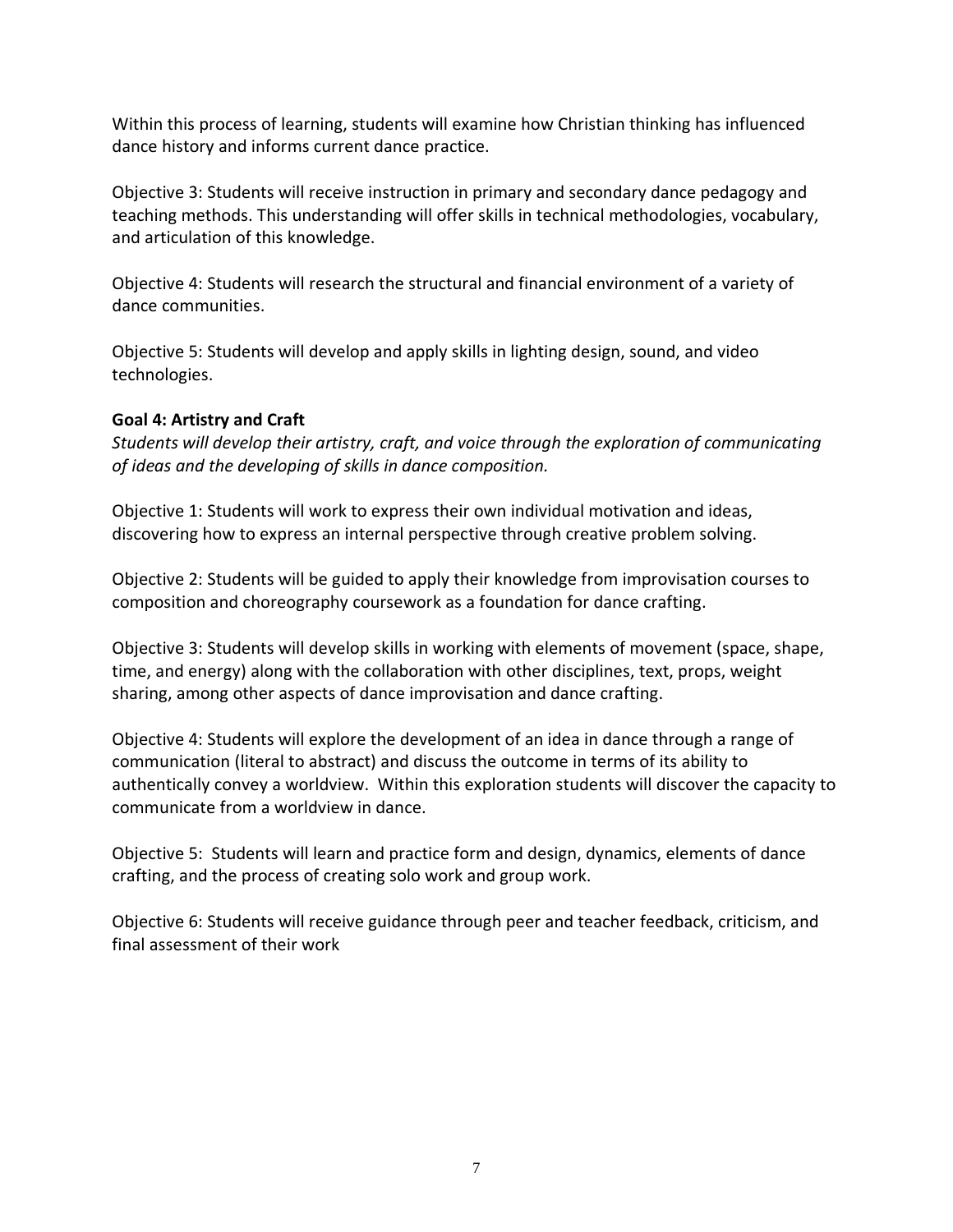# **COVID-19 POLICIES**

The health and safety of students, faculty, staff, and campus guests remain our highest priority. Dance students are expected to follow the University's Covid-19 Campus Safety Requirements, which are found here: [https://www.belhaven.edu/coronavirus/Letter-to-students-](https://www.belhaven.edu/coronavirus/Letter-to-students-Aug2021.pdf)[Aug2021.pdf.](https://www.belhaven.edu/coronavirus/Letter-to-students-Aug2021.pdf)

Here is a summary of Dance Department requirements:

- 1. Masks must be worn over the nose and mouth when indoors by everyone (including while dancing).
- 2. Students should monitor daily for any Covid-19 symptoms.
- 3. Unvaccinated dancers will be tested weekly in our on-campus Testing Center.
- 4. Unvaccinated dance students must take a Covid-19 diagnostic test (off-campus) within 48 hours prior to August 20 Placement Classes and email the test result to the Dance Athletic Trainer (vfauntroy@belhaven.edu).
- 5. If unvaccinated, a 10-day quarantine is required if you are in close contact with someone with Covid-19. (Close contact is 15 minutes or more in proximity to a contagious person over a 24 hour period.)
- 6. No eating or drinking is allowed within the classrooms or studios (other than water).
- 7. Students conducting rehearsals after class hours are expected to follow all Dance Department guidelines (masks, no eating, etc.)
- 8. Vaccinated students are EXEMPT from BOTH testing and quarantine (if asymptomatic).
- 9. Proper hand washing/sanitizing should be practiced in the studios and off-campus.
- 10. Daily cleaning protocols are in place for high-touch surfaces and floors.
- 11. Note: As of August 2021, a policy on dance partnering / touch has not been finalized. Details are forthcoming.

These guidelines are subject to change based on dance specific needs and requirements of the department or course activities.

**COVID-19 Symptoms** may be experienced by people of all age groups, yet many people who have the virus do not exhibit symptoms.

# **SYMPTOMS MAY INCLUDE:**

- Fever
- Cough
- Shortness of breath or difficulty breathing
- Weakness
- Fatigue
- Nausea
- Vomiting
- Diarrhea
- Changes to taste and smell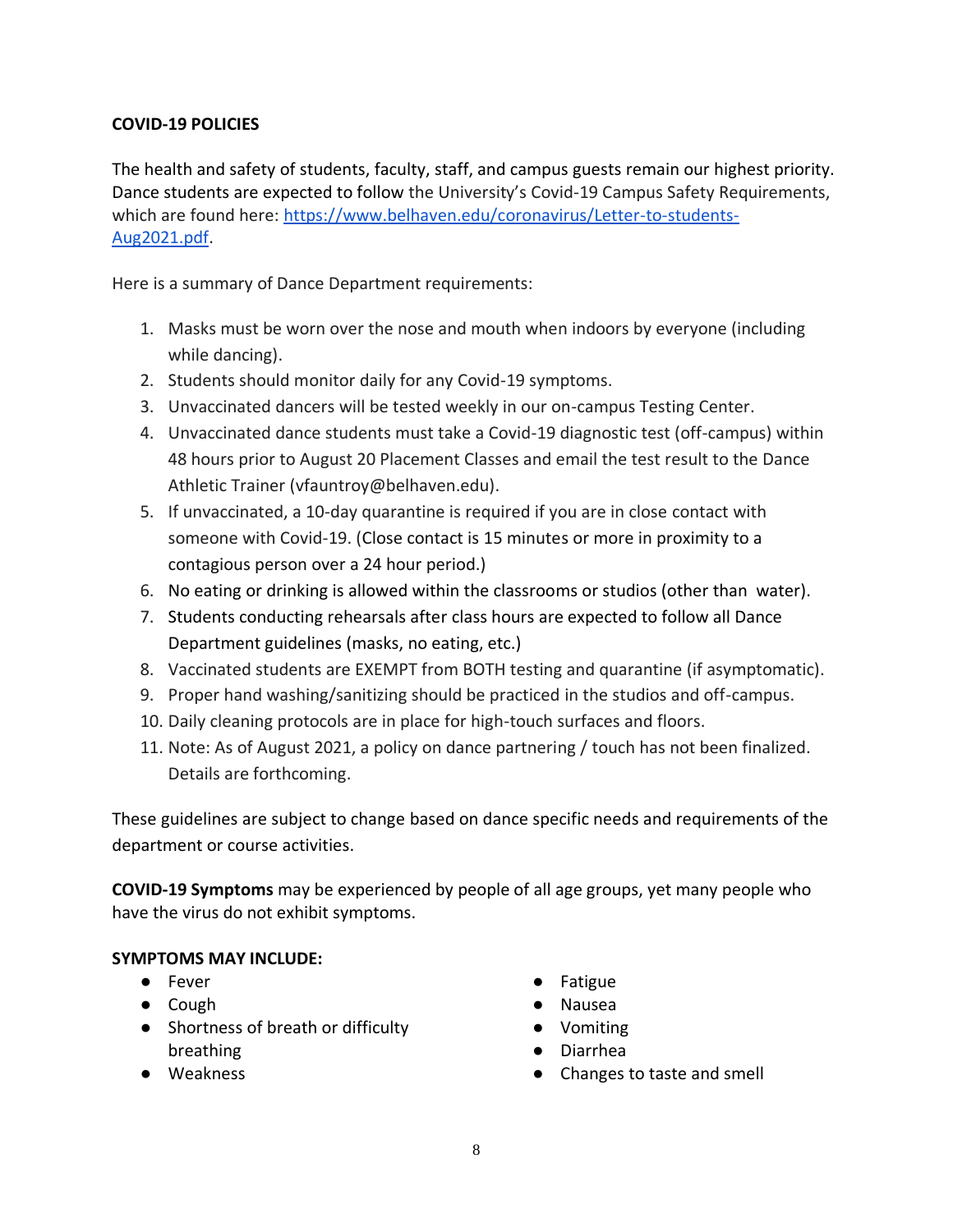**Dance students** who have any COVID-19 related symptoms or a fever over 100.4 and/or chills must not come to campus or leave their residence hall room.

- Residential students Isolate yourself in your room and immediately contact your Resident Assistant (RA) or Resident Director (RD).
- Commuter students Do not come to campus and immediately contact [covidtesting@belhaven.edu](mailto:covidtesting@belhaven.edu)
- Seek medical help. Jackson, MS offers the best healthcare in the region, most locations less than a mile from the Jackson campus. Local resources include:
	- o University of MS Medical Center Free COVID-19 screening. Call 601-496-7200 (8:00 am – 5:00 pm, M-Sat), or online at<https://covidschedule.umc.edu/>
	- o Baptist Health Systems If you do not have a local doctor, call 855-733-8863 to be referred to a local physician
	- $\circ$  Mississippi State Department of Health Up-to-date resources and information online at [https://msdh.ms.gov/msdhsite/\\_static/14,0,420.html](https://msdh.ms.gov/msdhsite/_static/14,0,420.html)
- If your symptoms are severe, call 911 or call your nearest emergency department before going there. Severe symptoms include: trouble breathing, persistent pain or pressure in the chest, confusion, inability to wake or stay awake, and bluish lips or face.
- As soon as you are able, contact your professors about assignments and accommodations
- Students who test positive for COVID-19 will be required to quarantine for 10 days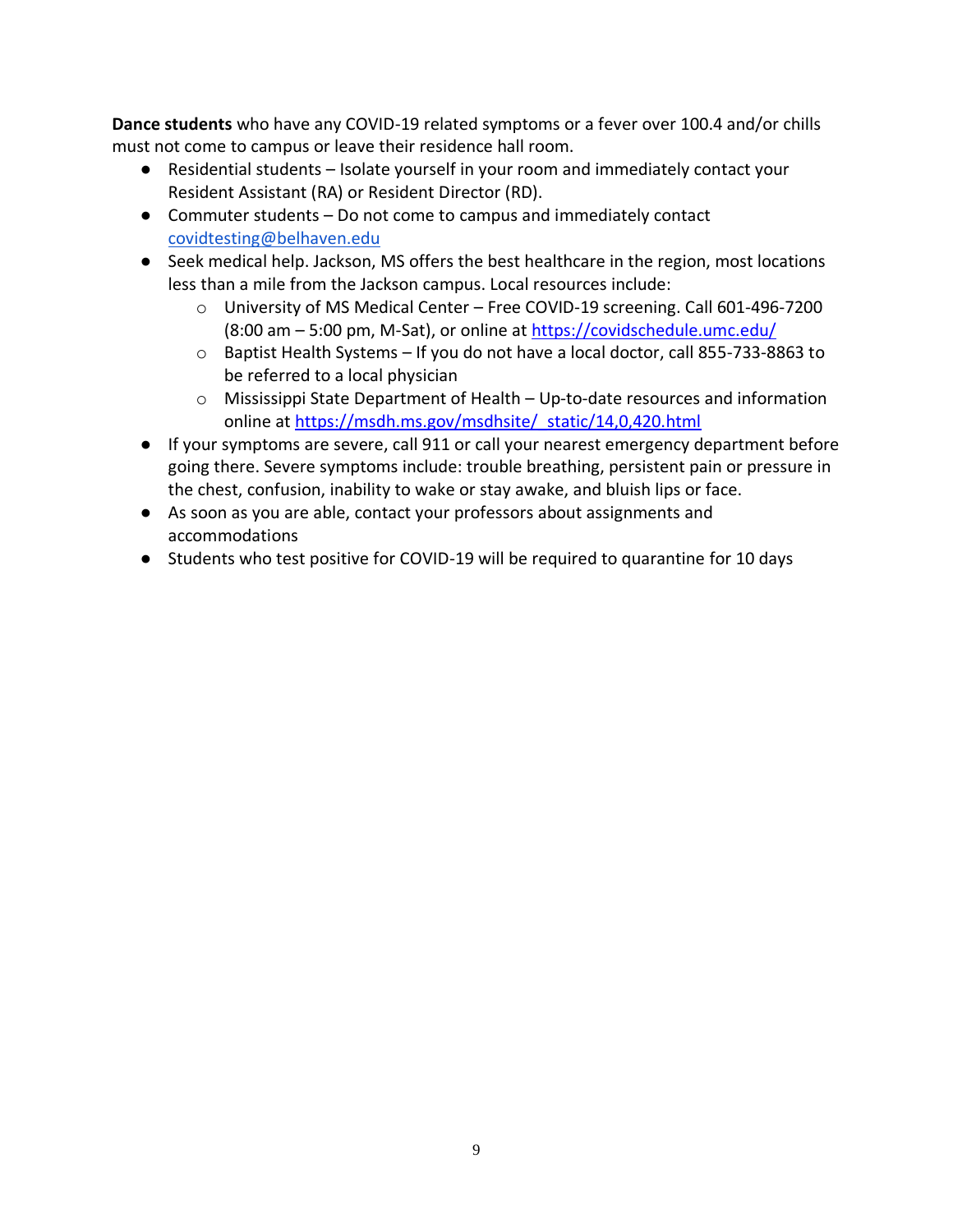# **ATTIRE GUIDELINES FOR WOMEN**

# **Ballet**

- Black leotards
- Proper foundations that remain neatly covered
- Flesh-toned tights (pink, bronze, brown, etc.), worn under the leotard; footed tights are required and worn inside the shoes
- Leotards and tights with holes or runs are not allowed.
- Flesh-toned soft ballet shoes with the elastic properly attached
- Pointe shoes are required for Pointe Technique, Ballet Variations, and Pas de Deux. They must be brought to every class meeting and appropriate rehearsal.
- Students working on pointe must always have a  $2<sup>nd</sup>$  pair of pointe shoes available.
- Consult instructor about wearing skirts in Pointe courses.

# **Modern**

- Solid color leotards and black footless tights (full or capri length), leggings, and/or fitted yoga pants; biker shorts are also allowed but must be mid-thigh length; consult instructor for specific preferences.
- Proper foundations that remain neatly covered
- Dancers should be prepared, in every way, to dance barefoot.
- Warm-up attire is allowed with the permission of the instructor.

# **Other**

- Sweat pants and other bulky garments may be worn in rehearsal only with the permission of the instructor.
- Class/rehearsal garments must be clean and neat (visitors often observe classes), and they should permit the instructor's clear observation of body lines.
- Students are required to cover dance attire in modest clothing at all times when outside the walls of the Dance Department.
- All dancers are to neatly secure their hair off the face and neck.
- Jewelry is not permitted with the exception of engagement/wedding bands and post earrings.
- Unless the temperature in the studio is 65° or below, students are required to remove all "warm up" clothing before class begins.
- Please consult syllabi concerning specific class requirements regarding attire, hair, and shoes.

# **Items needed for Female Dancers (See guidelines above for specific details):**

# **Ballet (Mandatory items)**

- □ Black Leotards
- $\Box$  Flesh-toned tights (pink, brown, bronze, etc.)
- $\Box$  Flesh-toned soft ballet shoes (pink, brown, bronze, etc.)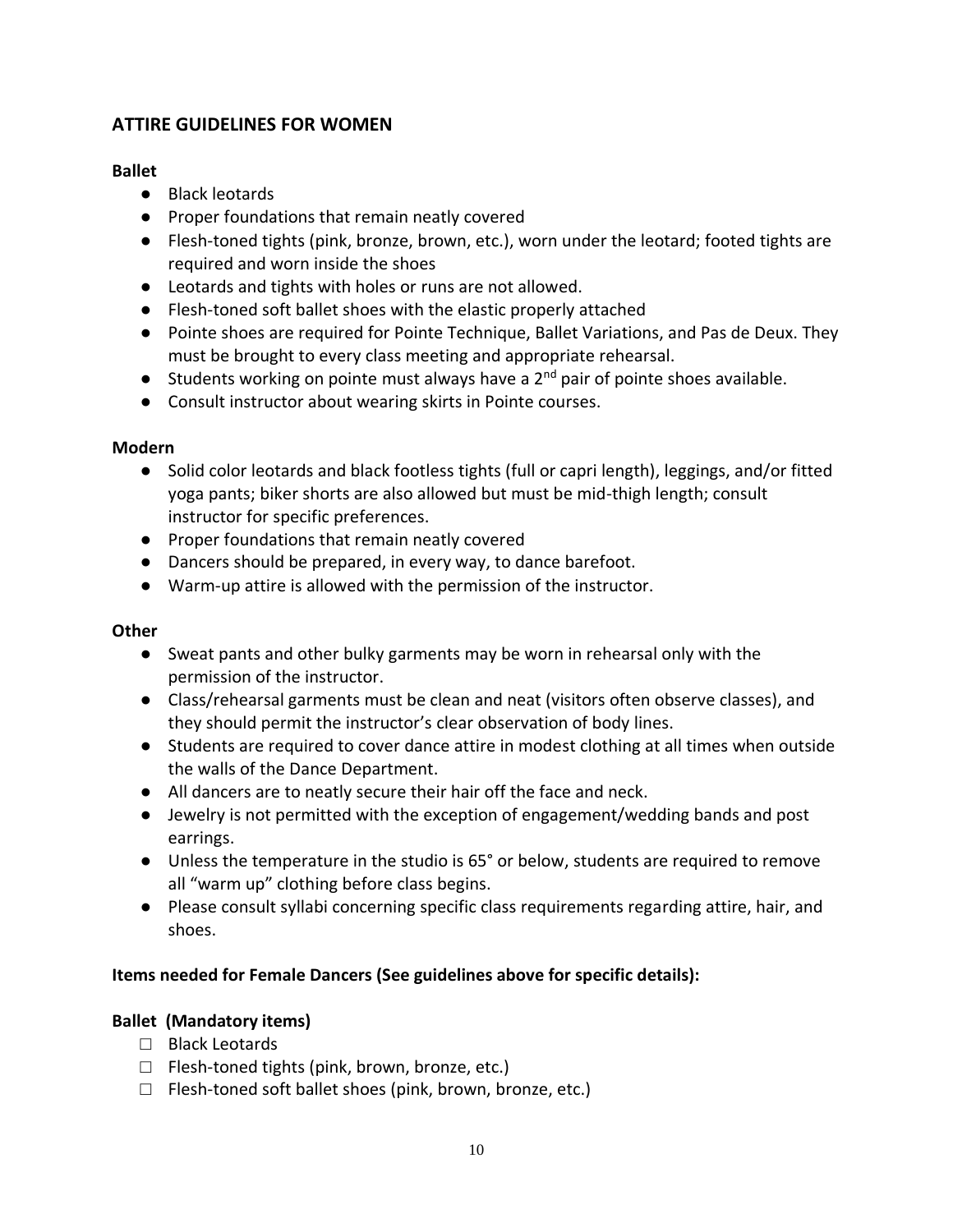$\Box$  Pointe shoes (minimum of 3 pairs, if enrolled in a Pointe course)

## **Optional items:**

- □ Ballet skirt (Pointe)
- □ Black tights
- □ Colored leotards

## **Modern**

- □ Solid color leotards
- $\Box$  Black footless tights, leggings, or fitted yoga pants
- $\Box$  Biker shorts (permitted in some courses)

# **Other items required of all dancers:**

- $\Box$  Nude leotard (clear removable straps preferred)
- □ Nude bra
- $\Box$  Neat pair of pink canvas ballet shoes
- □ Makeup kit
- $\Box$  Black jazz shoes (only needed if taking a Jazz course)

# **ATTIRE GUIDELINES FOR MEN**

#### **Ballet**

- Black tights (no runs or holes are allowed)
- A snug black or white T-shirt or leotard (worn under tights)
- Dance belt (one black, one nude)
- Waist band or belt to hold up tights
- Black soft ballet shoes with elastics appropriately attached

#### **Modern**

- Snug solid color t-shirts
- Footless tights or leggings (make sure that the garments are of the appropriate size and quality so they do not appear sheer while wearing)
- Yoga pants or biker shorts (shorts must be at least mid-thigh length)
- Dancers should be prepared, in every way, to dance barefoot.
- Warm-up attire is allowed with the permission of the instructor.

#### **Other**

- Sweat pants and other bulky garments may be worn in rehearsal only with the permission of the instructor.
- Class/rehearsal garments must be clean and neat (visitors often observe classes), and they should permit the instructor's clear observation of body lines.
- Students are required to cover dance attire in modest clothing at all times when outside the walls of the dance department.
- All dancers are to neatly and appropriately secure their hair off the face and neck.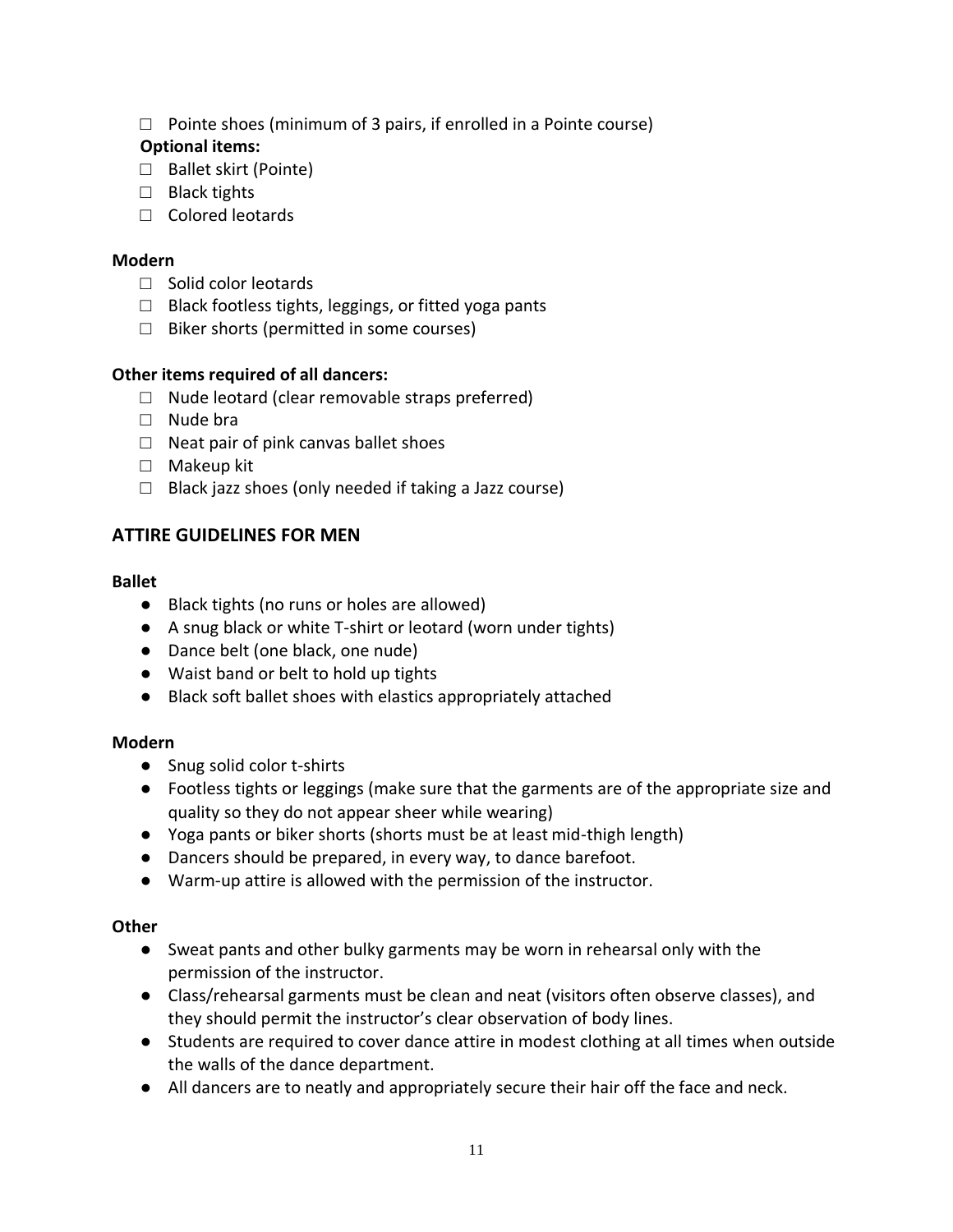- Jewelry is not permitted with the exception of wedding bands and post earrings.
- Unless the temperature in the studio is 65° or below, students are required to remove all "warm up" clothing before class begins.
- Please consult syllabi concerning specific class requirements regarding attire, hair, and shoes.

#### **Items needed for Male Dancers:**

#### **Ballet**

- □ Black tights
- □ A snug T-shirt or leotard (black or white)
- □ 2 Dance Belts (one black, one nude)
- □ Waist band or belt
- $\Box$  Black soft ballet shoes with elastics appropriately attached

#### **Modern**

- □ Snug solid color t-shirts
- □ Footless tights or leggings
- □ Biker shorts (some courses)

#### **Other**

- $\Box$  Two pairs of canvas ballet shoes (one white, one black)
- $\Box$  Black jazz shoes (only needed if taking a Jazz course)
- □ Makeup kit

#### **PRODUCTION JOBS**

Students registered for DAN 243/244, DAN 343/344, DAN 443/444, DAN 148, or DAN 190/290 are required to participate in the production crews that semester. Each student is required to fulfill the duties of (1) Production Job. Additionally, students taking DAN 147 are required to fulfill the duties of (1) Production Job. Production Jobs are regulated by class standing (Freshmen, Sophomore, Junior, Senior). Students are encouraged to participate in the different aspects of production and to take on leadership roles as they rise in class rank. This allows students to gain practical experience by assisting with duties related to the production process of our concerts. It also allows the Belhaven University Dance Department to produce professional-quality performances. Students are responsible for keeping their own calendar and being prompt, prepared, and properly dressed at calls. Anyone who is not properly attired will lose credit and will be sent home to change. Proper attire includes closed-toe, non-marking shoes for all calls and black clothing for show calls. Students should use their best judgment when selecting clothing for work calls and show calls. If a student does not fulfill the requirements for the Production Job (including promptness and full participation in the work) s/he will not be awarded credit for that Job.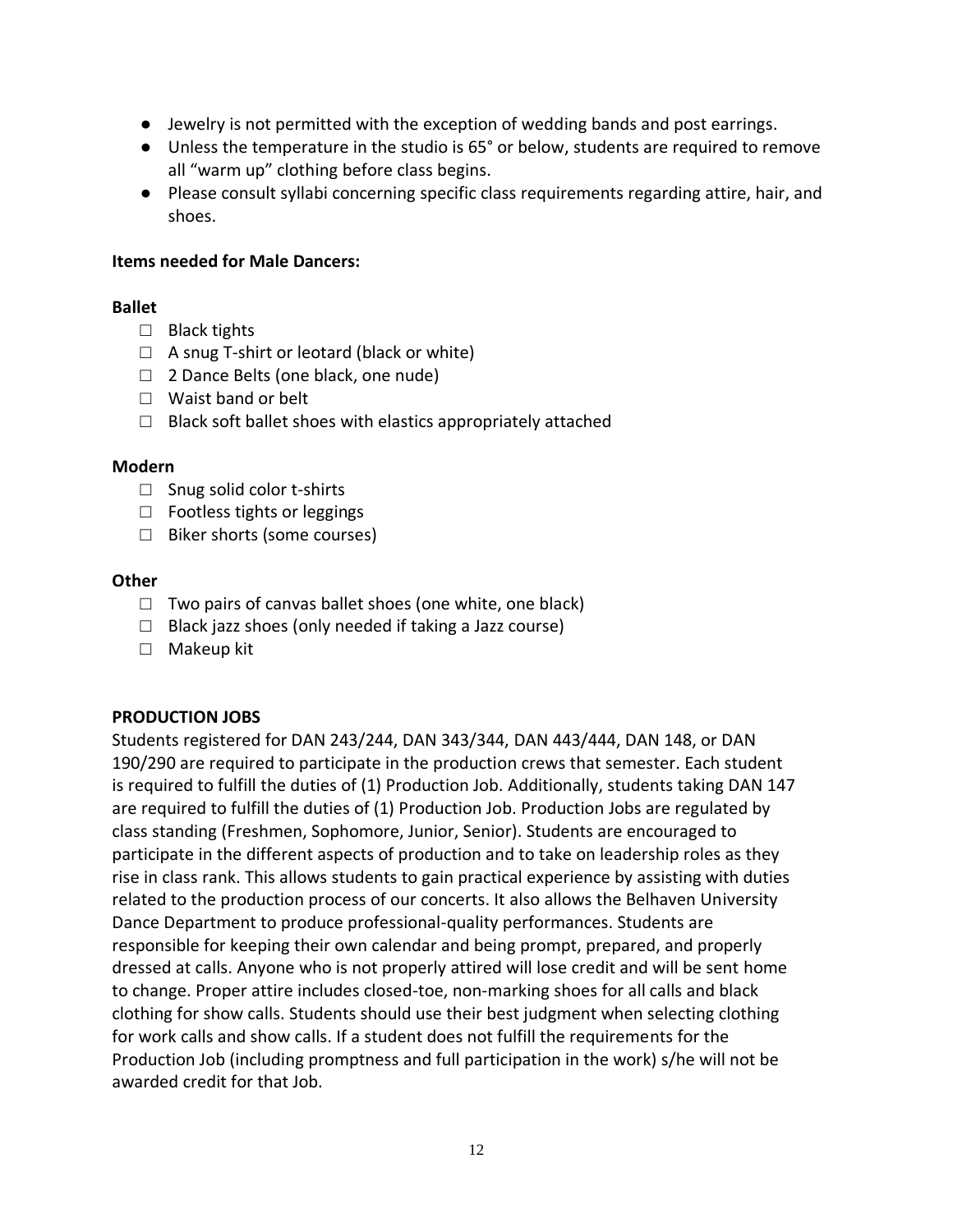**Types of Jobs:** Stage Manager, Assistant Stage Manager, Board Operator, Gel Crew, Stage Hands, Dressers, House Manager, Box Office Manager, Assistant Box Office Manager, Ushers, Load-in/Load-Out Crew, Chair/Riser Crew, Costume Shop

If you are unsure of the requirements of a position, feel free to speak to the Director of Production prior to signing up.

Credit for production jobs will be awarded after students have completed the task or position. If a student is late for a call, and does not contact the Director of Production, s/he will be docked credit for that job. If a student does not attend a call, s/he will not earn credit for that job.

If a student must have a substitute for one or more nights of a call, it must be approved by the Director of Production before signing up, and both members are responsible for attendance. If a substitute misses a call that s/he is covering, both students will fail the production point requirement.

## **STUDIOS & SCHEDULING**

No food or drinks, except water in capped containers, may be brought into the studios. Smoking is strictly forbidden, as are chewing gum and the use of baby powder and rosin on the Marley floors.

Students wishing to schedule a rehearsal in a studio on a regular basis must submit a completed request form by Thursday at noon for space the following week. Campus Security will be certain the studio is unlocked.

Students wishing to use the studios for rehearsal need to fill out a Google form found at [https://docs.google.com/forms/d/1vLT29eYoEa0O8kw9VeN6p\\_oR6ep7RnioEyvpxa33JZc/edit](https://docs.google.com/forms/d/1vLT29eYoEa0O8kw9VeN6p_oR6ep7RnioEyvpxa33JZc/edit) You can also access this form by scanning a QR code posted on the Call Board.

Rehearsals may not interfere with previously scheduled events or classes.

Course projects / assignments have precedence over non-graded endeavors when studio space is requested. Please communicate conflicts with the dance office.

Only rehearsals pertaining to the departmental course work and productions may be scheduled in the dance studio unless special permission has been given by the Chair of the Dance Department.

#### **DRESSING ROOMS**

Students are expected to enter the studios in their practice clothes. Street clothes and street shoes may be removed in the dressing room and left in a locker. Do not leave any valuables in the dressing rooms, unless locked, or in the hallway.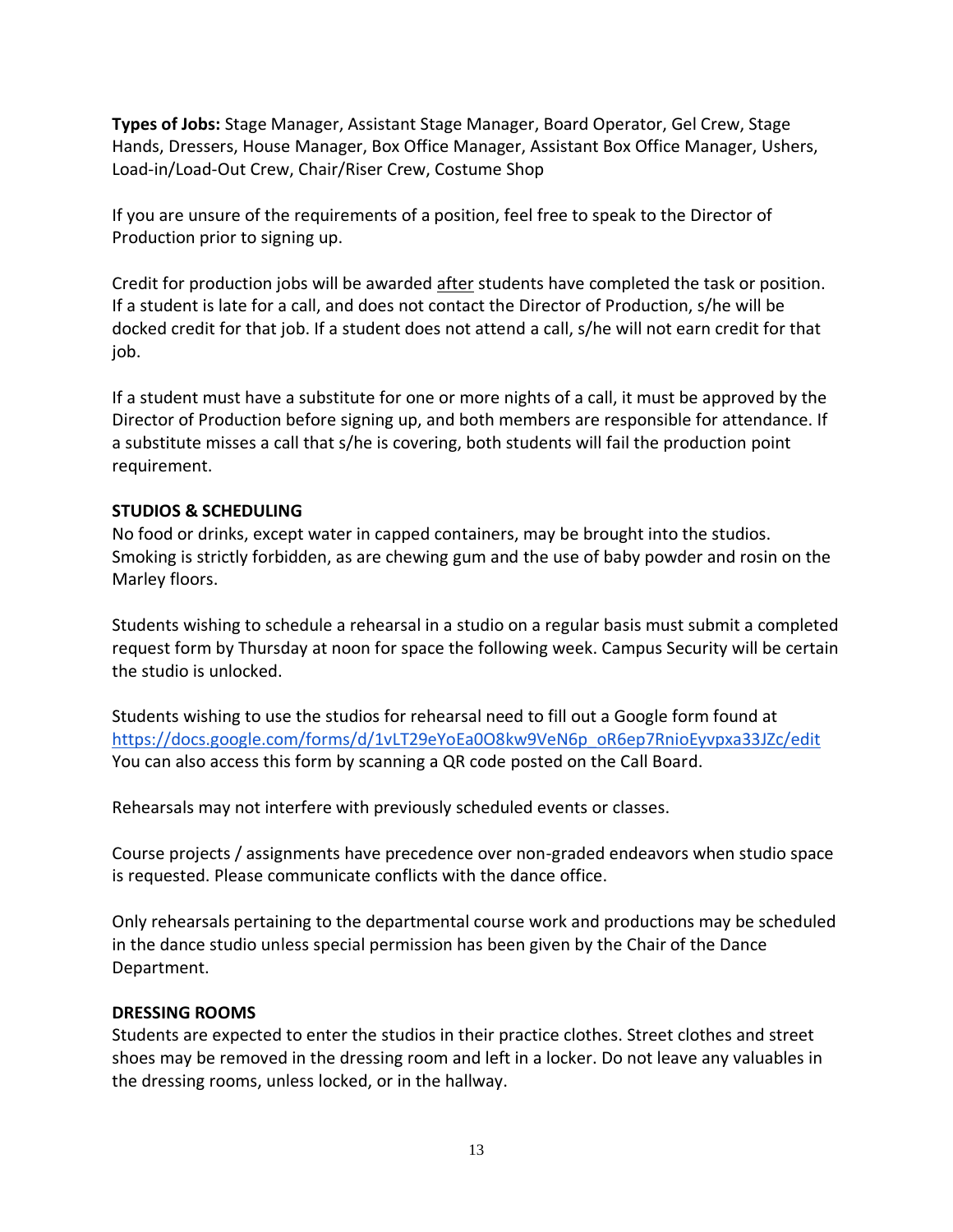At the end of a class, please change shoes and attire outside the studio, so that the next group of students may promptly enter.

# **LOCKERS**

Students may request a combination locker located by the dance studios. Please make your request in the dance office. Note there are other lockers available in the locker rooms, and students must provide their own locks.

## **ATTENDANCE POLICY**

Class participation is important, and students missing more than 20% of classes will fail the course and receive an F (except in the case of unique medical or family extenuating circumstances to be considered in consultation with the Registrar). The maximum absences allowed include:

- o A maximum of eight absences for a class that meets three times a week.
- $\circ$  A maximum of six absences for a class that meets two times a week.
- o A maximum of three absences for a class that meets once a week.
- o Three tardies are counted as one absence.

All reasons for absences (for example: illness, representation for University activities, emergencies, and late registration) are included in these standards. The only exception is required department sponsored dance activities, such as DME and chapel performances or dance festivals, which are arranged and approved by the dance faculty. Individual dance commitments, such as outside auditions or Senior Project travel are NOT excused absences.

Students who are required in a guest artist's rehearsal from 4-6pm and 7-9pm have the option to be excused from their technique class of the opposite genre on the day(s) of those rehearsals.

Example: A student cast in a modern guest artist's work would still attend his/her modern technique classes, but may be excused from his/her ballet technique classes. Students must communicate with faculty in-person or via email to receive the excused absence.

#### **OBSERVATION**

Students are permitted to observe class, however choosing to do so will result in an absence for the day.

#### **TARDINESS**

If you come to class after the attendance is taken, you will receive a tardy. Three tardies will count as one absence. For safety reasons, as well as discipline, you may not begin class after the first movement exercise and you may not leave early. If you do, it is considered an absence. If you have an injury that prevents you from participating in class, you are expected to make an appointment in the dance clinic to work towards rehabilitation. Prolonged illness or injury will be assessed on a case-by-case basis.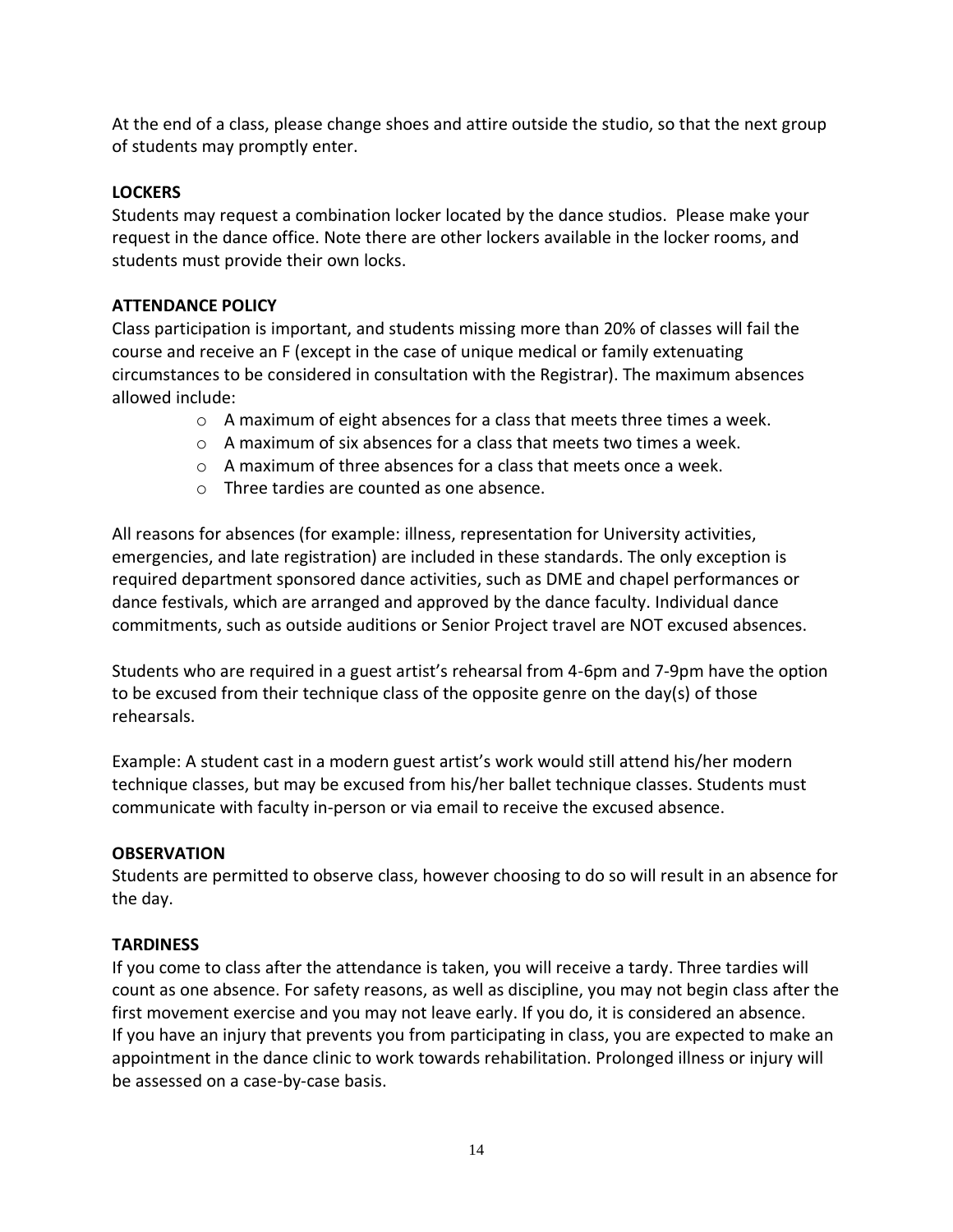#### **MOVEMENT EVALUATIONS**

Attendance on assigned Midterm and Final Movement Evaluation dates is required. A missed movement evaluation will result in a "zero," unless the instructor receives an email explaining an extenuating circumstance / emergency within 24 hours of the missed evaluation. In the case of an extenuating circumstance followed by prompt communication by the student, the instructor will develop a plan for the student to complete the evaluation. This may involve the student filming and submitting midterm or final movement phrases to the instructor by a specified date/time. If this deadline is not met, the student will receive a "zero."

#### **LATE WORK**

Assignments submitted late will be subject to a 30% reduction for each day they are late up to two days and will not be accepted late after two days. Due dates are posted to the assignments. If there is an extenuating circumstance, the student must email the instructor within 24 hours of the missed assignment.

#### **INJURY**

Prolonged illness or injury are assessed on a case-by-case basis. A Certified and Licensed Athletic Trainer (ATC/PT) is on staff in the Dance Clinic to serve you when you have healthcare needs. The Dance Department's Athletic Trainer is able to provide most care on-site, and can refer you to other qualified healthcare providers when necessary.

When you receive an injury it is your responsibility to report it to your professor and to consult the Dance Department's Athletic Trainer for evaluation and treatment. This will help you best care for the body God has given you. Please see posting of clinic hours on the call board.

After initial evaluation by the Athletic Trainer, if your injury is sufficiently severe you will be given an appropriate care regimen and follow-up instructions. Dancers will be asked to sign a treatment agreement form to ensure that the treatment and rehabilitation instructions provided by the Dance Department's Athletic Trainer are understood and followed. All clinic appointments are to be kept unless you contact the Athletic Trainer one day in advance to change an appointment. Failure to comply with these policies will affect the student's participation grades of their main technique course.

As part of your treatment, you may be required to either participate with restrictions or not to participate in class and rehearsals. In any case, you still must be present in your dance classes and rehearsals. If your class activity is limited, the Athletic Trainer will give you either a red slip (no activity) or a yellow slip (restricted activity) to present to your dance professors. In order to return to unlimited activity in your classes, you must obtain a green slip from the Athletic Trainer.

Students who are restricted from full activity in a dance class also will be restricted from participation in rehearsals. At each follow-up clinic visit you will be given further treatment, rehabilitation instructions, and necessary limitations as determined by the Athletic Trainer. If you are under a red or yellow slip, the Athletic Trainer will then determine the timeframe in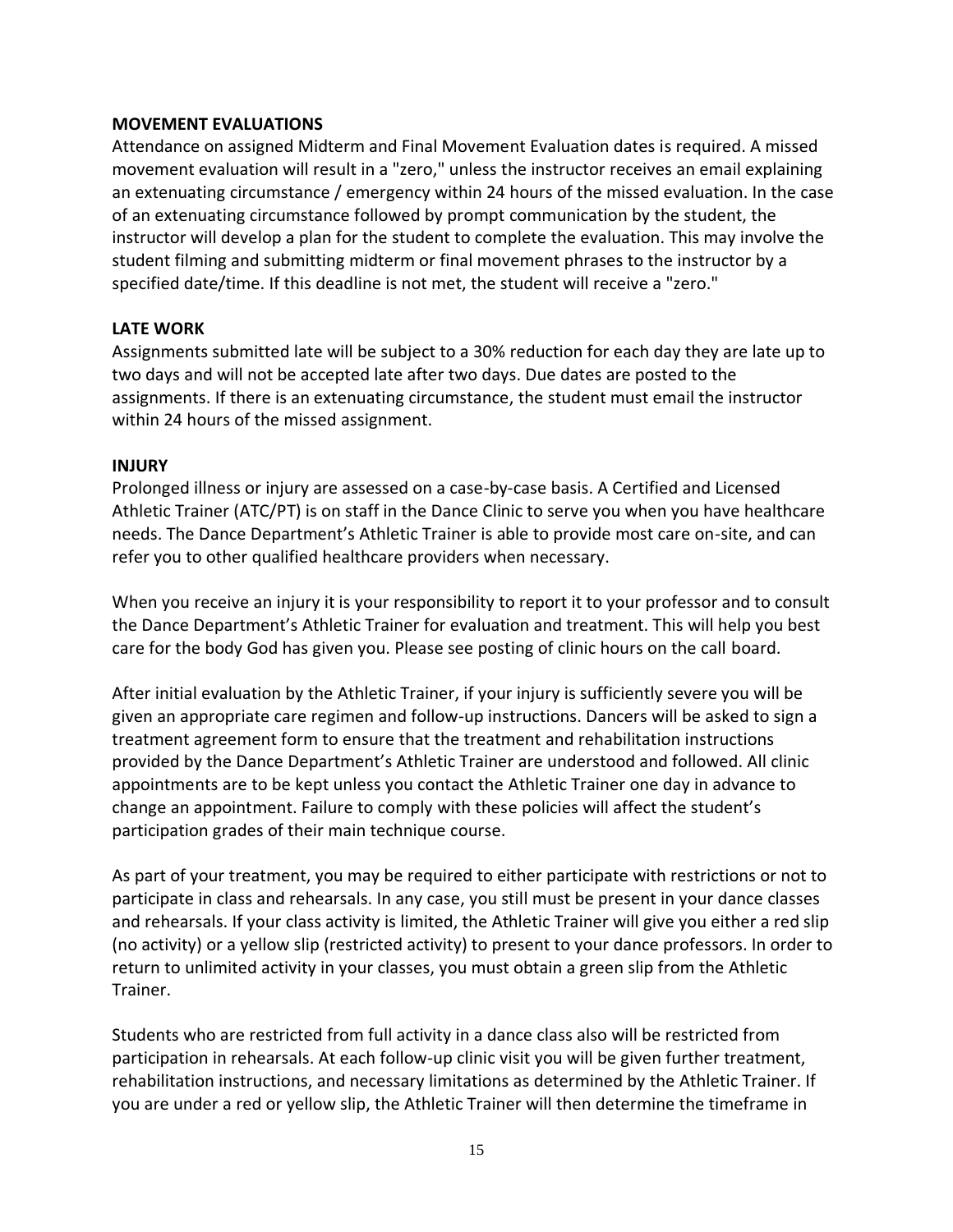which you will be able to return to activity. If you have missed the allotment of absences in class based on university policy due to an injury/red slip, you will need a medical drop for all necessary courses. If limitations in class through a yellow slip reach a total of four weeks, you will also need to drop those corresponding courses.

This procedure is designed to encourage you to become an active participant in the rehabilitation of your body as you work with healthcare practitioners and professors and to help you learn to be wise in decision making about the well-being of your body when it is injured.

## **MENTAL HEALTH**

Mental health conditions that result in missed classes need to be communicated to dance professors. Students should demonstrate they are receiving appropriate treatment and report consistent follow-up care to the Dance Department by the mental healthcare professional. Mental health issues resulting in more than 20% of missed classes will be addressed on a case-by-case basis, to be considered in consultation with any treating health care professionals, Department Chair, Provost, and Registrar. Please see the Mental Health Policies and Procedures in the Dance Clinic Handbook. The BU Dance Department takes a proactive approach to mental health concerns by adding the mental health questionnaire to the new and returning dancers' pre-participation documentation. At-risk dance students identified through the PPE MH screening may be provided an additionally detailed questionnaire. The certified athletic trainer will determine the need for further evaluation by a member of the mental healthcare team. For specific details regarding policies and procedures, please refer to the Dance Clinic Handbook.

# **GENERAL HEALTH**

A well-balanced and healthy diet is essential for every dancer. Dancers should be aware that they make extraordinary demands on their bodies and should treat them accordingly with sound health and nutrition habits. The faculty are able to recommend counselors and/or physicians for health care upon request.

# **DAN 105 DANCE DEPARTMENT MEETING: Fridays 2:30-3:30pm**

Dance majors and minors who are registered for a technique class are required to enroll in DAN 105 and to attend the weekly department meetings each semester. Students must bring their Student ID card to scan in attendance at each meeting. If you miss more than two meetings in a semester, you will receive an "Unsatisfactory" grade on your transcript, and you may be asked to meet with dance faculty to discuss your participation in the department.

# **COMMUNICATION**

The DAN 105 Dance Department Seminar Canvas shell is used to share announcements, updates, and reminders with dance majors and minors. Please also join the Belhaven Dance Announcements Facebook group for updates.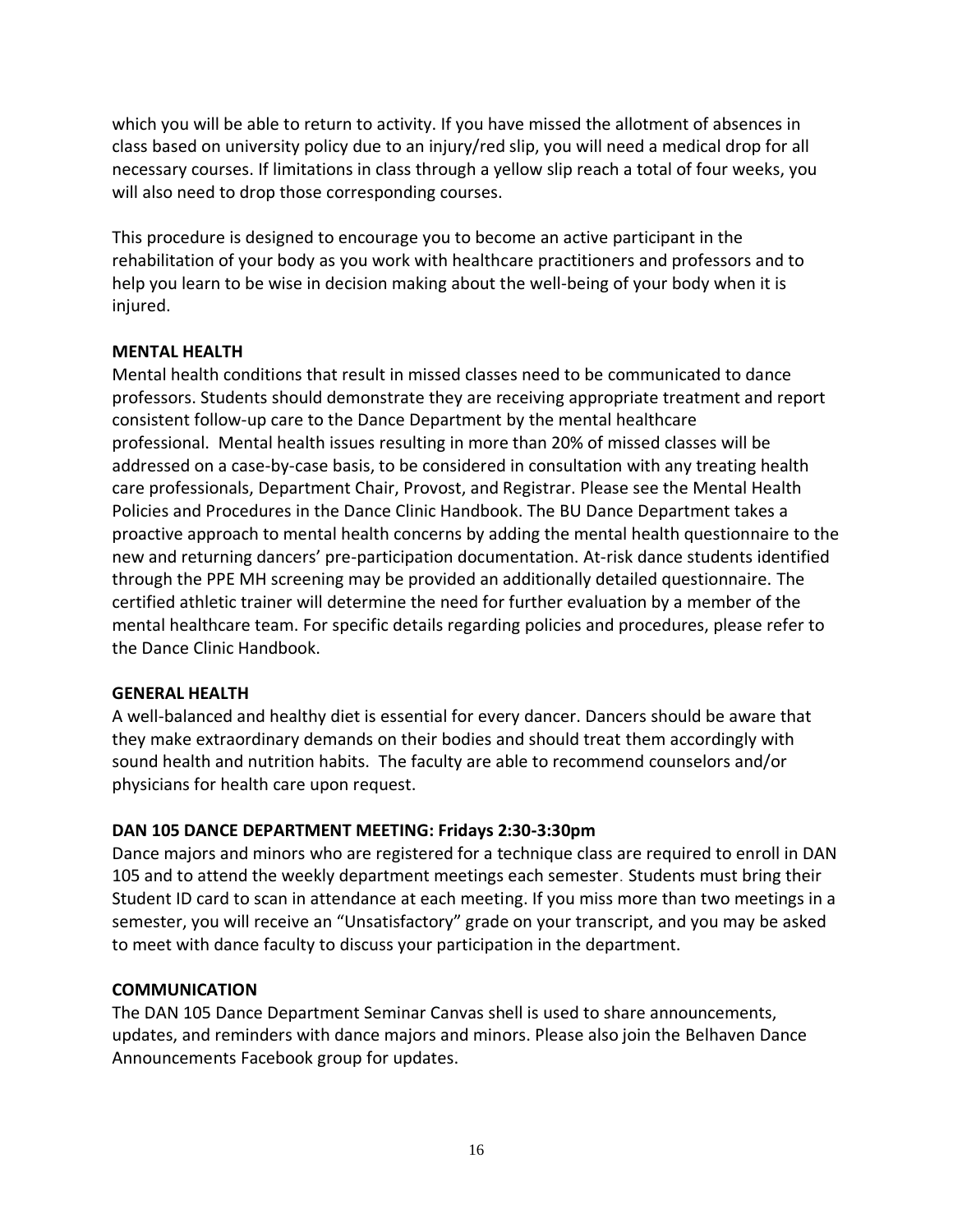Students are expected to check their University email account daily. Everyone enrolled in dance courses should stay up to date for information disseminated through this medium.

All dance majors and minors are required to check the dance bulletin boards (located outside the dance studios) daily for announcements, special information, rehearsal schedules, crew assignments, etc. Students wishing to post information on the dance bulletin boards should secure permission from the Chair or Administrative Assistant. Student notices are placed on the student board located between Studio 2 and 3.

# **FACULTY ADVISING AND PROGRESS EVALUATIONS**

Students will meet with their dance faculty advisor every semester to plan and register for courses for the subsequent semester. Sophomores and Juniors receive Progress Evaluations during their Fall advising meeting, and Freshmen receive Progress Evaluations during their Spring advising meeting. This is an important time in the academic year for individual feedback from the faculty regarding the student's progress and potential. The objective of the faculty is to aid the student in focusing vision and energy, while clarifying objectives through review, evaluation, advisement and encouragement. It is the faculty's desire to help in the process that enables the student to attain their highest potential and goals.

# **DEGREE TRACKS**

A **Bachelor of Arts in Dance** is a liberal arts degree with a focus on the study of dance within a broad spectrum of general studies. The Bachelor of Arts in Dance meets a minimum of 124 credit hours to include: A minimum of 58 credits in dance with a minimum 22 credits of technical studies, 7 credits of performance/choreography studies, and 29 credits of dance studies (history, theory, body sciences, and career preparation). Students must achieve and maintain Ballet or Modern Level II or better by one semester prior to graduation. Students are encouraged to enroll in 2-3 credits of dance technique each semester.

# **BA in Dance Sample Plan:**

https://www.belhaven.edu/pdfs/four-year-plan-freshmen/4-Year-Plan-Freshman-DAN.BA.pdf

A **Bachelor of Fine Arts in Dance** is a professional degree with concentrated coursework in dance technique, performance, and choreography. The Bachelor of Fine Arts degree meets a minimum of 128 credit hours to include: a minimum of 85 credits in dance with 34 credits of technical studies, 21 credit hours in performance/choreography studies, and 30 hours in dance studies (history, theory, body sciences, and career preparation). BFA students must reach Level IV in Ballet or Modern technique by one semester prior to graduation. Students are encouraged to enroll in 4-5 credits of dance technique each semester.

**BFA in Dance Sample Plan:** https://www.belhaven.edu/pdfs/four-year-plan-freshmen/4-Year-Plan-Freshman-DAN.BFA.pdf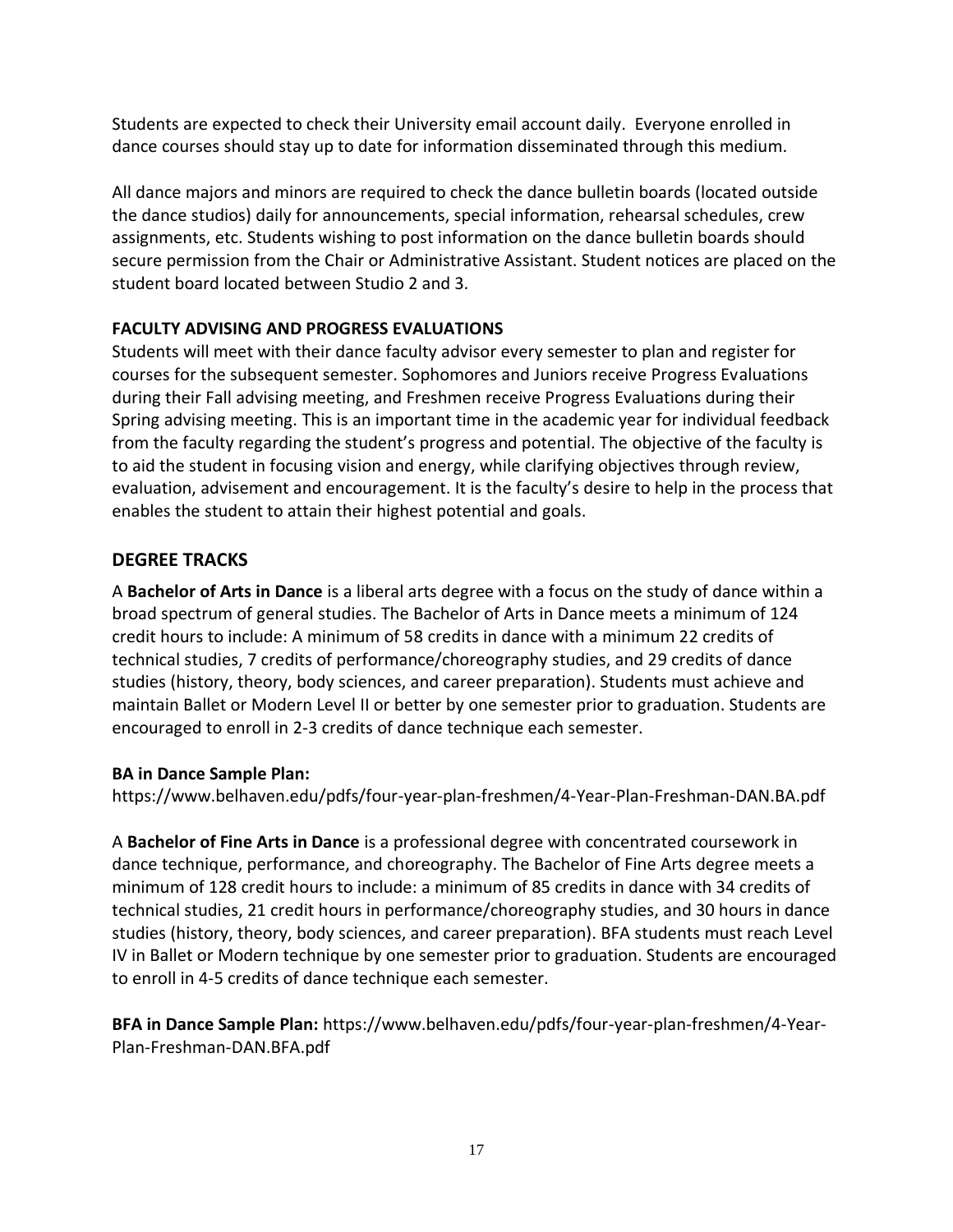A **Minor in Dance** encompasses 24 credit hours of dance courses, including Orientation to Dance, Performance Practicum, Improvisation I, and Ballet or Modern Level II or higher.

Please refer to the catalogue of your year of entry to Belhaven University for additional details, or, if you choose to adopt its new graduation requirements, to the current catalogue. If a student desires to adopt a new catalogue date, please receive counsel and permission from the department chair.

## **CHANGE OF STATUS**

## **Dance Minor to Dance Major**

The status of Dance Minor does not preclude a student from pursuing a Major in Dance. Students with current Minor status may audition to be considered for the Dance Major. The faculty will evaluate the student's technical progress, motivation, and the potential for achieving graduation requirements within a reasonable time frame.

## **Promotion in Technical Level**

All students will be assigned, by faculty, an appropriate level for Ballet and Modern Dance Technique. Only students who demonstrate the skill necessary for the next level of work upon completion of a studio technique course will be permitted to enroll at the next level. If not, they will continue at their level of technique until they are ready to advance. Advancement is determined by the student's technical proficiency, artistry, effort, work integrity, and his/her annual evaluation. The student must obtain an above average grade in the technical portion of the course in question. Also, the student must show a potential to succeed in the aspired level.

# **DANCE TECHNIQUE RECOMMENDATIONS FOR DEGREE TRACKS & PERFORMANCE**

# **TECHNIQUE**

# **Freshmen**

Recommended to take Ballet and Modern technique in the Fall and Spring. Pointe is optional and requires faculty approval. Freshmen will work with their advisors to determine the appropriate number of dance technique credit hours.

#### **Soph-Seniors (BFA)**

Five (5) days a week / 3 credits of technique in area of concentration for credit every semester. Three (3) days a week / 2 credit of technique in other area for credit every semester. Must take Performance every semester for credit.

#### **Soph-Seniors (BA)**

Minimum of 2 credits of technique for credit every semester.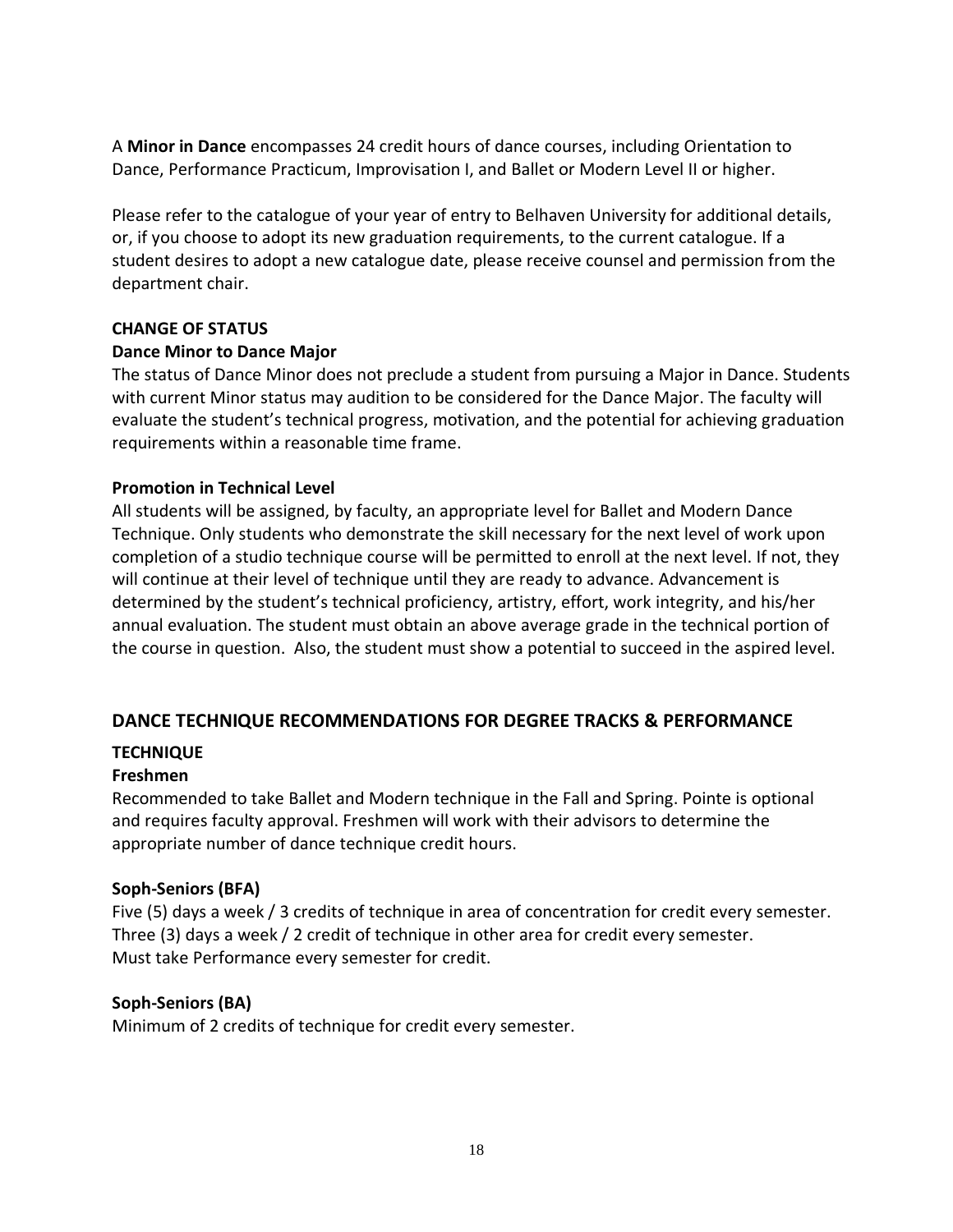#### **Minors**

Minimum of two (2) days a week / 1 credit of technique for credit or audit every semester  $-$ Level 1 or higher. Minimum three (3) days a week of technique for credit or audit every semester (if you perform).

#### **REHEARSALS**

Any student participating in a rehearsal for a Performance course must take a technique class that same day.

**In order to take the following courses, students must take ballet class on the same day:**  Pointe, Variations, Pas de Deux, Men's Technique

**In order to take modern partnering, students must take a modern or ballet class on the same day.** Improvisation I and II – No technique class is required to be taken in conjunction with these courses.

#### **PLACEMENT CLASS**

Prior to the first day of class each semester, a technical placement class is held. All dance students are required to take this class. Any other student enrolled in dance technique courses may be reevaluated for potential advancement to a higher level.

#### **REHEARSAL SCHEDULES AND CASTING**

Cast lists are posted as soon as possible following the auditions at the beginning of the semester. The posted rehearsal schedule indicates the time at which the rehearsal will begin. You must initial next to your name on the cast list to acknowledge your role(s) by the time of the first rehearsal. Weekly rehearsal schedules are not always consistent and are adjusted as the creative process requires. Students involved in departmental rehearsals should always keep the daily 4:00-6:00 p.m. time slot open for that purpose. Understand that the dance rehearsal schedule for your Performance course takes precedence over your employer's schedule. Dancers should arrive for rehearsal early enough to change, warm-up, and be prepared to begin at the designated time. Students in Composition II, Choreography, and Senior Project may cast their peers for projects relating to their course work. Students who are cast must take this commitment seriously and review the rehearsal schedule to uncover any possible conflicts before rehearsals begin. Keep in mind that those who are cast will soon be the ones who are casting their own choreographies*.*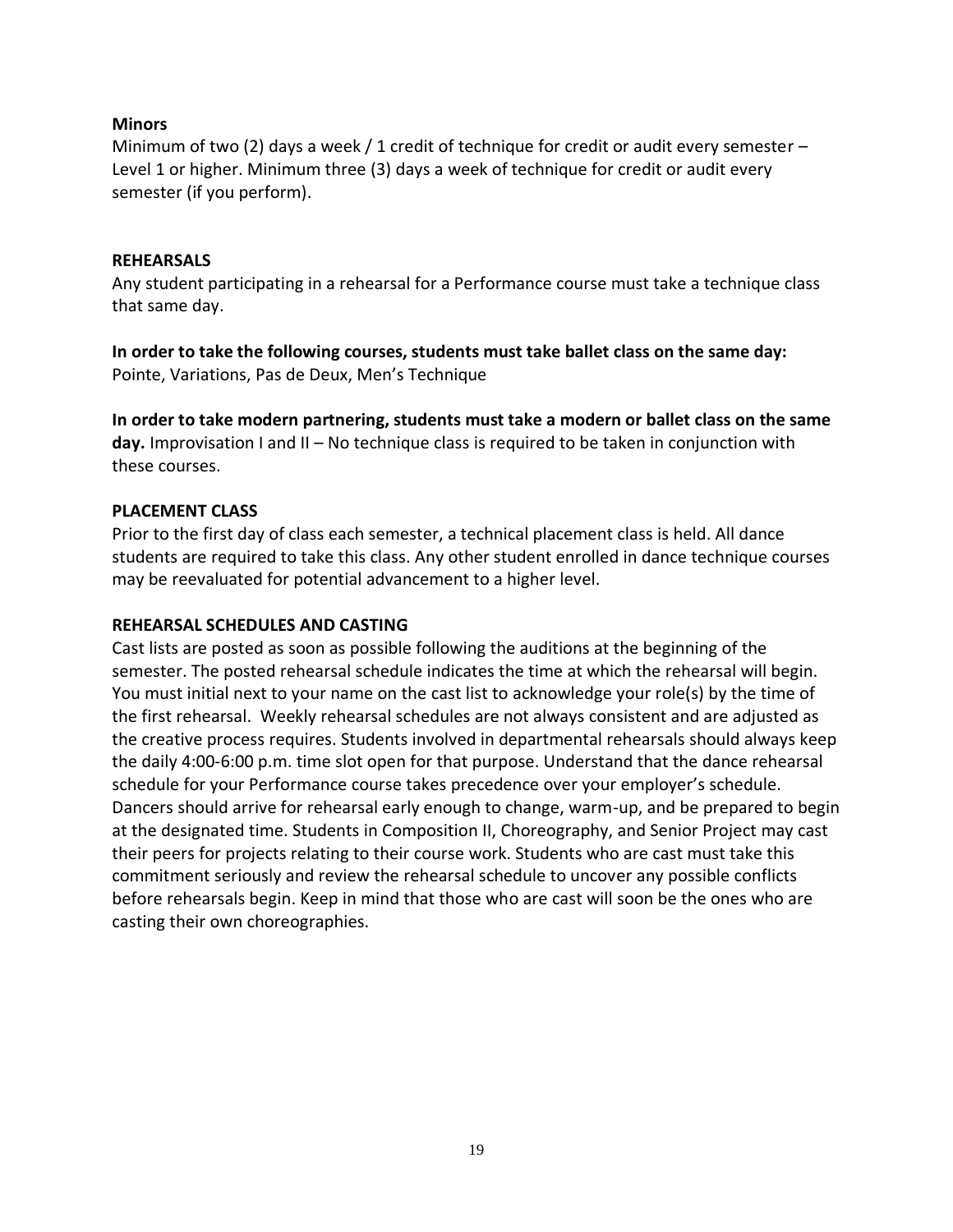

# **BALLET TECHNIQUE DEFINED**

(grading structures listed below are examples and may vary by instructor)

| <b>Beginning Ballet</b> |                                                                                     |
|-------------------------|-------------------------------------------------------------------------------------|
| Technique               | 55%                                                                                 |
| Journals/quizzes        | 15%                                                                                 |
| Written exam (vocab)    | 20%                                                                                 |
| Commitment/Work Ethic   | <b>10%</b>                                                                          |
|                         | Classwork will emphasize the basic fundamentals and vocabulary of classical ballet. |

# **Ballet I**

To introduce the principles of the Vaganova methodology and terminology through the understanding of proper classroom etiquette, correct placement and posture throughout a given exercise, and demonstrate an understanding of musical tempos and rhythms while moving with clarity, efficiency, and artistic expression.

| Technique                                 | 60%        |
|-------------------------------------------|------------|
| Written exam (Vocab)                      | <b>20%</b> |
| Journals/assignments/quizzes              | 10%        |
| Class Performance (commitment/work ethic) | <b>10%</b> |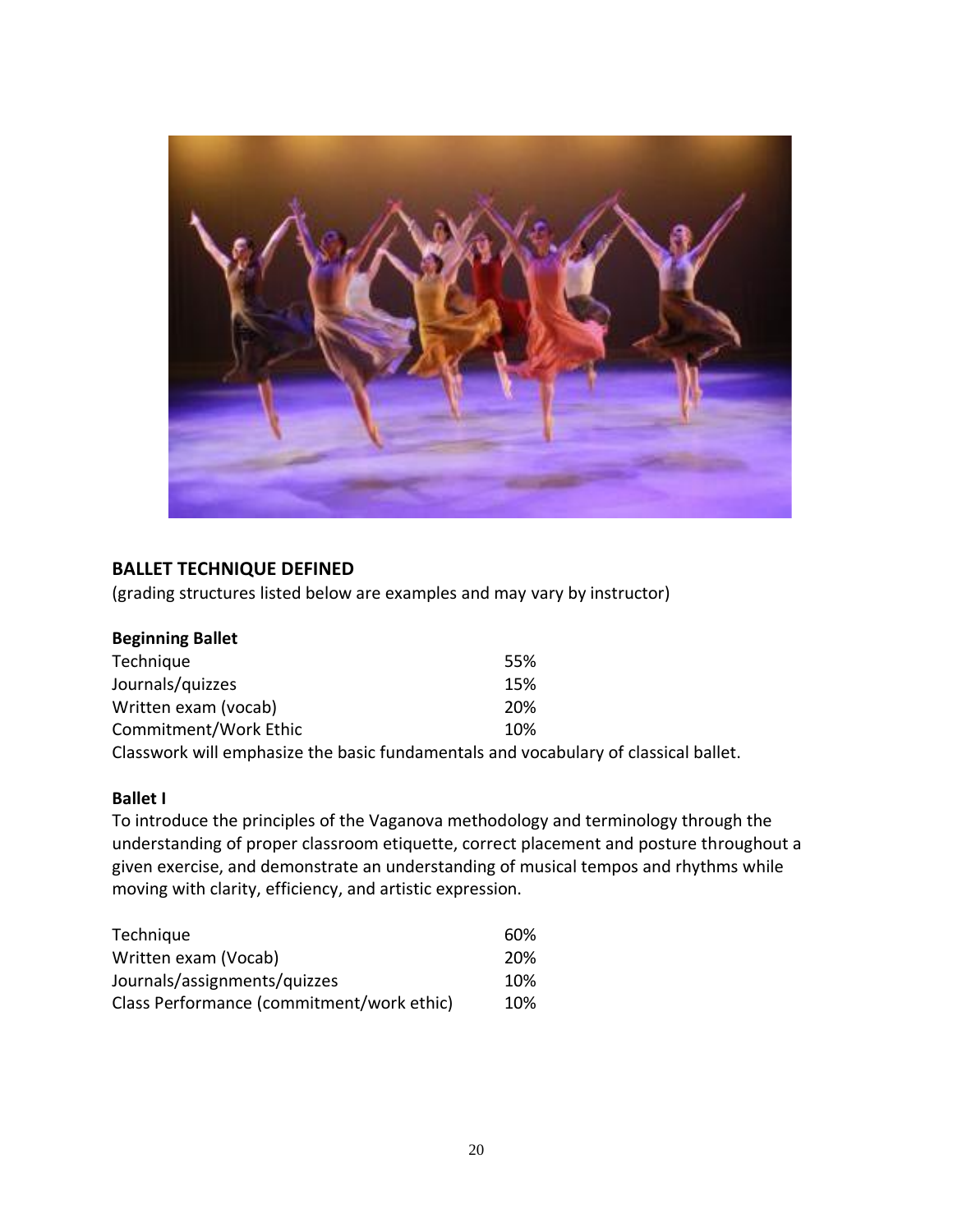## **Ballet II**

To further demonstrate the more complex principles of alignment and placement, increase coordination, strength and attention to detail within a given exercise, and develop sensitivity to phrasing and interpretation of music. Expanding on these goals, as well as increasing focus, *épaulement,* and *port de bras*, students will further their technical training and artistic expressiveness.

| Technique                                 | 65% |
|-------------------------------------------|-----|
| Quizzes/assignments                       | 15% |
| Journals                                  | 10% |
| Class Performance (commitment/work ethic) | 10% |

#### **Ballet III**

To increase accuracy in reproducing more complex movements, demonstrate phrasing, dynamics and personal presentation of the music while considering subtle details of the classical style to shape their artistic sensibilities. Various technical and stylistic demands from other schools of classical ballet are introduced to further develop the student's movement potential.

| Technique                                 | 75% |
|-------------------------------------------|-----|
| Journals/assignments/quizzes              | 15% |
| Class Performance (commitment/work ethic) | 10% |

#### **BALLET IV**

To demonstrate control of advanced principles of movement with an increased capacity for accurate assimilation of intricate and complex movement, exhibit a comprehensive knowledge of the varying demands of different methodologies, apply technical concepts for personal correction, as well as uphold thoughtfulness for rhythm, quality and form in *enchaînement*  exemplifying shading and nuance for artistic presentation. These aims will provide the students with a knowledge that is rudimentary for a career in classical ballet.

| Technique                                 | 80% |
|-------------------------------------------|-----|
| Quizzes/assignments/Journals              | 10% |
| Class Performance (commitment/work ethic) | 10% |

Please note that the Ballet Classes on MWF at 9:00-10:30am are reserved for students taking Pointe or Men's Technique at 10:30-11:30am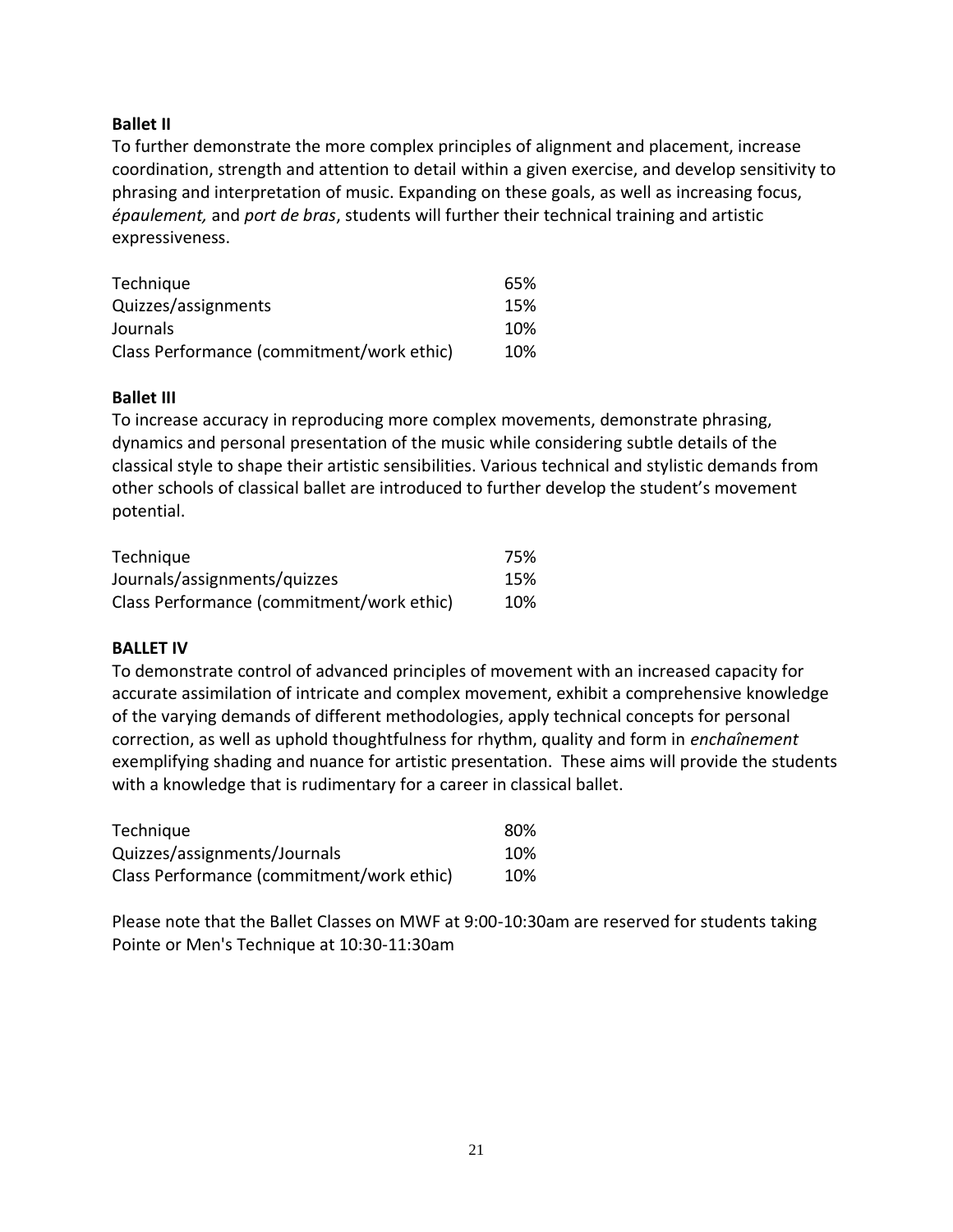

#### **MODERN LEVELS DEFINED**

(grading structures listed below are examples and may vary by instructor)

#### **Beginning Modern**

Beginning Modern is an introductory level course for those without previous modern dance training or those who wish to supplement their current training. Classwork emphasizes the fundamentals of modern dance.

| Technique                 | 55% |
|---------------------------|-----|
| <b>Supporting Content</b> | 35% |
| <b>Class Performance</b>  | 10% |

#### **Modern I**

Modern I introduces the foundational principles of modern dance technique through the exploration of fall and recovery, opposition and succession, contraction and release, and curvilinear movement of the torso and pelvis, with attention to use of weight, effort, levels in space, locomotion, and phrasing. This course will also address correct anatomical placement, developing strength and flexibility, and basic modern dance movement terminology.

| Technique                 | 65% |
|---------------------------|-----|
| <b>Supporting Content</b> | 25% |
| Class Performance         | 10% |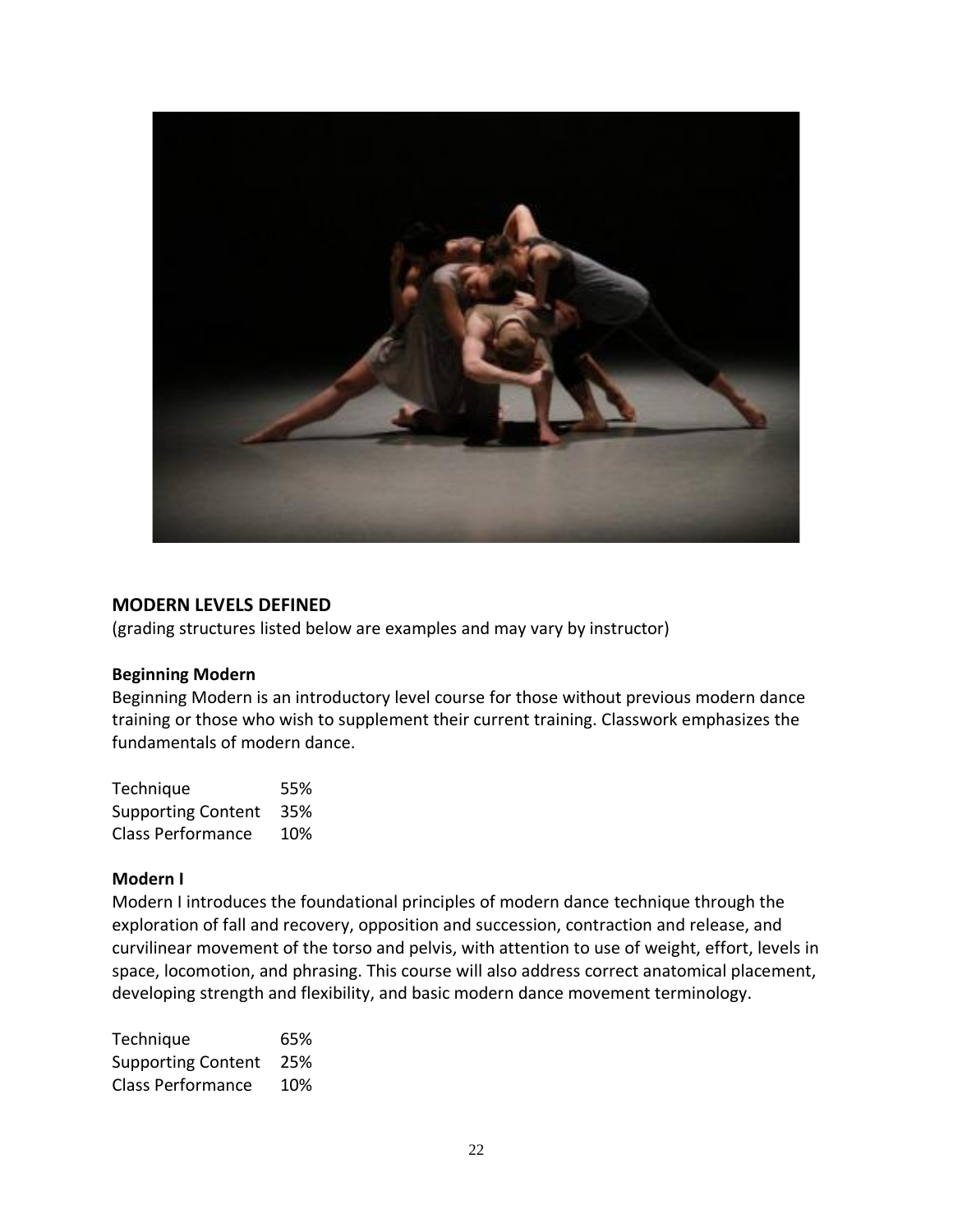#### **Modern II**

Modern II builds on the foundational training established in Modern I through the introduction of greater complexity in movement patterns, directional changes, and tempo. Repetition at this level is key to increasing strength, flexibility, and maintaining functional alignment while moving through space. This course will also assist students in the development of basic inversions and dynamic transitions from floor to standing. Additional and more detailed study of anatomical principles, modern dance terminology, and imagery will also be addressed.

Technique 70% Supporting Content 20% Class Performance 10%

#### **Modern III**

This course assumes a strong technical foundation, including functional alignment, the ability to move smoothly in and out of the floor, and attention to technical detail. Modern III introduces contemporary dance techniques in the context of the technical and artistic expansion of the dancer through eclectic choreographic approaches to technique, including an emphasis on the development of individual artistry, creativity, and expression.

| Technique                 | 75% |
|---------------------------|-----|
| <b>Supporting Content</b> | 15% |
| <b>Class Performance</b>  | 10% |

#### **Modern IV**

Modern IV serves as the culminating course in contemporary dance technique through increasing technical and artistic challenges appropriate for pre-professional dancers. Students are encouraged to develop sophisticated approaches to the execution, manipulation, and improvisation of movement material and to demonstrate collaborative engagement in course material in keeping with current standards in the field of dance.

Technique 80% Written work 10% Class Performance 10%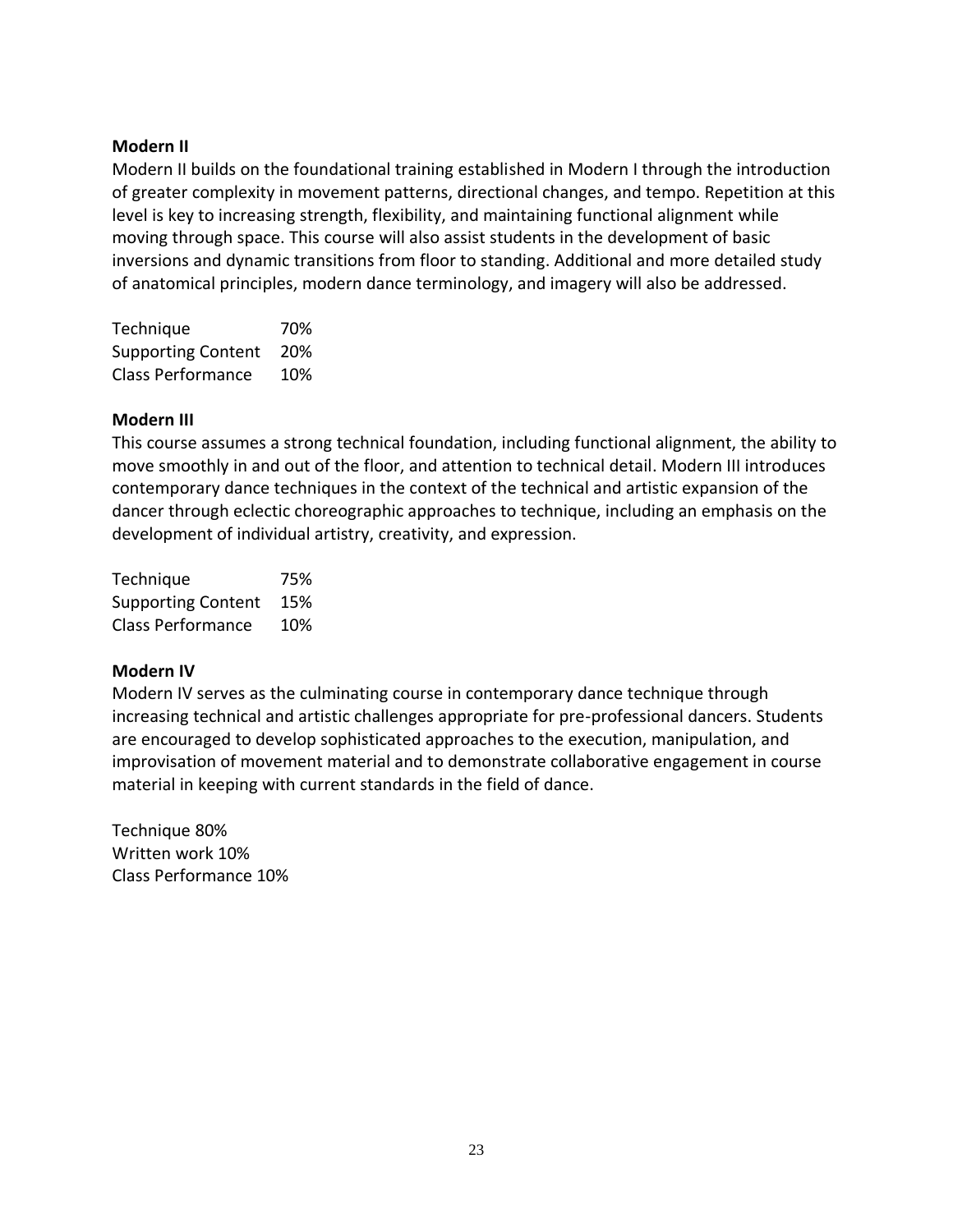## **SERVICES**

#### **Health Programs**

Mississippi Sports Medicine Urgent Care (Orthopedic Only) 1325 E. Fortfication St. Jackson, MS 39202 601-354-4499 Monday-Friday 8:00 am – 7:00 pm

Premier Medical Group Walk-in Clinic 1200 N. State St. Jackson, MS 39202 601-208-0127 Monday-Friday 8:00 am – 4:30 pm

Baptist Family Medicine - Dogwood 151 E Metro Parkway #103 Flowood, MS 39232 601-992-3288 Monday-Friday 8:00 am- 5:00 pm Saturday 8:00am-12:00pm

#### **Student Health Insurance**

The University recommends that students are insured with accident and/or health insurance at all times during attendance at Belhaven University.

#### **Personal Counseling**

Belhaven University and the Dance Department seek to meet the needs of students by fostering a warm environment of personal contact between students, faculty, and staff members. Students should feel free to visit the Dance Office, the Campus Counselor, the Office of Student Life, or the Office of Student Learning to discuss concerns. Resident students are also encouraged to talk to their Resident Director and/or their Resident Assistant. A qualified, professional counselor is on campus. Appointments may be scheduled directly with the Campus Counselor. A short-term model of counseling (4-6 sessions) is used in order to best serve the greatest number of students. The first appointment is free, sessions two through six are \$5, and subsequent visits are \$40.

#### **Food Service**

The University Dining Commons is open daily – except during designated holidays and breaks. This service provides an unlimited "seconds" program on all items in the cafeteria except premium entrees. In the dining area a "light line" of healthier and more nutritious foods will be provided. If you have dietary needs or have comments or questions regarding the meal service, please contact Dining services directly at 601-968-5912.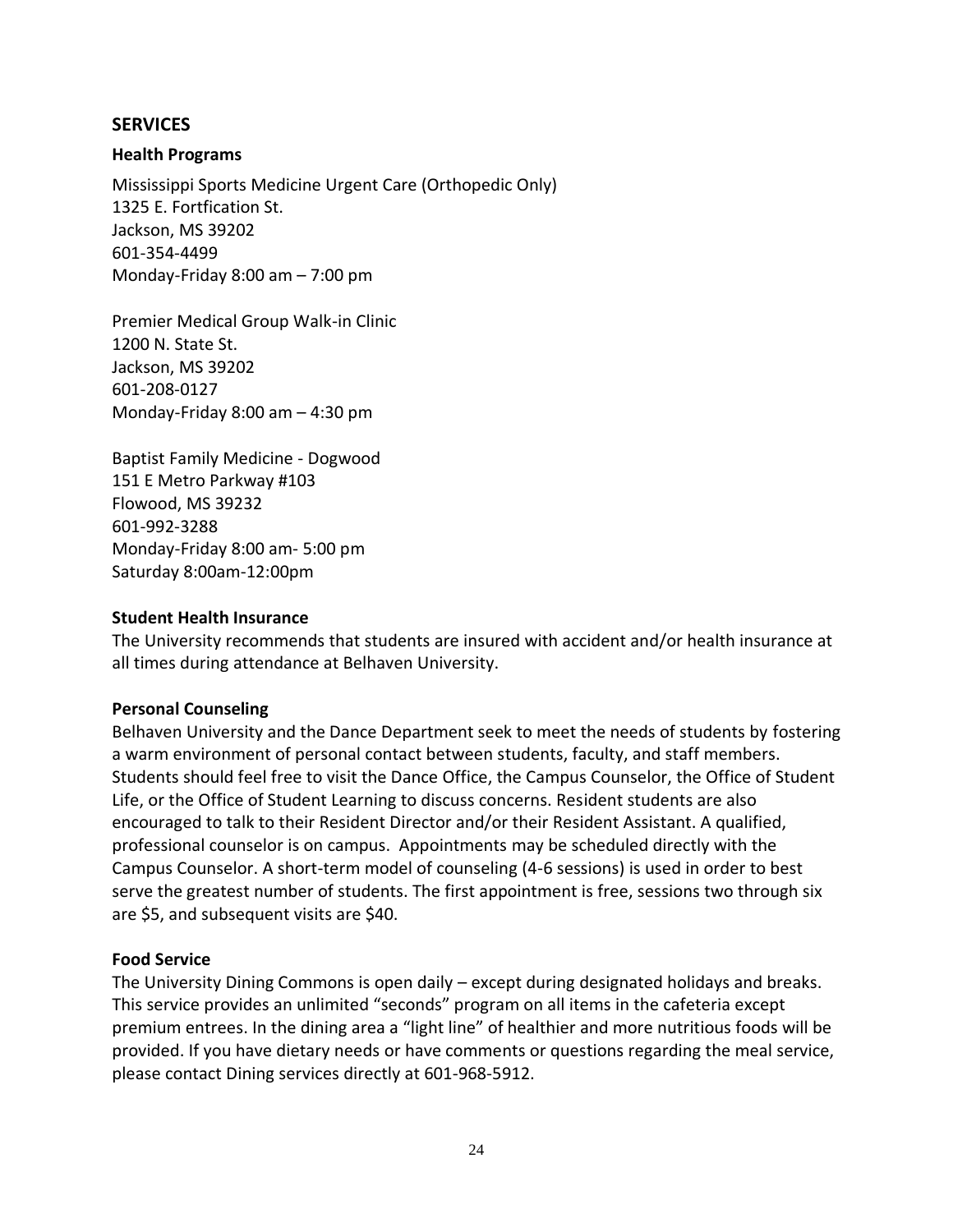Rules that apply to food services:

- Student ID cards are required
- Food is to be consumed within the dining area.
- Shoes and complete attire must be worn in the dining room.
- Carry-out meals for illness must be approved by your R.D.
- Carry-out meals are available for working students and for rehearsals overlapping meal times with written documentation from your employer or Chairperson. Pick up forms in the Dance office.

# **Library**

The dance collection is housed on the second floor of the Warren A. Hood Library. Reference materials are available on the first floor, and print books are located on the first and second floors. For the purposes of dance research, we recommend the following databases, which are accessible on- and off-campus via the Belhaven University website: Academic Search Premiere, CREDO Reference, Dance in Video, EBSCO Host, the Ebook collection, the International Bibliography of Theater and Dance, and JSTOR. Reference librarians are available to assist you with research during normal business hours.

The library catalog can be accessed through the Belhaven Library website at (http://belhaven.polarislibrary.com). The library databases are available thru Blazenet and Libguides at<https://blazenet.belhaven.edu/library/Pages/default.aspx> and <http://belhaven.libguides.com/az.php> respectfully.

# **GUIDELINES FOR WRITING PAPERS**

The Wynn Kenyon Think Center in the Warren A. Hood Library is your primary resource for academic writing support. Students can utilize the Think Center at any time during its hours of operation: Monday-Thursday 8am-9pm and Friday 8am-7pm. You can schedule an appointment by calling 601-968-8865 or by emailing them at [thinkcenter@belhaven.edu.](mailto:thinkcenter@belhaven.edu) Additional support for academic writing can be found at [https://jackson.belhaven.edu/academic-support](https://jackson.belhaven.edu/academic-support-writing.htm)[writing.htm.](https://jackson.belhaven.edu/academic-support-writing.htm)

Please note that the following are general guidelines. Please consult your instructor for specific instructions on course writing assignments. Students may be required to submit drafts of their papers to the Think Center for additional revision at the request of the instructor. The following guidelines come from *Writing About Dance* by Wendy R. Oliver (Providence College: Human Kinetics, 2010).

# **Self-Reflections, Journals, and Creative Process**

A self-reflection, journal entry, or creative process essay offers students the opportunity to think about dance in a personal way. Whether reflecting on his/her own dancing, the dancing of classmates, or other kinds of dance experiences, this kind of writing involves contemplation and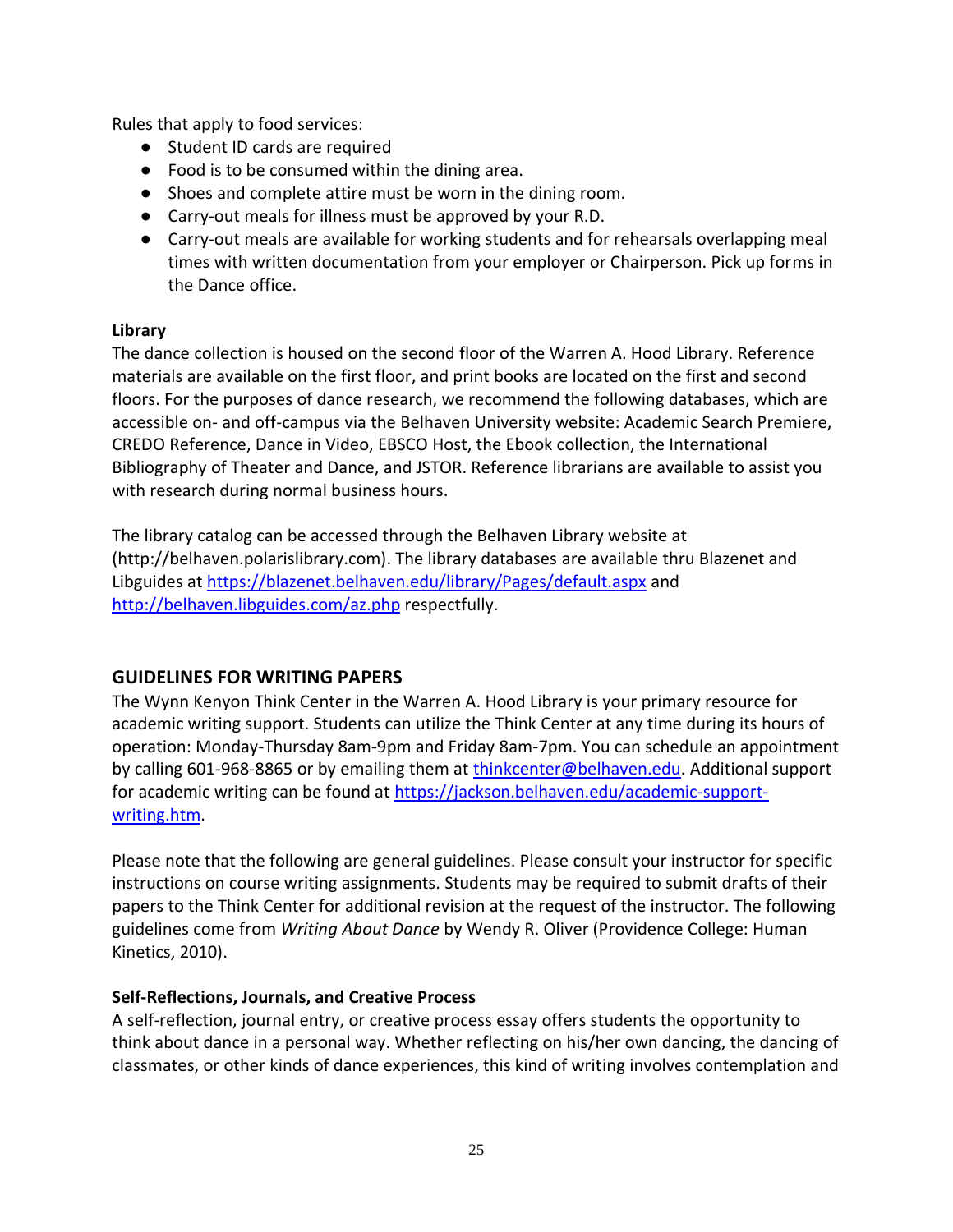introspection in order to understand them more fully. Reflective essays encourage artistic and personal growth.

# **Dance Critiques**

Dance critiques are writing that describes and discusses a dance performance in an illuminating way. Dance critiques help students develop personal aesthetic taste, as well as, understanding of what makes a work successful. (Note that "liking" a dance is not the same as deeming it "successful.")

The following are general guidelines to writing a dance critique:

1. Observation and Note Taking: Keep your imagination open and avoid analysis initially. Note taking is strongly encouraged. Keep the program as a reference and guide.

2. Free Writing: Ask yourself, "What stood out about the performance and why?" Write your response without concern for errors.

3. Construction: Use your free writing to construct your critique. Develop an introduction, body, and conclusion. Suggested format follows:

- a. Introduction
	- i. General Information about performance (who, what, when, where)

ii. Interesting assertion (thesis) about performance as a whole or one work in particular

# b. Body

- i. Dance one, thesis sentence (analytical, interpretative, or evaluative)
	- 1. Performance detail
	- 2. Performance detail
	- 3. Performance detail
- ii. Dance two, thesis sentence
	- 1. Performance detail
	- 2. Performance detail
	- 3. Performance detail
- iii. Dance three, thesis sentence
	- 1. Performance detail
	- 2. Performance detail
	- 3. Performance detail
- c. Conclusion
	- i. Summary of points
	- ii. Response to concert as a whole
	- iii. New insight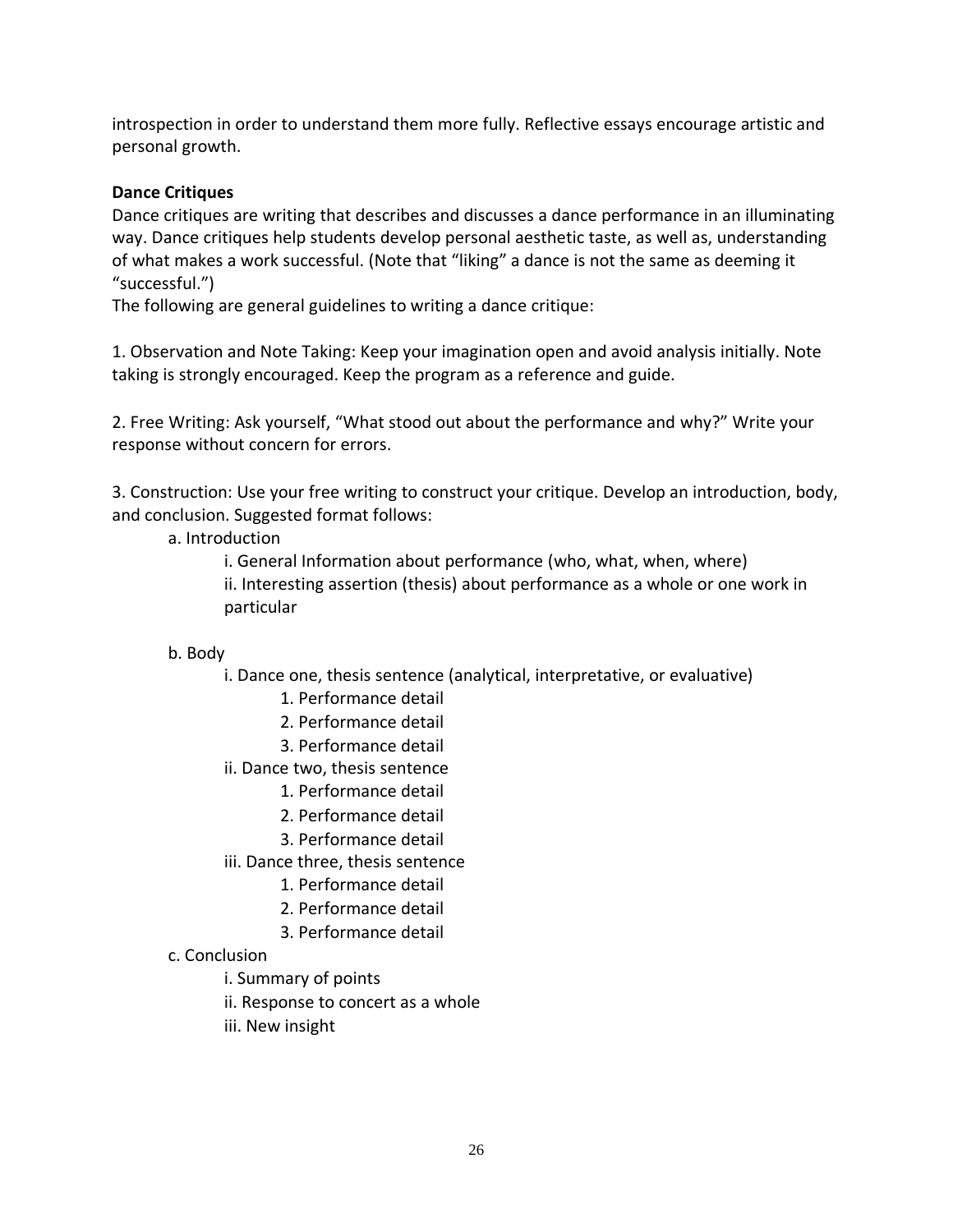## **Dance Research Papers**

A research paper requires you to gather information and evidence and synthesize it in a personalized way to identify trends, conflicts, gaps, or a single problem or perspective. A research paper is guided by the author's judgment, since one must sort through large amounts of material to determine relevant points. A research paper is not merely a collection of what others have said before on a topic; it is a thoughtful shaping of evidence to support a thesis which encompasses personal insights relating to commonalities found in literature, as well as inconsistencies and areas for future study. Topics range from historical, social, aesthetic, or pedagogical issues.

#### **Annotated Bibliographies**

The purpose of the annotated bibliography is to determine what others in the field have written about a topic to identify the thesis and methodology, avoid redundancy with other published materials, and to synthesize how the author's writing may address your own research endeavors. Acceptable sources for a literature review are encyclopedias, books, scholarly journals and magazines, newspaper and web articles, unpublished dissertations, etc. While internet sources, such as Wikipedia, can be helpful in the research process, they are NOT acceptable sources for an annotated bibliography.

#### **Avoiding Plagiarism**

Plagiarism is the theft of written material or ideas. When using the words of others, those words must be enclosed in quotation marks and cited with an endnote or a footnote. Typically, a quotation of two lines or fewer remains part of the running text; quotes of five lines or more should be set as a separate, indented block quote, which should be single-spaced. Paraphrased materials, summaries, and ideas (even if the words are totally different from the original source) must also give credit to the person who first expressed the thought with an in-text citation, including the last name of the author, the date of publication, and the page number (if applicable). If the idea expressed in the paper is common knowledge, there is no need to cite a source. Commonsense knowledge includes general historical facts, standard information in the field, and commonsense observations.

#### **Thesis Development**

The thesis is the main point of the paper and asserts something about the topic, conveying purpose, opinion, and attitude. Usually, introductory information and context are necessary before the thesis statement is introduced.

#### **Structure**

The structure of a research paper follows the same format as critique (introduction, body and conclusion). The length of the body varies depending on the length of the paper, but no matter its length, each paragraph in the body makes a point related to the thesis.

#### **Citation**

The Dance Department uses The Chicago Manual of Style format for citation. Refer to the Bedford Manual for Chicago Style format for citation guidelines. Always include a works cited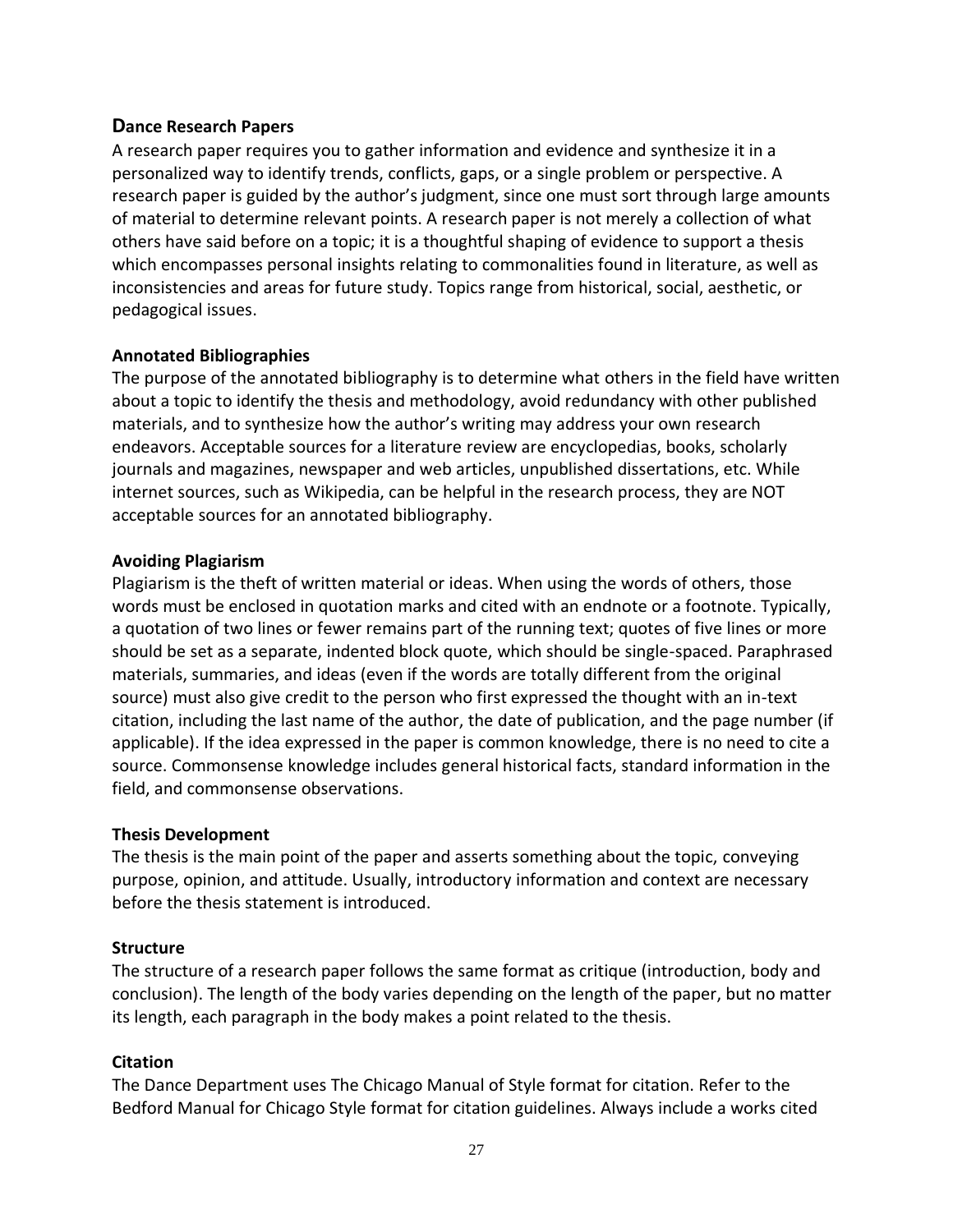page for research papers; however, citations are not limited to research papers and should be included within any written assignment, providing credit for others' work.

# **GUIDE TO CHICAGO STYLE:**

# *Chicago-Style Citation Quick Guide, 17th edition*

https://www.chicagomanualofstyle.org/tools\_citationguide.html

# **Formatting Assignments**

Typed assignments should print on standard-sized paper (8.5" x 11"), use 1" margins on all sides, choose Times New Roman 12 point font, and double-space text, with one space after punctuation and between sentences. Formal papers, including research papers, dance critiques, etc., require a title page with the title centered one-third of the way down the page in ALL CAPS and your name, the course, and the date centered and single-spaced one-third from the bottom of the page. Formal papers should also include page numbers beginning with Arabic numeral 1 in the top right corner on the first page of the text. Informal papers, including journal entries, reflection papers, creative process papers, video responses, etc., do not require a title page or page numbers, instead left-align your full name, the name of the course, the instructor's name (correctly spelled), and the date. See example below:

Student Name Course Name Instructor Name Date of Assignment

Always check spelling and grammar on written assignments and refrain from using contractions within collegiate writing.

The references page should center the title, "References," at the top of the page. You may also choose to use the titles "Works Cited" or "Works Cited and Consulted." Do not bold, italicize or enclose in quotation marks. Single-space reference entries internally, double-spacing entries externally. Flush left the first line of the entry and indent each subsequent line. Order entries alphabetically by the authors' last names.

# **Author-Date: Sample Citations**

The following examples illustrate citations using the author-date system. Each example of a reference list entry is accompanied by an example of a corresponding parenthetical citation in the text. For more details and many more examples, see [chapter 15](http://www.chicagomanualofstyle.org/16/ch15/ch15_toc.html) of *The Chicago Manual of Style*.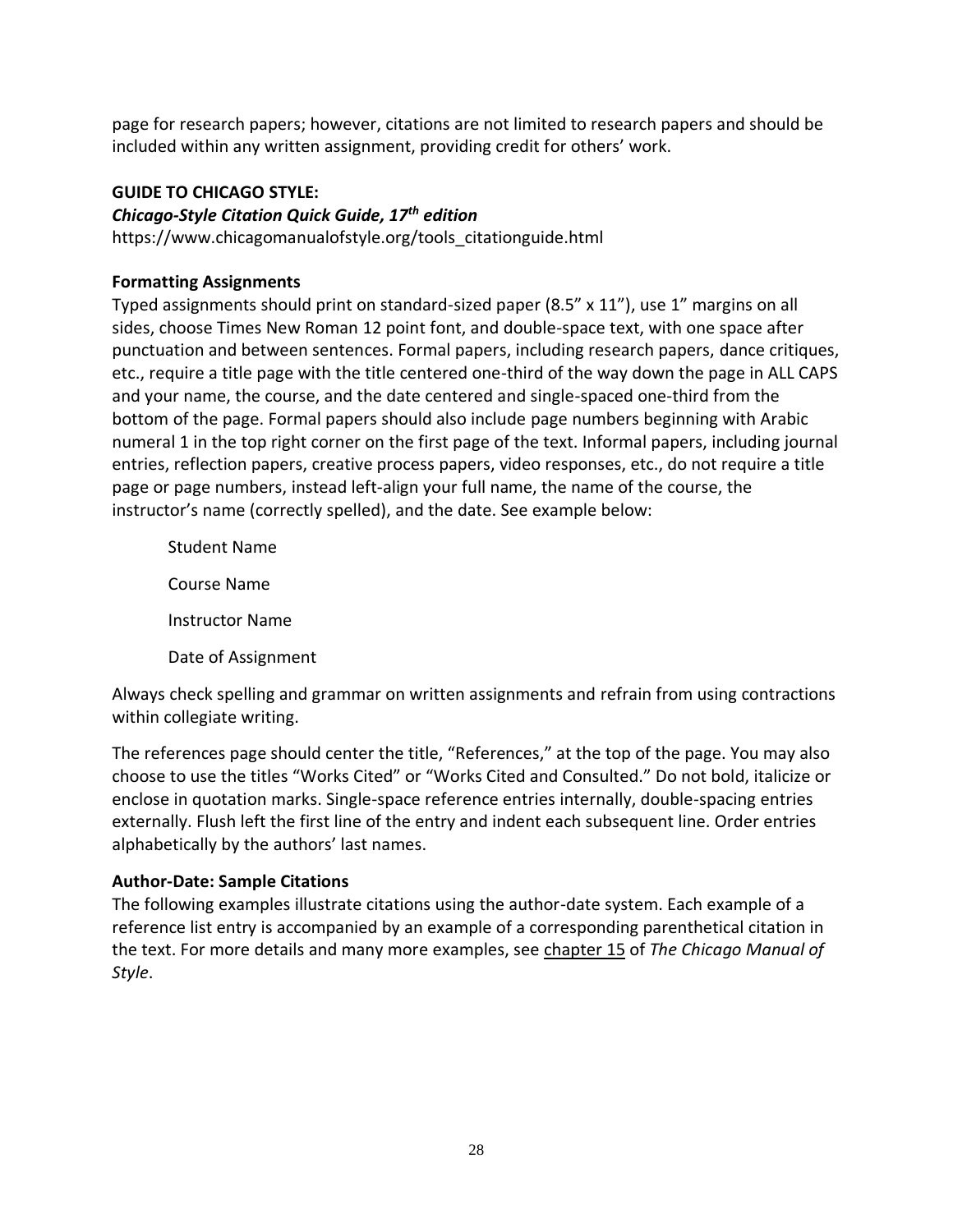*Book* One author

> Pollan, Michael. 2006. *The Omnivore's Dilemma: A Natural History of Four Meals*. New York: Penguin.

(Pollan 2006, 99–100)

Two or more authors

Ward, Geoffrey C., and Ken Burns. 2007. *The War: An Intimate History*, 1941–1945. New York: Knopf.

(Ward and Burns 2007, 52)

For four or more authors, list all of the authors in the reference list; in the text, list only the first author, followed by *et al*. ("and others"): (Barnes et al. 2010)

Editor, translator, or compiler instead of author

Lattimore, Richmond, trans. 1951. *The Iliad of Homer*. Chicago: University of Chicago Press.

(Lattimore 1951, 91–92)

Editor, translator, or compiler in addition to author

García Márquez, Gabriel. 1988. *Love in the Time of Cholera*. Translated by Edith Grossman. London: Cape.

(García Márquez 1988, 242–55)

Chapter or other part of a book

Kelly, John D. 2010. "Seeing Red: Mao Fetishism, Pax Americana, and the Moral Economy of War." In *Anthropology and Global Counterinsurgency*, edited by John D. Kelly, Beatrice Jauregui, Sean T. Mitchell, and Jeremy Walton, 67–83. Chicago: University of Chicago Press.

(Kelly 2010, 77)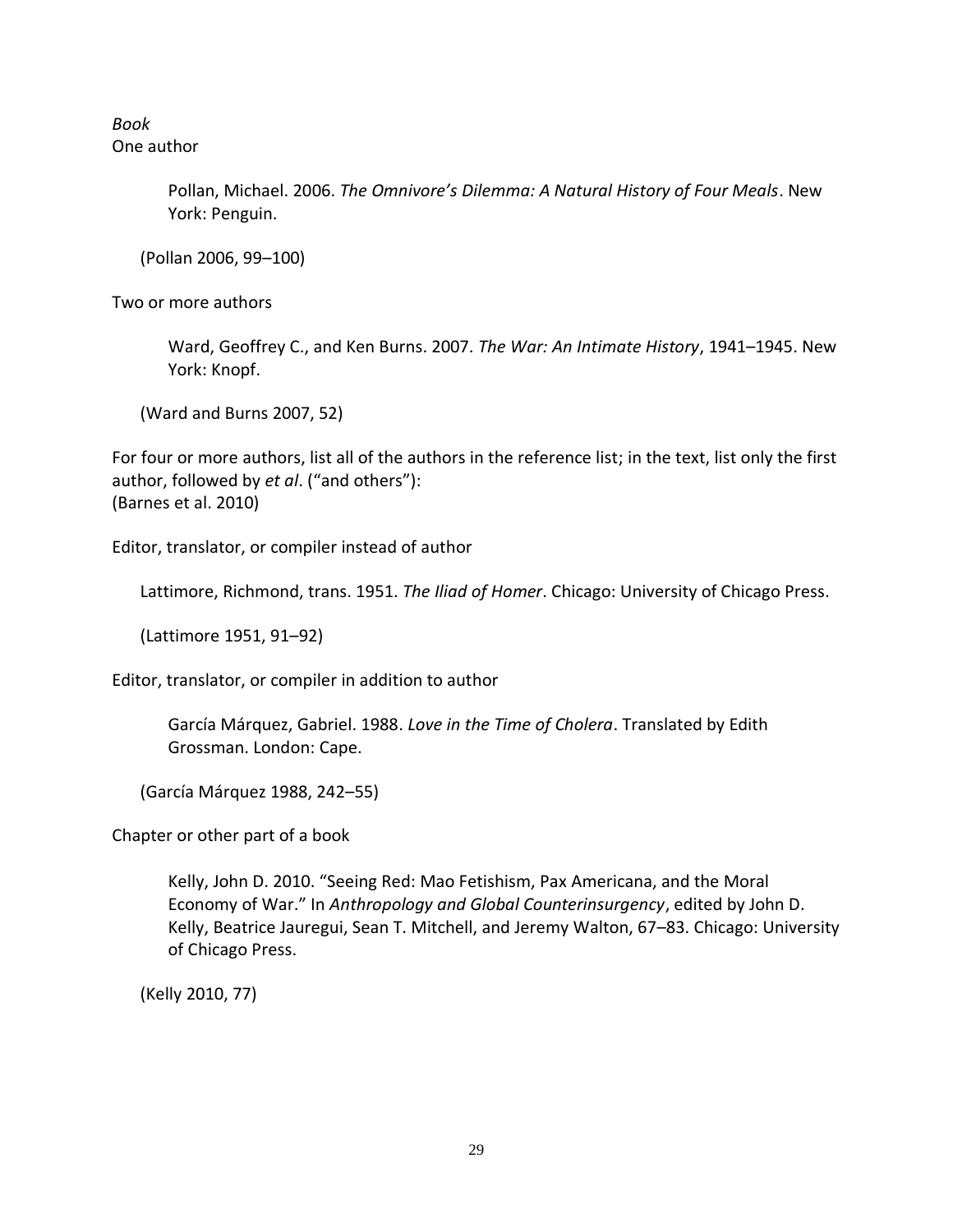Chapter of an edited volume originally published elsewhere (as in primary sources)

Cicero, Quintus Tullius. 1986. "Handbook on Canvassing for the Consulship." In *Rome: Late Republic and Principate*, edited by Walter Emil Kaegi Jr. and Peter White. Vol. 2 of *University of Chicago Readings in Western Civilization*, edited by John Boyer and Julius Kirshner, 33–46. Chicago: University of Chicago Press. Originally published in Evelyn S. Shuckburgh, trans., *The Letters of Cicero*, vol. 1 (London: George Bell & Sons, 1908).

(Cicero 1986, 35)

Preface, foreword, introduction, or similar part of a book

Rieger, James. 1982. Introduction to *Frankenstein; or, The Modern Prometheus*, by Mary Wollstonecraft Shelley, xi–xxxvii. Chicago: University of Chicago Press.

(Rieger 1982, xx–xxi)

# *Book published electronically*

If a book is available in more than one format, cite the version you consulted. For books consulted online, list a URL; include an access date only if one is required by your publisher or discipline. If no fixed page numbers are available, you can include a section title or a chapter or other number.

Austen, Jane. 2007. *Pride and Prejudice*. New York: Penguin Classics. Kindle edition.

Kurland, Philip B., and Ralph Lerner, eds. 1987. *The Founders' Constitution*. Chicago: University of Chicago Press. http://press-pubs.uchicago.edu/founders/.

(Austen 2007) (Kurland and Lerner, chap. 10, doc. 19)

# *Journal article*

Article in a print journal

In the text, list the specific page numbers consulted, if any. In the reference list entry, list the page range for the whole article.

Weinstein, Joshua I. 2009. "The Market in Plato's *Republic*." *Classical Philology* 104:439–58.

(Weinstein 2009, 440)

# *Article in an online journal*

Include a DOI (Digital Object Identifier) if the journal lists one. A DOI is a permanent ID that, when appended to http://dx.doi.org/ in the address bar of an Internet browser, will lead to the source. If no DOI is available, list a URL. If the URL is an unstable link include the database name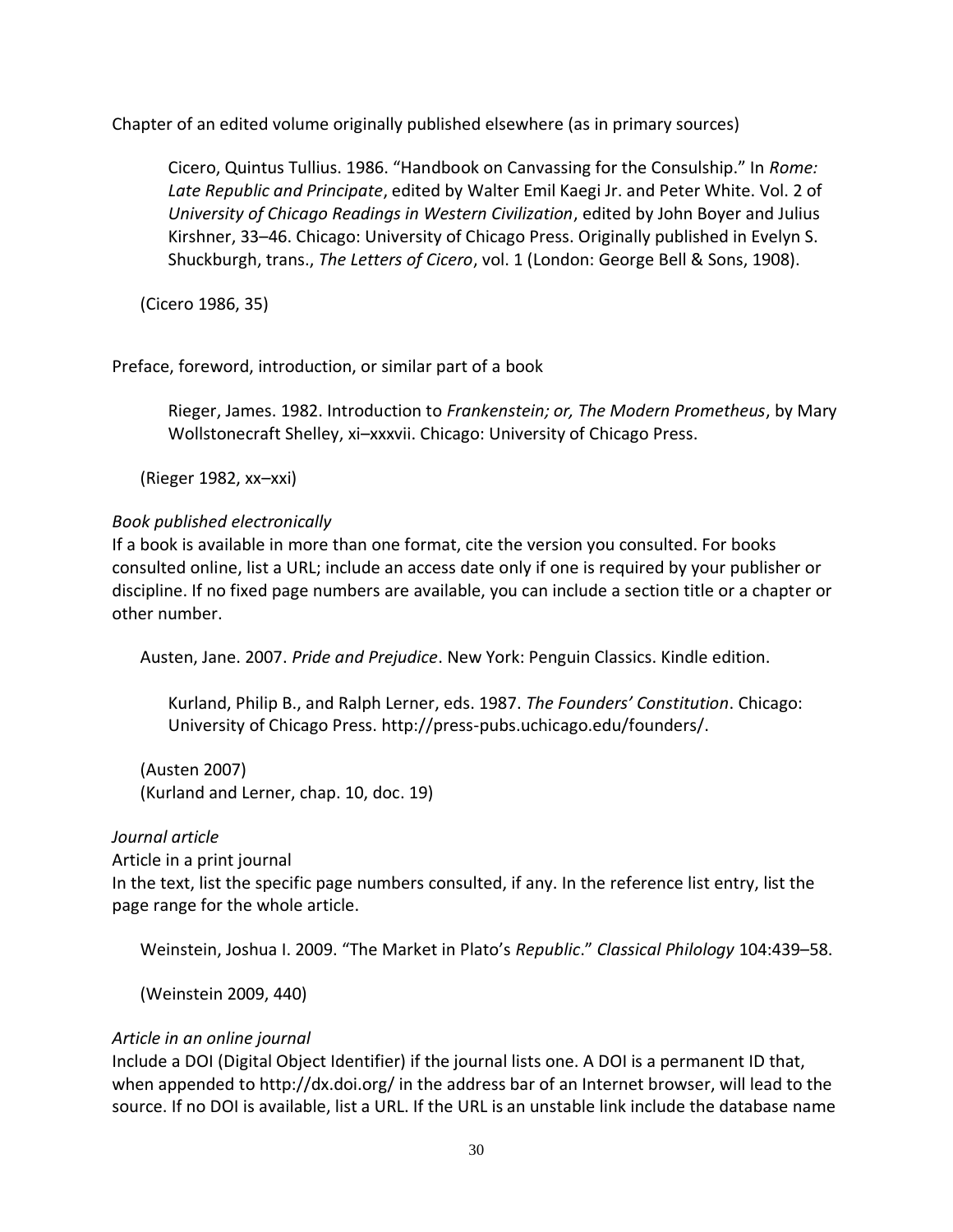followed by the accession number in parenthesis. Include an access date only if one is required by your publisher or discipline.

Kossinets, Gueorgi, and Duncan J. Watts. 2009. "Origins of Homophily in an Evolving Social Network." *American Journal of Sociology* 115:405–50. Accessed February 28, 2010. doi:10.1086/599247.

(Kossinets and Watts 2009, 411)

## *Article in a newspaper or popular magazine*

Newspaper and magazine articles may be cited in running text ("As Sheryl Stolberg and Robert Pear noted in a *New York Times* article on February 27, 2010, . . ."), and they are commonly omitted from a reference list. The following examples show the more formal versions of the citations. If you consulted the article online, include a URL; include an access date only if your publisher or discipline requires one. If no author is identified, begin the citation with the article title.

Mendelsohn, Daniel. 2010. "But Enough about Me." *New Yorker*, January 25.

Stolberg, Sheryl Gay, and Robert Pear. 2010. "Wary Centrists Posing Challenge in Health Care Vote." *New York Times*, February 27. Accessed February 28, 2010. http://www.nytimes.com/2010/02/28/us/politics/28health.html.

(Mendelsohn 2010, 68) (Stolberg and Pear 2010)

#### *Book review*

Kamp, David. 2006. "Deconstructing Dinner." Review of *The Omnivore's Dilemma: A Natural History of Four Meals*, by Michael Pollan. *New York Times*, April 23, Sunday Book Review. http://www.nytimes.com/2006/04/23/books/review/23kamp.html.

(Kamp 2006)

*Thesis or dissertation*

Choi, Mihwa. 2008. "Contesting *Imaginaires* in Death Rituals during the Northern Song Dynasty." PhD diss., University of Chicago.

(Choi 2008)

#### *Paper presented at a meeting or conference*

Adelman, Rachel. 2009. " 'Such Stuff as Dreams Are Made On': God's Footstool in the Aramaic Targumim and Midrashic Tradition." Paper presented at the annual meeting for the Society of Biblical Literature, New Orleans, Louisiana, November 21–24.

(Adelman 2009)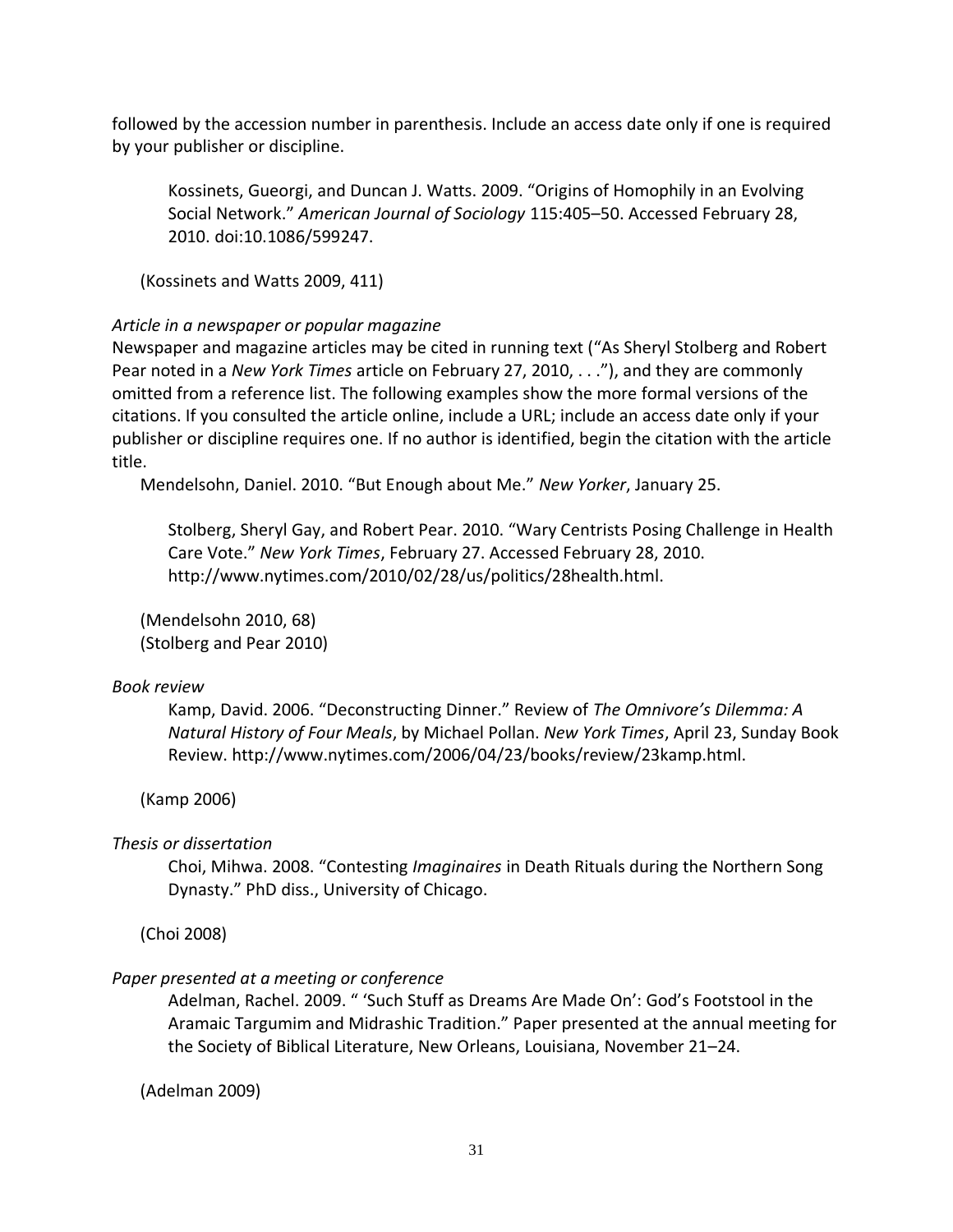#### *Website*

A citation to website content can often be limited to a mention in the text ("As of July 19, 2008, the McDonald's Corporation listed on its website . . ."). If a more formal citation is desired, it may be styled as in the examples below. Because such content is subject to change, include an access date or, if available, a date that the site was last modified. In the absence of a date of publication, use the access date or last-modified date as the basis of the citation.

Google. 2009. "Google Privacy Policy." Last modified March 11. http://www.google.com/intl /en/privacypolicy.html. McDonald's Corporation. 2008. "McDonald's Happy Meal Toy Safety Facts." Accessed July 19. http://www.mcdonalds.com/corp/about/factsheets.html.

(Google 2009) (McDonald's 2008)

## *Blog entry or comment*

Blog entries or comments may be cited in running text ("In a comment posted to *The Becker-Posner Blog* on February 23, 2010, . . ."), and they are commonly omitted from a reference list. If a reference list entry is needed, cite the blog post there but mention comments in the text only. (If an access date is required, add it before the URL; see examples elsewhere in this guide.)

Posner, Richard. 2010. "Double Exports in Five Years?" *The Becker-Posner Blog*, February 21. http://uchicagolaw.typepad.com/beckerposner/2010/02/double-exports-in-fiveyears-posner.html.

(Posner 2010)

# *E-mail or text message*

E-mail and text messages may be cited in running text ("In a text message to the author on March 1, 2010, John Doe revealed . . ."), and they are rarely listed in a reference list. In parenthetical citations, the term *personal communication* (or *pers. Comm.*) can be used.

(John Doe, e-mail message to author, February 28, 2010) or (John Doe, pers. Comm.)

# *Item in a commercial database*

For items retrieved from a commercial database, add the name of the database and an accession number following the facts of publication. In this example, the dissertation cited above is shown as it would be cited if it were retrieved from ProQuest's database for dissertations and theses.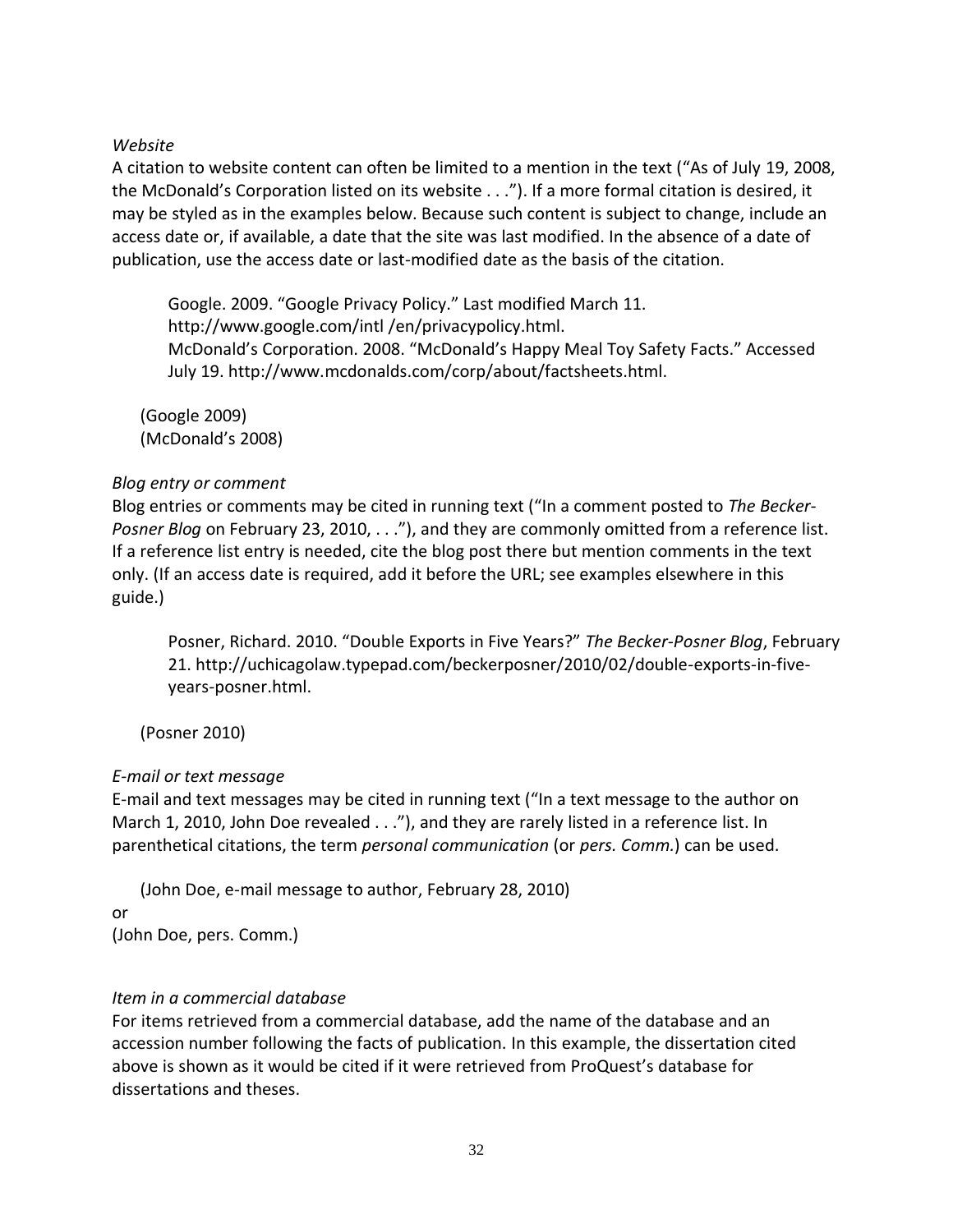Choi, Mihwa. 2008. "Contesting *Imaginaires* in Death Rituals during the Northern Song Dynasty." PhD diss., University of Chicago. ProQuest (AAT 3300426).

# **Additional Notes:**

*Library and Other commercial databases*. Only include a URL if the database includes a recommended stable form. Otherwise include the name of the database and, in parentheses, any identification number provided with the source.

Howard, David H. 2008 "Hospital Quality and Selective Contracting: Evidence from Kidney Transplantation." *Forum for Health Economic and Pollicy* 11, no. 2. JSTOR (2600561).

*URLs or DOIs and line breaks.* In a printed work, if a URL or DOI has to be broken at the end of a line, the break should be made after a colon or a double slash (//); before a single slash (/), a tilde  $(\sim)$ , a period, a comma, a hyphen, an underline (), a question mark, a number sign or a percent symbol; or before or after an equals sign or an ampersand. Such breaks help to signal that the URL or DOI has been carried over to the next line.

*Citations Taken from Secondary Sources*. If an original source is unabailable, and "quoted in" must be resorted to, mention the original author and date in the text, and cite the secondary source in the reference list entry. The text citation would include the words "quoted in."

Costello, Bonnie. 1981. Marianne Moore: Imaginary Possessions. Cambridge, MA: Harvard University Press.

In Louis Zukofsky's "Sincerity and Objectification," from the February 1931 issue of Poetry magazine (quoted in Costello 1981)…

*Scriptural References*. References to the Jewish or Christian scriptures usually appear in text citation or notes rather than in bibliographies. Parenthetical or note references to the Bible should include book (in roman and usually abbreviated), chapter, and verse – never a page number. A colon is used between chapter and verse. Note that the traditional abbreviations use periods, but the shorter forms do not. Since books and numbering are not identical in different versions of the Bible, it is essential to identify which version is being cited. The version should be spelled out, at least on the first occurrence.

2 Kings 11:8 (New Revised Standard Version) 1 Cor. 6:1-10 (NRSV)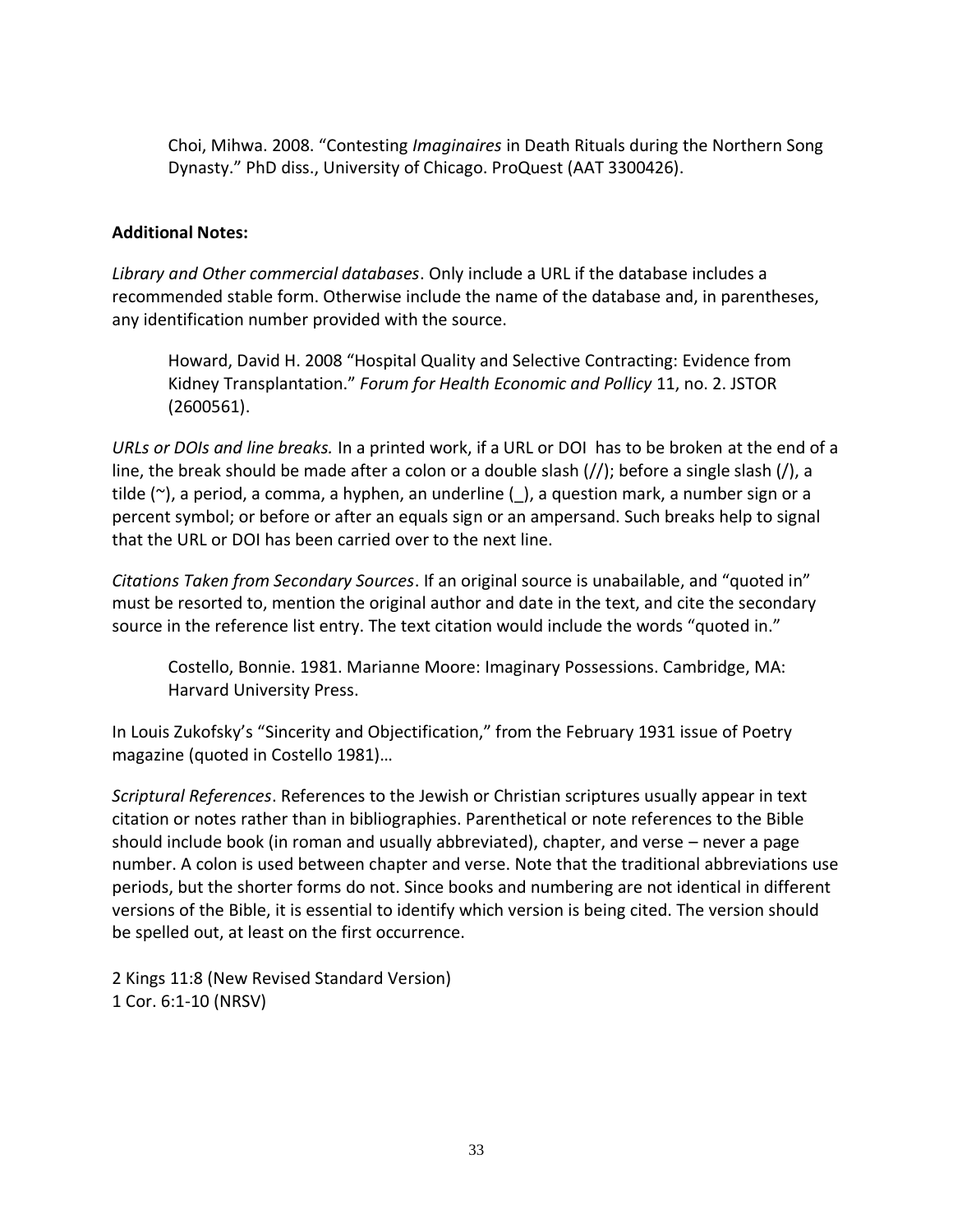

# **THINGS EVERY DANCER NEEDS TO KNOW ABOUT REHEARSING**

Always be prepared for rehearsal. Aim to arrive early to warm up your body, prepare your feet and shoes, go over choreography learned previously, etc. It is vital to warm up your body even if you have already had a class earlier. Rehearsals usually come towards the end of the day, and you may experience some fatigue. If you are properly warmed-up, injuries are less likely to occur.

If you know that you will be late for a rehearsal, please let the choreographer or the rehearsal director know ahead of time. Rehearsal time is limited and every minute counts. It is also inconsiderate to those who are on time and ready to work to be kept waiting.

There are occasions when discussions in a rehearsal are necessary, e.g. between you and the choreographer, between you and your partner, or you and your group. Please make sure that those discussions don't disturb others or distract in any way from the person conducting the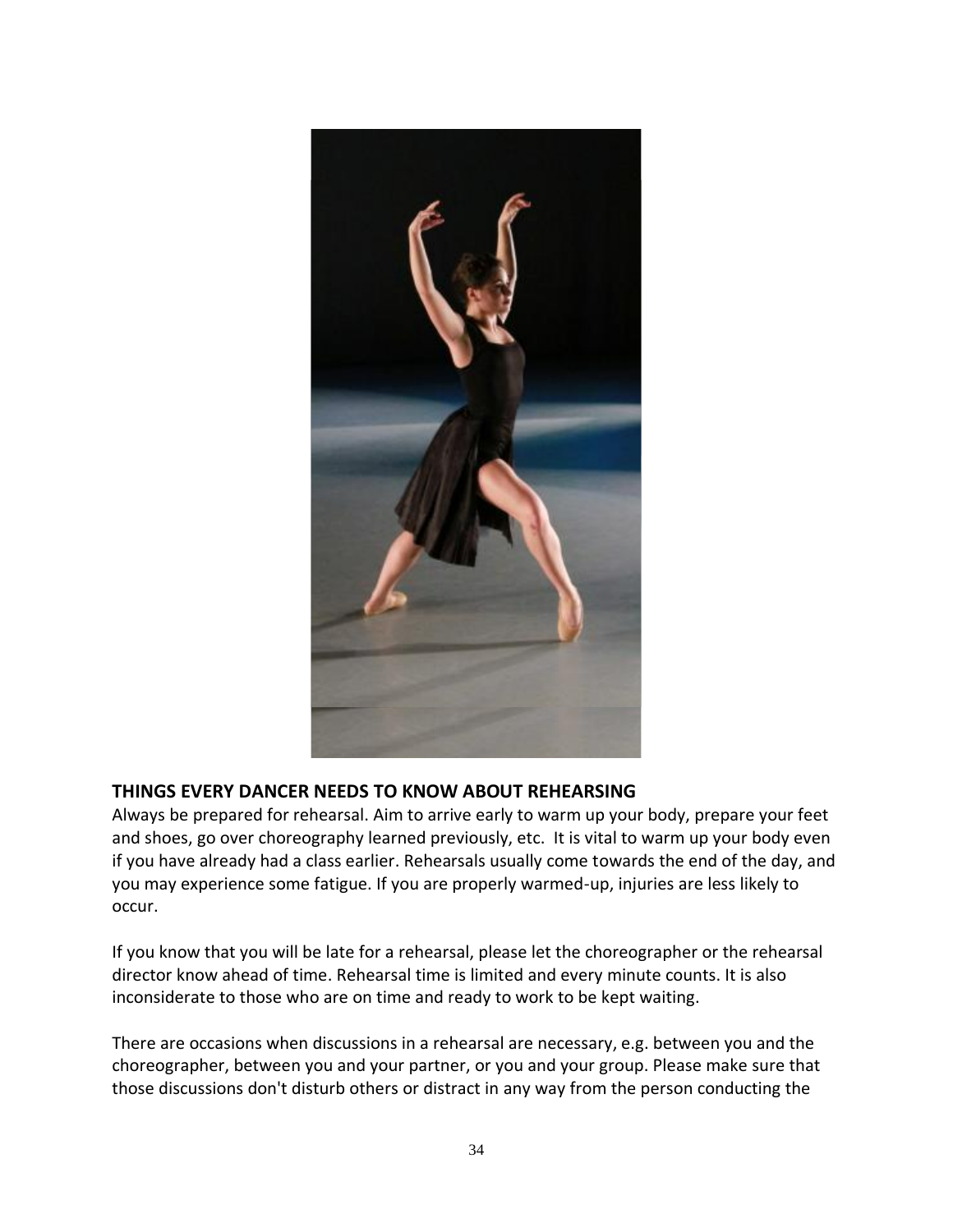rehearsal. In many instances, it is important that you are listening and giving your full attention to whatever directions the choreographer is giving, even if they don't pertain to you at that moment. Unless you have been told to take a break, remain active and engaged in the rehearsal. Demonstrate that you are listening, learning, and participating.

Second cast and understudies: It is an honor to be assigned as second cast or understudy. It is often a testimony to your reliability and potential. There are many stories of dancers chosen as understudies or second cast who went on to be first cast choices because of their determination and good stewardship of rehearsal time. Remain an active participant throughout rehearsal and learn as many "parts" as possible. Ask the choreographer if you need more direction.

If you find yourself injured during a rehearsal period, you are still required to attend the rehearsal. It is important not to schedule physical therapy during rehearsal time unless given permission to do so by the rehearsal director.

Casting: You should feel free to ask the choreographer(s) why you were cast a certain way and be prepared to discuss it in a mature manner. Remember that decisions about casting are complex and involve technicality, artistry, rehearsal availability, number of opportunities available, number of cast members needed, etc.

## **ON PERFORMANCE SITUATIONS**

No jewelry should be worn on stage except that which is required as costuming.

Do not wear fingernail polish on fingers or toes - not even clear polish.

Make up: Men and women should wear foundation that matches their skin tone. Use browns and tans for eye shadows, warm reds for cheeks and lips. Do not wear lip-gloss. Women will need 1 pair of false eyelashes coated with black or dark brown mascara. If the lashes are new, don't forget to trim them on either end. Use black eyeliner to line both upper and lower lid; no "fish tails," "buttonholes," or Cleopatra impressions please. Men should use mascara to augment their own lashes. Do not lend or borrow make-up to or from others.

Please do not leave the theatre with your stage makeup still on. It is unprofessional to attend post-performance receptions and functions with your makeup still on.

Hair: Please make sure that all hair wisps are slicked down and will stay down. Make sure that your hair is securely fastened and that you use hairpins and clips that reflect as little light as possible.

Backstage Procedures: Please get ready as quickly as possible. If you are not ready when places are called or when the next transition is to take place, please let someone in the stage crew know so that the stage manager can be made aware of it. Don't talk while standing in the wings. Our audience is too close. Make sure that when standing in the wings, you are not seen.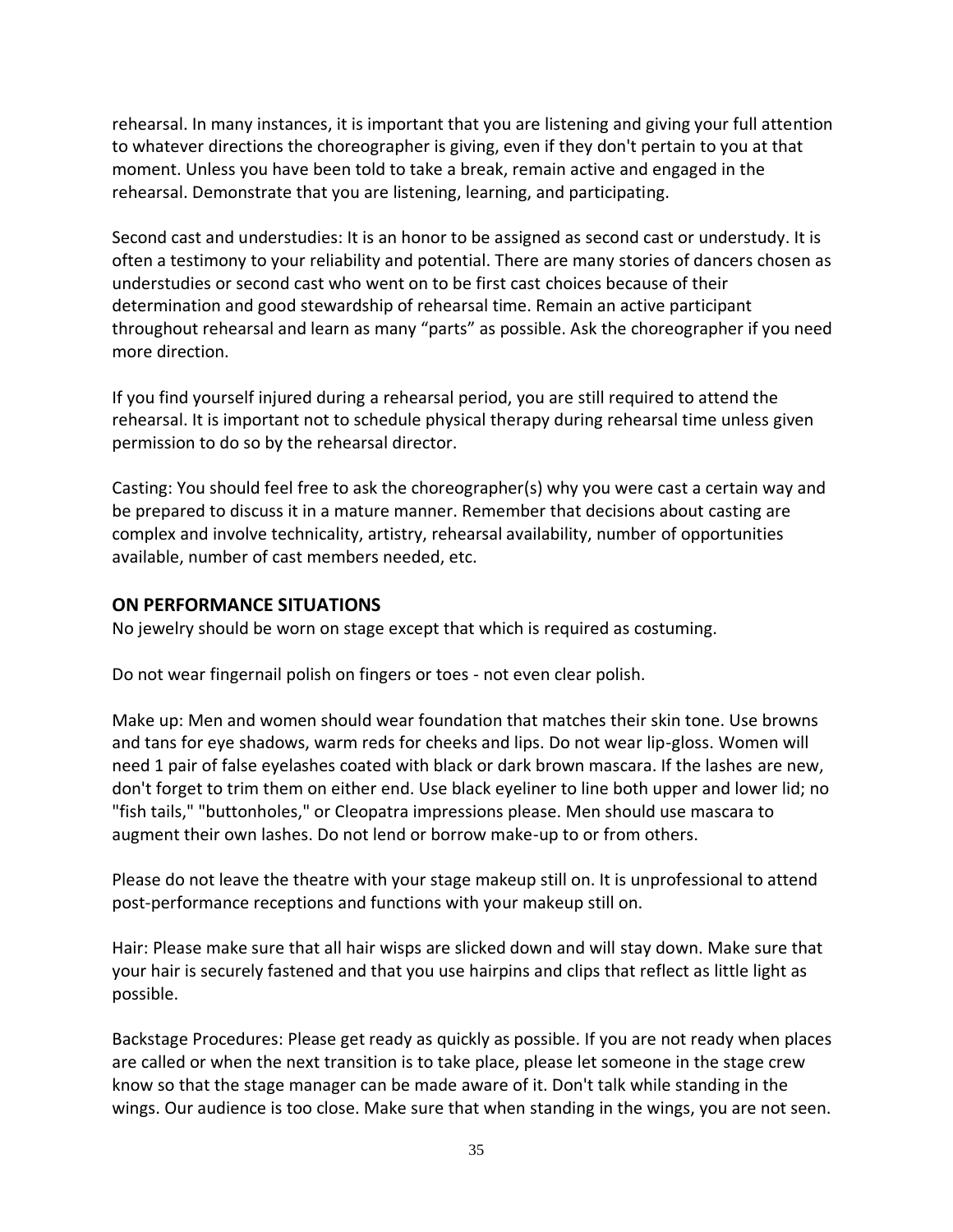If you can see the audience they can see you. Remember that exiting traffic has the right-ofway, and keep the wings clear of clutter and limbs.

When the stage manager calls times to curtain, such as "Ten Minutes," please respond by saying "Thank You," acknowledging that you heard him/her and that you are aware of where we are in the program.



# **COSTUME POLICY**

The Dance Department's costume collection is cost-intensive and consists mainly of original pieces, created for specific characters and/or works still in the repertoire or waiting to be revived. Therefore, it is imperative that students take good care of them, not only when in rehearsal or performance settings, but in transport and storage as well.

#### **When wearing any costume or costume part:**

**DO NOT** eat or drink (water is allowed). Leave no beverages, foods, or things with food-stuff on them in the vicinity of the costume(s).

**DO NOT** use cologne or strong perfume.

**DO NOT** go to the restroom. Take off the costume in the dressing room first, go to the restroom, then put the costume back on in the dressing room.

**DO NOT** apply make-up. Keep make-up away from where costumes are stored or where others wearing costumes have to pass closely by you.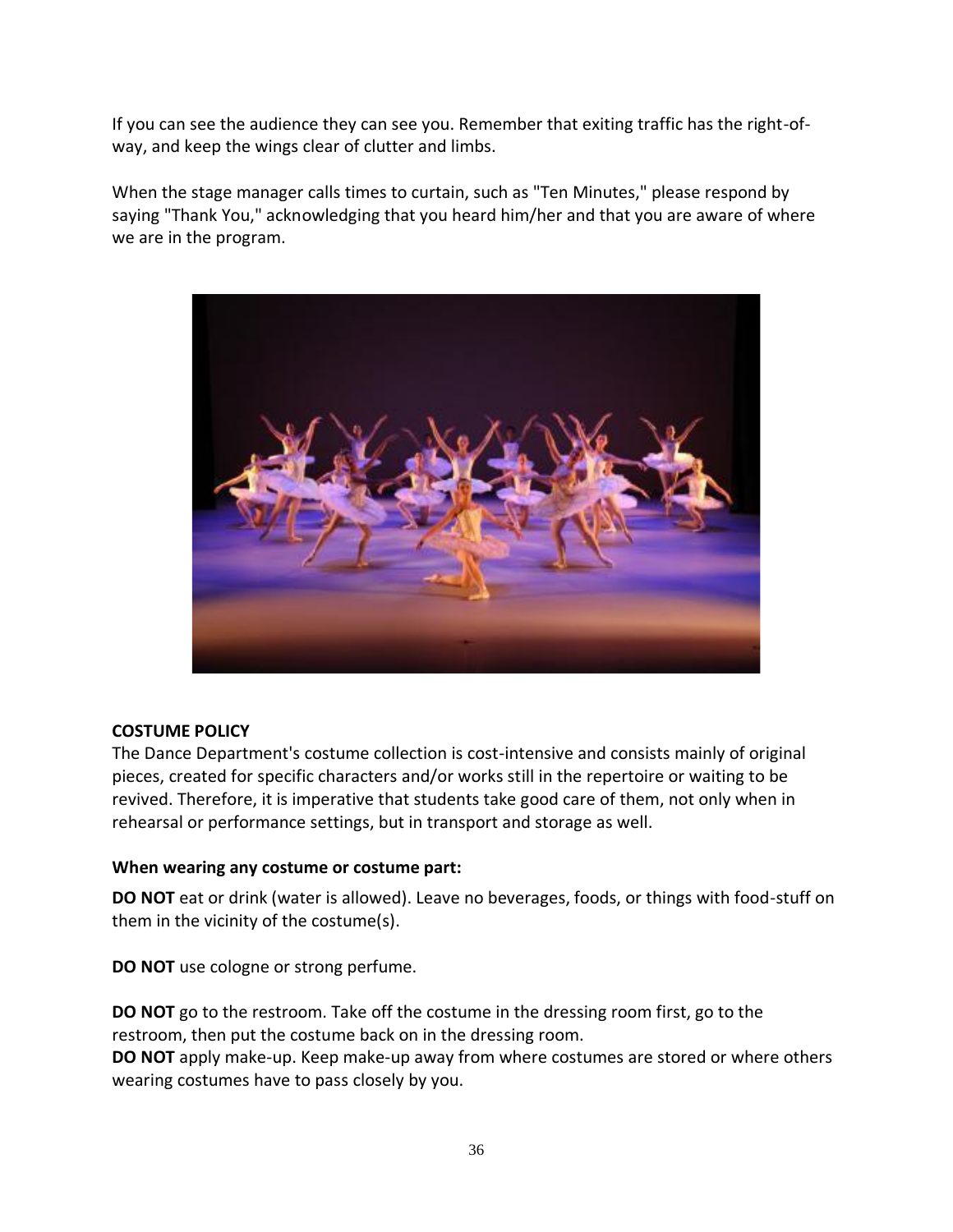**DO NOT** allow the costume to sit on the floor, or to be thrown on the ground.

**DO NOT** take the costume with you or launder it unless otherwise instructed by the costumer.

# **COSTUME RENTAL GUIDELINES**

**Classes**: (costumes being used in class throughout the semester - i.e. tutus for Variations, etc.) Student(s) must schedule a time with the costumer to come to the costume shop to sign a costume agreement form and be assigned a costume for the course.

Students are responsible for their assigned costume. Their costume must be stored properly in the costume shop when not in use.

Damage or improper care of a student's costume may affect their grade or result in fees.

# **BUDE/DME Rehearsals**

Requests must come from a choreographer / rehearsal director. Please email requests to the costumer as early as possible to accommodate the tight production schedule.

Performer(s) must then schedule a time to come to the costume shop to sign a costume agreement form and be assigned a costume for rehearsal.

Performers are responsible for their assigned costume. Their costume must be stored properly in the costume shop when not in use. Damage or improper care of a student's costume may affect their grade or result in fees.

# **MFA, SENIOR PROJECT, & DOXA**

Requests for costumes must be made by the choreographer (or MFA/BFA candidate). Appointment to pull costumes should be made with the costumer by the given deadline. (At least a week before 1st dress rehearsal.)

A costume rental agreement must be filled out with the costumer for all pieces being used. Any additions after the initial rental agreement is signed must be approved by the costumer before they can be used**.**

Costumes worn in performances must be given approval by faculty advisors and the costumer before dress rehearsals begin.

The choreographer (or MFA/BFA candidate) who signed the rental agreement is responsible for all costumes. The costume(s) must be stored properly in the costume shop when not in use, or as agreed with the costumer.

Damage or improper care of a student's costume may affect their grade or result in fees.

**Students** (student performances and projects other than MFA / BFA / DOXA)

Students must schedule a time to meet / discuss with the costumer and pull costumes. A costume rental agreement must be filled out with the costumer for all pieces being used. Any additions after the initial rental agreement is signed must be approved and initialed by the costumer before they can be used.

The student who signed the rental agreement is responsible for all costumes. Costume(s) must be stored properly in the costume shop when not in use, or as agreed with the costumer.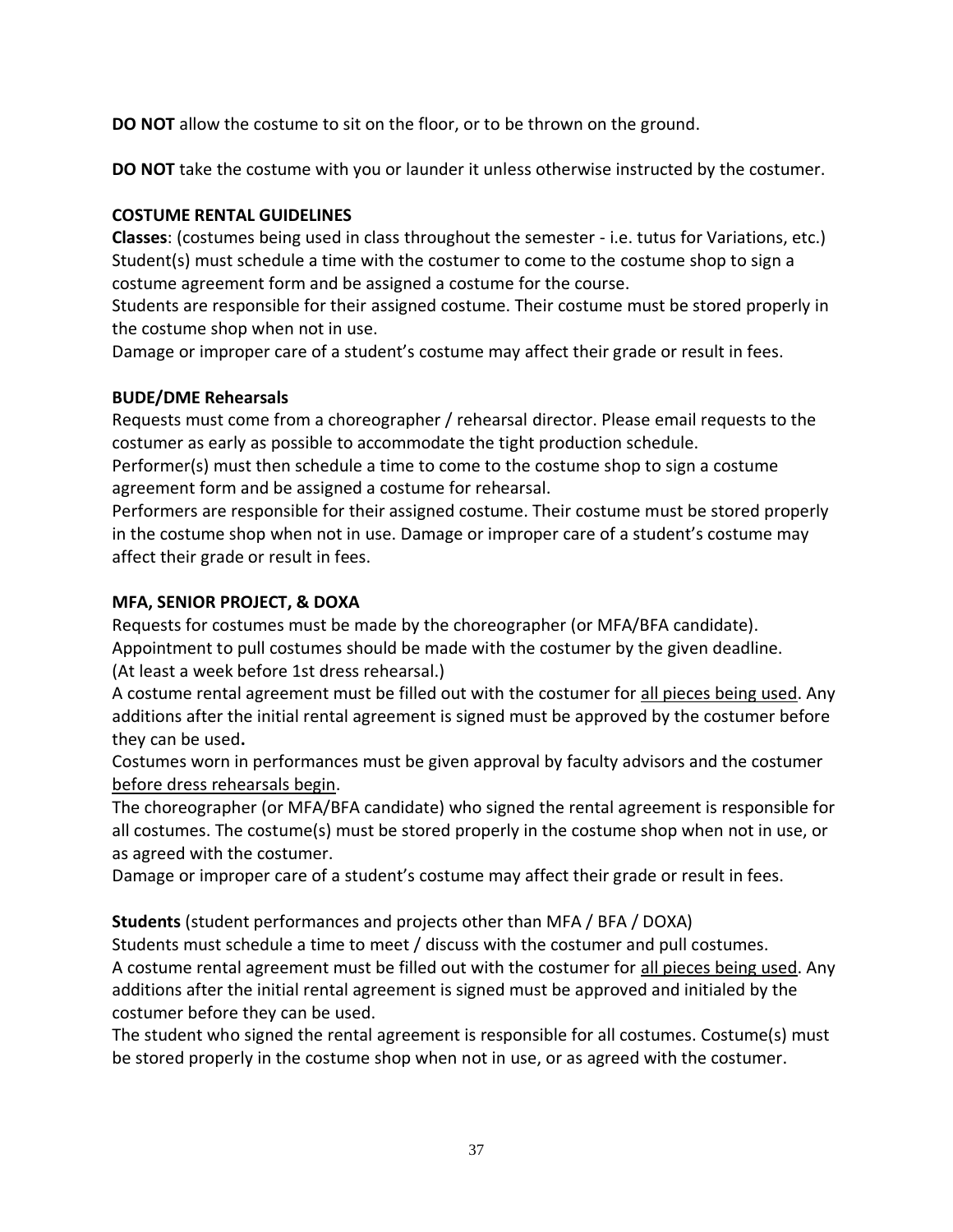The student is responsible for cleaning the costume before it is returned. Cleaning instructions will be provided by the costumer.

Damage or improper care of a costume will result in fees or may affect the student's grade if applicable.

# **ANNUAL PERFORMANCE VENUES, ENSEMBLES, AND CONCERTS**

Following is a sampling of the annual performance opportunities available through the Belhaven University Dance Department.

# **Belhaven University Dance Ensemble (BUDE)**

BUDE is a company consisting of students enrolled in dance technique and performance courses at Belhaven University. The ensemble's main venues are the Fall and Spring Dance Concerts, which feature choreography by dance faculty and guest artists. Styles include classical and contemporary ballet and modern dance. Casting auditions are held at the beginning of each semester. Casting will be posted on the production boards. Rehearsals are scheduled Monday through Friday afternoons from 4-6pm. Evening rehearsals (7-9pm) will occur during guest artist residencies. Repertoire from the BUDE is occasionally performed off-campus in festivals and/or outreach settings.

# **Dance Ministry Ensemble (DME)**

The mission of the DME is to use dance as a tool to serve the community and share the gospel of Jesus Christ. The DME consists of students enrolled in dance technique and performance courses at Belhaven University. The repertoire ranges from contemporary ballet to modern dance. Casting auditions are held during the mandatory performance audition at the beginning of the Fall semester, and selected students must make a one-year commitment to the DME. Casting will be posted on the production boards. Rehearsals are scheduled Monday through Friday from 4-6pm and Saturdays as needed. Evening rehearsals will occur occasionally. Dancers in the Dance Ministry Ensemble must be willing and able to commit Saturdays, and occasionally Sundays, to performing and/or workshops. The Dance Ministry Ensemble has a concert on-campus in February but performs primarily off-campus for nursing homes, children's homes and churches in Jackson and beyond.

# **Community Dance Concert**

Members of Belhaven University dance faculty, students, DOXA and alumni join together with other local dance artists to offer an inspiring and lively evening of dance.

# **MFA Concert**

This thesis concert features original choreography by M.F.A. candidates.

# **Senior Dance Concert**

Senior dance majors present an evening of original choreography and performance at the intersection of scholarship and practice.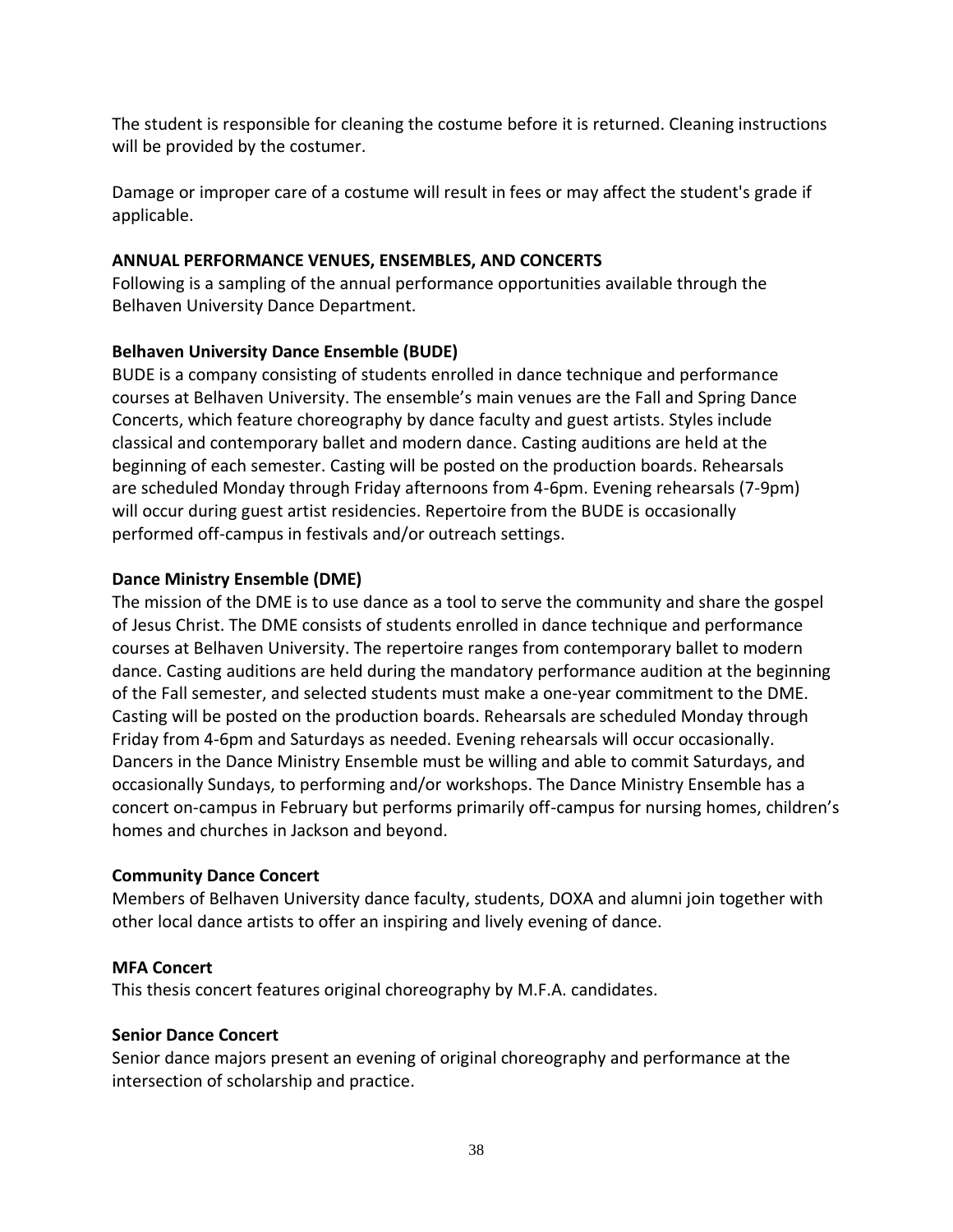#### **DOXA Emerging Choreographer Concert**

This annual concert provides the opportunity for students to present choreography to the public. The officers of Doxa audition and approve all pieces submitted to the concert to assure that they are in agreement with the Belhaven University mission statement, and to ensure the quality and excellence of the choreography presented. The concert is not related to any course at Belhaven University, but students may use material from their courses. The concert may be used to raise funds for the club's purposes. Anyone interested in this event should contact the DOXA officers.

## **Choreography/Dance Student Showcases**

This performance venue offers an informal atmosphere to share class repertoire, choreographic studies, works-in-progress, etc. It gives choreography students the opportunity to show work in front of an audience, provides a forum for students to receive valuable feedback from faculty and peers, and gives faculty a consolidated time to view student work. Performances may take place in a studio setting or another space.

#### **Touring**

Repertoire may be performed locally, nationally or internationally at dance festivals and other performance venues. Students participating in the touring venue are selected by the faculty with ample notification and must make a commitment to the rehearsal and performance schedule. Participation is voluntary, though highly encouraged.

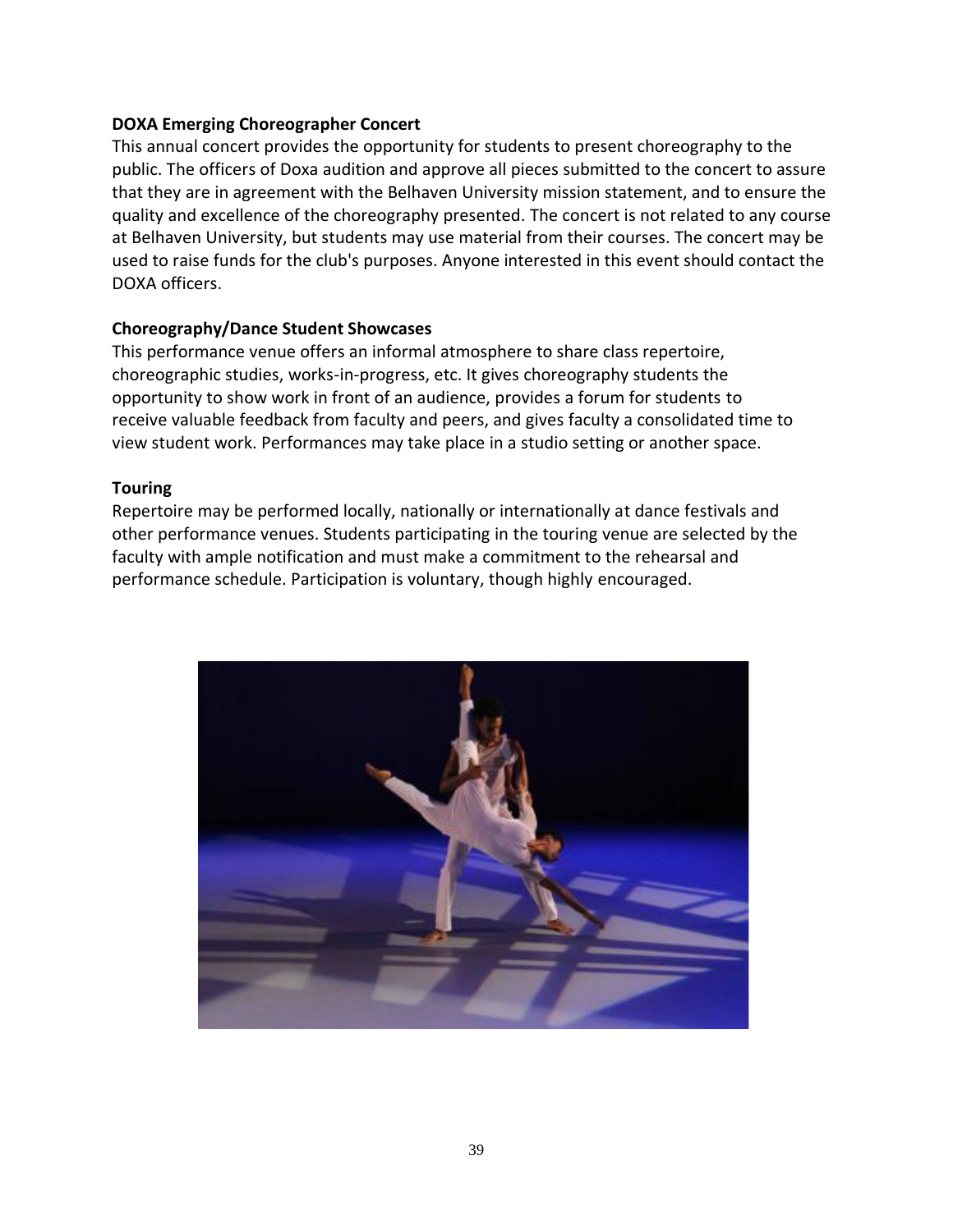## **DANCE FACULTY 2021-2022 Academic Year**

**Ms. Krista Bower,** Chair of the Dance Department, has an MFA in Choreography from Jacksonville University and a BFA in Dance from Belhaven University. In 2008, she co-founded Front Porch Dance, a contemporary dance company based in Jackson. Krista is the owner of the Yazoo City School of Dance and has enjoyed the opportunity to teach students of all ages. In 2010 and 2014, Krista served as the Dance School Administrator for the USA International Ballet Competition. She was a founding instructor of the Dance for Parkinson's program in Jackson, which was a collaboration with the Neuroscience program at Millsaps College. Krista has presented her research at Congress on Research in Dance, Society of Dance History Scholars, and National Dance Education Organization conferences. She received Performing Arts Fellowships from the Mississippi Arts Commission in 2016 and 2011, and the Mississippi Business Journal named Krista one of "Mississippi's 50 Leading Business Women" in 2013. Krista began teaching at Belhaven University in 2007 and became Chair of the Dance Department in 2016.

**Ms. Laura Morton's** background includes extensive training in classical ballet, jazz, and modern from prestigious dance educators such as Anne and Nicholas Polajenko, ABT's Alexander Minz, and at Ballet West with Bruce Marks and Toni Lander. Her professional credits include Milwaukee Ballet, Delia Stewart Dance Company, Houston Metropolitan Dance Company and Ad Deum Dance Company. She has also earned a Bachelor of Science in Psychology, a Master of Science in Applied Exercise Physiology, and a Corrective Exercise Specialist certification.

Morton has taught nationally and internationally. Her teaching credentials include serving on the faculties of Summer Arts Session (Ravensburg, Germany), Pacific Northwest School of Ballet (Seattle, WA), Evergreen City Ballet (Auburn, WA), Houston Metropolitan Dance Center, (Houston, TX), Houston Ballet Ben Stevenson Academy (Houston, TX), and Ad Deum Dance Company (Houston, TX). She presently serves as an Associate Professor of Dance at Belhaven University in Jackson, MS where she shares the valuable information gained from mentors, teaching experience, and continuing education in her discipline, as well as inspires a love for dancing in all her students. Morton firmly stands of the belief that excellence in the art form of classical ballet from a Christian perspective is dependent not only on quality education in the art, but also on demonstrating and sharing who her students are in Christ.

**Ms. Erin Scheiwe Rockwell** is originally from Steamboat Springs, CO where she grew up dancing with Ballet Northwest. Erin holds an MFA in dance from California State University, Long Beach (2008) and a BA in dance from St. Olaf College (2001). She has taught and presented work internationally and across the nation from New York to California.

While studying in California, Erin obtained her comprehensive Pilates teacher training with dance specialization through Body Arts and Science International and taught Pilates and modern dance at CSULB. With a background in both classical and dance specific Pilates repertoire, she enjoys working with diverse populations to help individuals achieve their specific fitness goals. As a Master Instructor with Balanced Body, Erin is looking forward to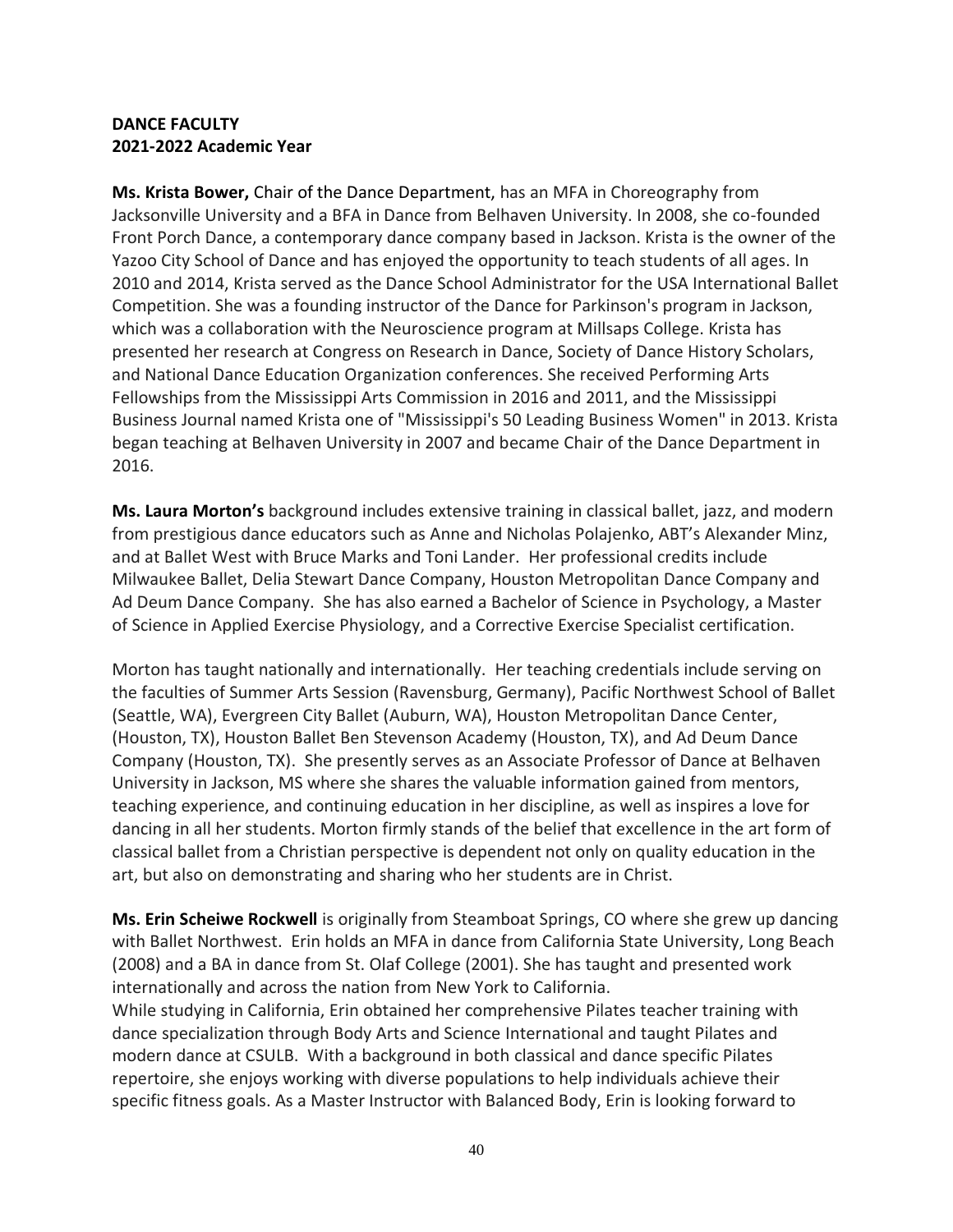helping train the next generation of Pilates Instructors, starting within the dance program at Belhaven.

Erin also has interest in dance technology, specifically screendance. Over the years, she has directed and edited several short dance films, attended film workshops/festivals, and has fused dance technology within her choreographic work. Erin has also developed curriculum for several courses that she designed to introduce Belhaven University students to the potential of fusing dance and technology as well as choreographing and directing screendance. In 2008, Erin co-founded Front Porch Dance, a Mississippi based dance collective aimed at creating approachable dance art that promotes awareness and appreciation of contemporary dance. Co-directing, choreography, and performing alongside other talented dancers and musicians in original work presented around the state has been a highlight during her 13 years in Mississippi

**Ms. Ravenna Tucker Wagnon** is currently a Professor of Dance at Belhaven University. Formerly a principal dancer with The Royal Ballet and Birmingham Royal Ballet she danced the title roles of the major classics including *Swan Lake, The Sleeping Beauty, Giselle, Cinderella,* and *Romeo and Juliet*. Wagnon holds the Teachers' Course for Professional Dancers diploma from the Royal Ballet School, is certified with the Royal Academy of Dance, the Commonwealth Society of Teachers of Dancing, with Body Arts and Science International (pilates), and holds a Masters of Creative Industries from Queensland University of Technology in Australia. Wagnon has taught as a full-time dance lecturer at LASALLE-SIA College of the Arts in Singapore and guest taught for Singapore Dance Theatre, Debra Colker Dance Company, Ballet Arkansas, the Mississippi Dance Festival, the Alabama Dance Festival, American College Dance Association, Arkansas Ballet Summer Intensive, Cecchetti Council of America Summer Intensive, and competitor classes of the USA International Ballet Competition. In other capacities she has served on the Artistic Committee of Singapore Dance Theatre, as Secretary for the Dance Association (Singapore)/World Dance Alliance *Asia-Pacific Dance Bridge 2001* conference, as Artistic Director of *Singapore Dance Legacy: The Unsung Heroes – Tony Llacer* in 2004, as guest examiner for the R.A.D. Solo Seal in London, as a selection committee member (2010) and evaluator (2014 and 2018) for the USA International Ballet Competition in Jackson. She is married to Stan Wagnon.

**Ms. Clara Grace Watts**, a Mississippi native, received her BFA in dance education from the University of Southern Mississippi. She holds her dance licensure, K-12, and was the first dancer to have completed the dance education program at USM in three years. Prior to Belhaven University, Watts taught dance within the public school system for both middle and high school. Watts received her MFA in dance from Belhaven University, and she was honored to present her scholarly research at the National Dance Education Organization conferences, as both an individual and a panelist.

In addition to her collegiate duties, Watts continues to pursue other avenues of performance, choreography, and instruction, such as showchoirs, musical theater, colorguards, winterguards, dance studios, and high school bands. Her performance with the 2008 Phantom Regiment Drum & Bugle Corp in their show "Spartacus," where they won the Drum Corps International World Championships, stands as a highlight in her career. She currently serves as a performative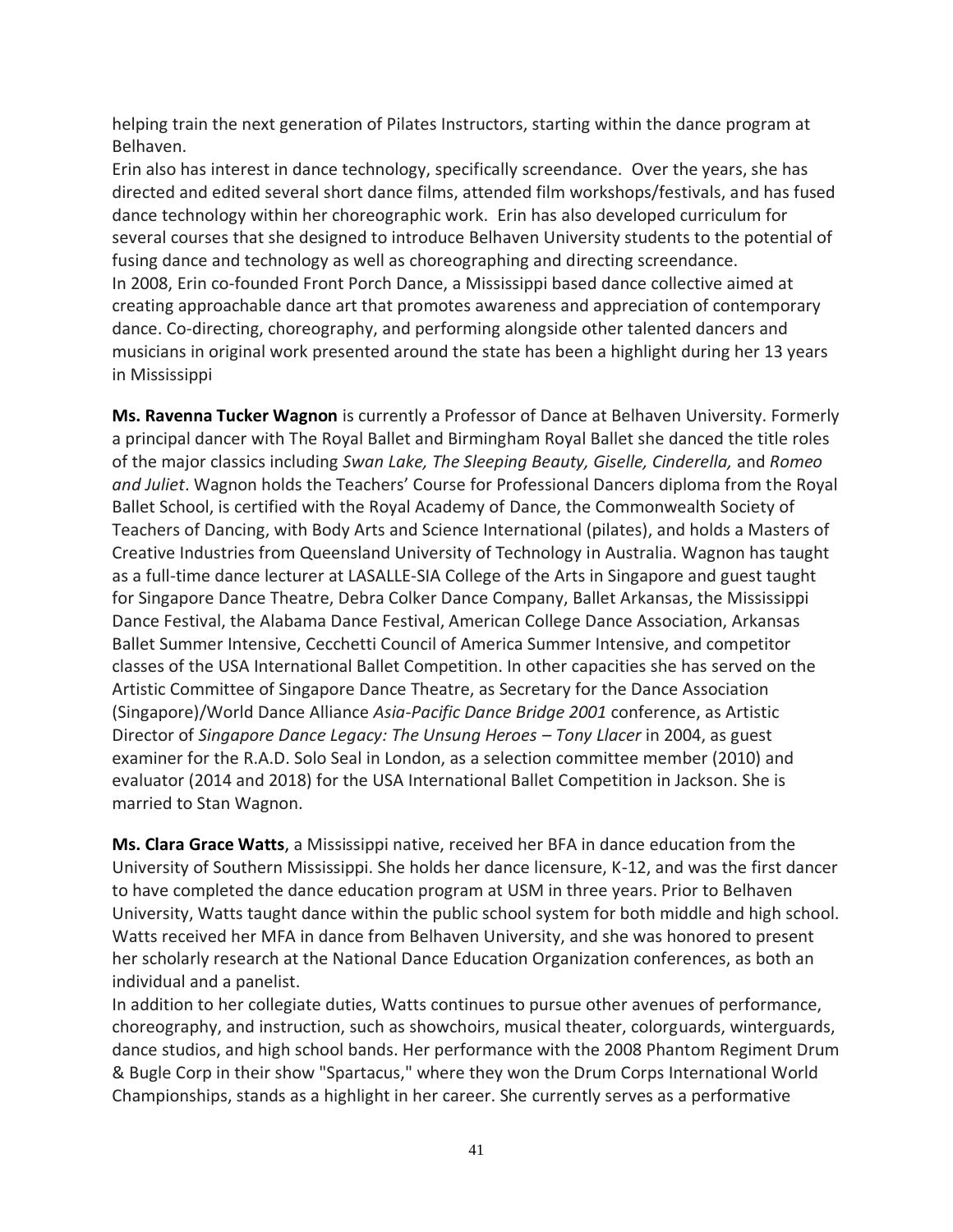consultant for the Jackson Academy band program and the Mississippi Lions' All-state Band, who are the reigning international champions.

**Ms. Kellis Oldenburg** is a dancer, choreographer, and teacher originally from Clinton, Mississippi. She got her start in the performing arts as a three-year singer/dancer in Clinton High School's nationally renowned Attache show choir. She continued her study of dance at the University of Southern Mississippi and graduated Summa Cum Laude with a BFA in Dance Performance and Choreography. Following her undergraduate studies, she earned an MFA from New York University's Tisch School of the Arts in 2012. Oldenburg is a former adjunct instructor of dance at Belhaven University (2013-2015) where she taught modern, jazz and performance techniques, graduate pedagogy, and served as a faculty choreographer, rehearsal director and senior thesis advisor. She also served as an adjunct instructor at the University of Southern Mississippi, teaching modern and ballet techniques, dance appreciation as well as fulfilling the roles of the Repertory Dance Company Director and Production Director (2014-2016). Most recently, Oldenburg has broadened her virtual pedagogy by designing and instructing Online Dance Appreciation at USM (2016-2021). She is also a certified yoga instructor and has orchestrated her own freelance choreography and teaching business for the past twelve years, specializing in contemporary, ballet, jazz, hip hop, musical theatre and show choir. In 2015, Oldenburg relocated to New Orleans, Louisiana, where she was selected as a company member of the Marigny Opera Ballet, a contemporary ballet company based out of the Marigny Opera House. During her 5 years with the company, she served as Rehearsal Director, resident choreographer and principal dancer. She originated several roles in the company's repertory, including Proserpina in Orfeo (2015) and Giselle in Giselle Deslondes (2016). Three of the works that she created for MOB received awards for choreography from the New Orleans Gambit Tribute to the Classical Arts (outstanding short choreography- Tells, premiered in January 2018, outstanding full-length choreography- Follies of 1915, premiered November 2018, outstanding short choreography nominee- Sacred Harp, premiered December 2019). Most recently, Oldenburg accepted an Assistant Professorship in the Belhaven University Dance Department in Jackson, MS. Her life has come full circle, bringing her back to her home state to pursue her love of teaching in higher education. Oldenburg lives in Clinton with her husband, Kirk, and their son, Ryder.

# **SPECIALTY INSTRUCTORS**

**Owen Rockwell,** DMA is Director of Music for the Department of Dance, where he leads a staff of dedicated musicians - together, they provide live accompaniment for all dance technique classes offered on campus. "Doc Rock" uses an assortment of drums, keyboards, electronic looping/sampling, and his voice to create rich aural soundscapes. His experience includes playing for Ballet, Modern, Jazz, Tap, West African (Guinea, Ghana), as well as Afro-Latin/Caribbean dance forms. Additionally, he composes music for dance performances and teaches the course, "Rhythmic Awareness for Dancers. He also serves in the Department of Music teaching private percussion lessons.

In 2019, Dr. Rockwell created the Minor in Dance Accompaniment at BU, a program of study designed for students with a musical background to learn to make music with and for dancers.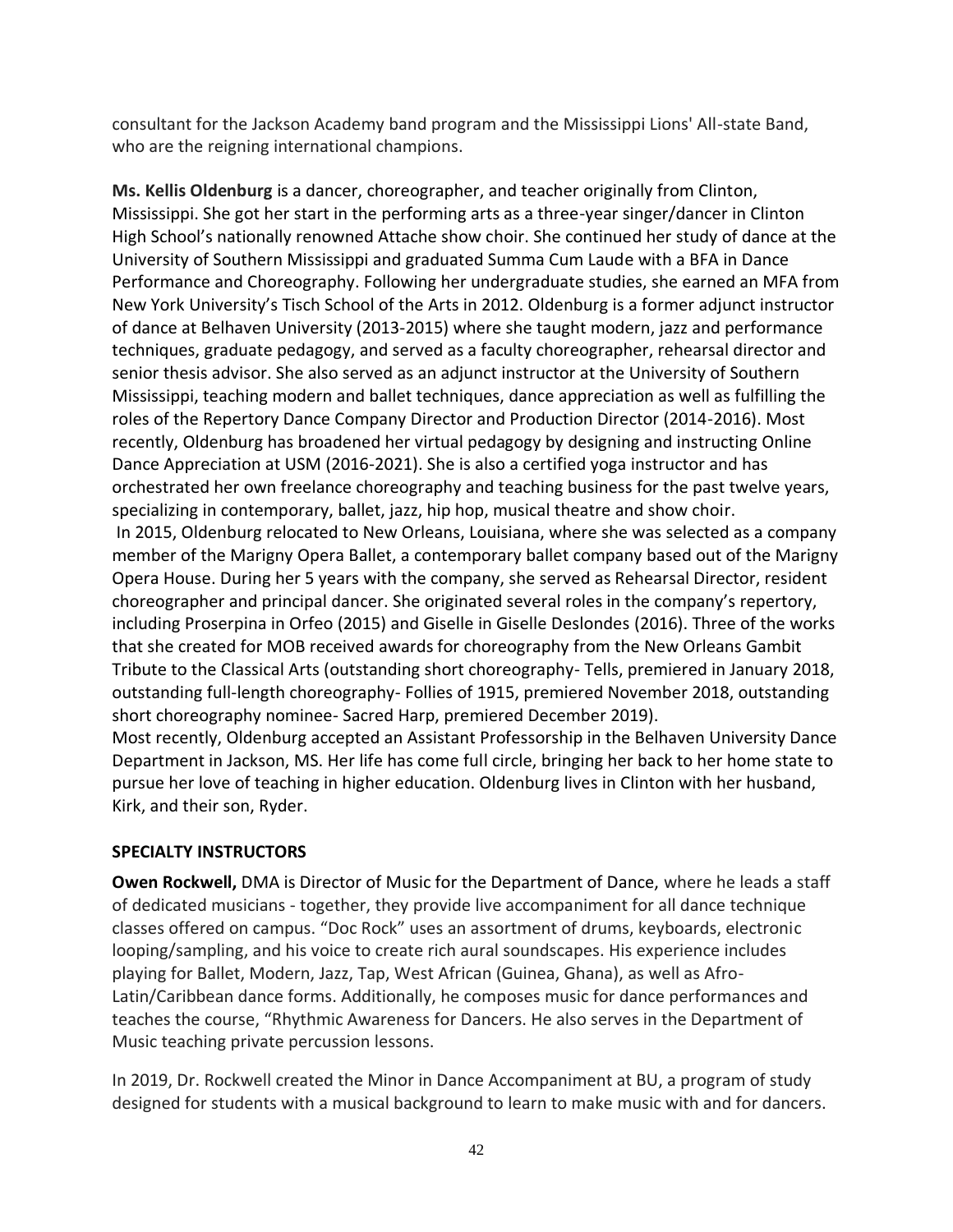He participated in the  $2<sub>nd</sub>$  annual Mark Morris Dance Group Dance Accompanist Training Program in New York City, further solidifying his interest and commitment to guiding dancers and musicians through the process of discovering effective co-teaching and learning strategies for music within the context of the dance technique class.

Dr. Rockwell received Bachelor and Master of Music degrees in Percussion Performance from the University of Illinois at Urbana-Champaign, and later the Doctor of Musical Arts degree in Percussion Performance and Pedagogy from the University of Southern Mississippi. He is an active member of the International Guild of Musicians in Dance where he serves as Membership Director. In 2015 he received a Performing Arts Fellowship through the Mississippi Arts Commission/NEA.

**Elizabeth Sweatt** began her training in Shizuoka at the age of 7. Elizabeth received dance and academic scholarships to attend Belhaven University in Jackson, MS. While at Belhaven she performed in numerous new ballets and modern works set by choreographers from around the country. Elizabeth danced with Ballet San Antonio and with TALK Dance Company for a number of years. She has taught and choreographed extensively around the US as well as in many parts of Asia.

**Mia Whitehead**, a native of Jackson, MS, began dancing under her mother's instruction, Melvina Whitehead, and at Ballet Magnificat! School of the Arts. She was a student in Belhaven University's Dance Apprentice Program from 2000-2006, receiving extensive training under Lauri Worrill-Biggs and Laura Morton. While at Belhaven, Mia danced in various classical and contemporary works from the university's resident choreographers and guest artists from across the US. She received scholarships to the International School of Dance under the USA International Ballet Competition (IBC), Joffrey Ballet School in New York City, Nashville Ballet, and Dance Theatre of Harlem. Mia danced professionally with Ballet San Antonio, TALK Dance Company, and Front Porch Dance Company. She expanded her horizons by dancing and teaching nationally and internationally, including Japan and Indonesia. She co-owned and taught at Laurel Ballet Academy in Laurel, MS, from 2017-2021 with friend and colleague Elizabeth Sweatt. She was also a guest teacher and coach for the professional dancers of Ballet Memphis in 2019.

Mia began teaching at Belhaven University in 2012 and became a Specialty Instructor of Dance in 2016. She enjoys teaching classical ballet, setting original works in modern/contemporary styles, and co-directing the Dance Ministry Ensemble. Her highlight as a choreographer is creating a process that brings personal shift and impact for her dancers. She aims to provide spaces for developing artists to find their voice, share their expression, and move with authenticity, nuance, and boldness.

# **ADJUNCT FACULTY**

**Layne Dobbins** is a dancer, instructor, and choreographer with Southern roots and a heart to build confidence, artistry, and versatility in her students. She began her training in West Monroe, Louisiana at Linda Lavender School of Dance and the Twin City Ballet Company where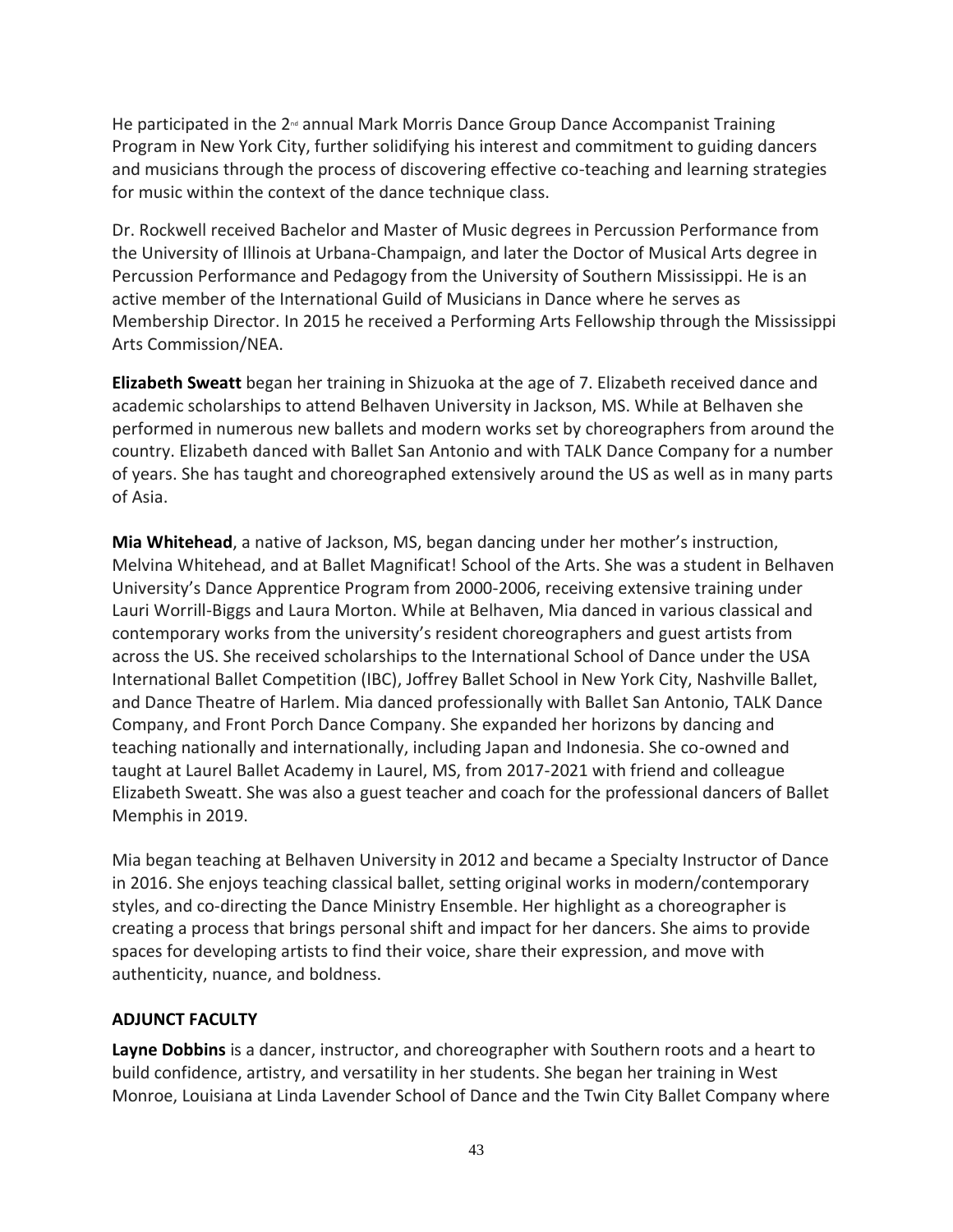she studied various styles of dance. Layne continued her study of dance at the University of Louisiana Lafayette where she received a BFA in Performing Arts with a concentration in Dance and Choreography and a minor in Psychology (2018). Following her undergraduate studies, she earned an MFA from Belhaven University in 2021. She has presented her choreography and taught at the American College Dance Association. Along with teaching tap and jazz in the dance department at Belhaven, Layne coaches the Belhaven Gold Dance Team and is a choreographer and instructor for Rhonda Whitehead's Dance and Gym in Brandon, MS. Currently an eight year instructor with the Universal Dance Association, Layne enjoys teaching at their summer camps, heading camps, judging regional competitions, and working the National Dance Team Championship. Layne continues to study and dive deeper into her practices of individuality, rhythm, stylization, connection, community, and technical virtuosity as an instructor and choreographer to pass on knowledge to students of all ages.

**Carleigh Dunbar** grew up in Murfreesboro, TN with a diverse training background in dance and musical theatre and received her BFA in Dance from Belhaven University. In addition to performing and presenting choreography at the American college Dance Festival Southern Regional Conference, she was a member of the Belhaven Bal Malhada Dance Ensemble's 2014 dance tour of South Korea. She is currently an Adjunct Professor of Dance at Belhaven and a member of the dance faculty at Power APAC.

**Marlita Hill** is a multi-published author, choreographer, and educator. She is the creator of the Kingdom Artist Initiative (KAI), which mentors professional artists of faith in building a healthy, undivided relationship between their faith and art career. She also forms instructional partnerships with colleges, artist organizations, and churches, providing curriculum to help disciple their marketplace artists. Her books are used for college ministry courses, small groups, and dance ministries.

Marlita is an Adjunct Instructor and MFA graduate with Belhaven University (MS). She is the Associate Director with Edge Project, produces a podcast, The Kingdom Art Life, and is the Artistic Director/Choreographer for Speak Hill Dance Project, through which she showcases her own work and provides master classes, guest choreography, and residencies. Her choreography has been presented at venues including ARC Pasadena, Lineage Performing Arts Center, Diavolo, Towson University, Kennedy Center's Millennium Stage (in collaboration with VT Dance), Clarice Smith Performing Arts Center (MD), and Carpenter Center Performing Arts. For over twenty years, she has served God as a dance artist in the church and marketplace and, through that experience, mentors artists around the world.

**Arianna Marcell** is an artist and educator who values community engagement, collaborative exploration, and individual empowerment. Marcell graduated with honors from Belhaven University with a Bachelor of Fine Arts in Dance. She was a member of the National Honor Society for Dance Arts™ and received the Bezalel Award for Artistic Achievement, Diakonos Award for Service, and Daniel Award for Academic Excellence. Marcell received additional dance training at the American Dance Festival, Dallas Black Dance Theatre Summer Intensive, Doug Varone and Dancers Summer Intensive, and Bates Dance Festival. Marcell performed in a work by South Korean choreographer Sung Yong Kim during the American College Dance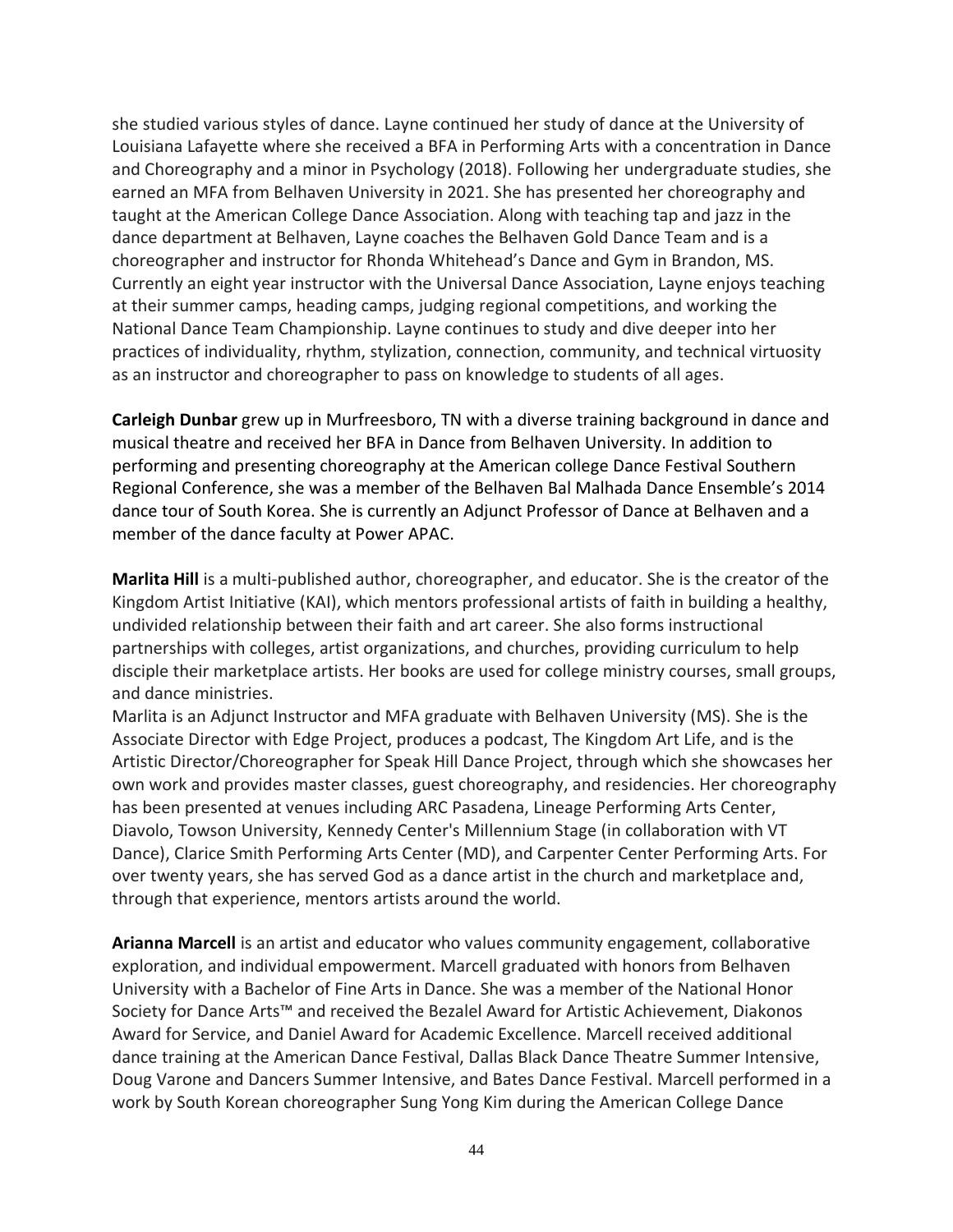Association's 2016 National College Dance Festival at the Kennedy Center in Washington, D.C. She was also a featured performer in a repertory House piece set by Rennie Harris. Under the leadership of Krista Bower, Marcell served as the 2014 USA International Ballet Competition (IBC) Dance School Assistant. In 2016, she was the Artistic Manager for the USA IBC's Reunion Gala in honor of Nina Ananiashvili with the State Ballet of Georgia and served as the Dance School Administrator during the USA IBC of 2018. Marcell taught ballet, modern, and jazz as a guest instructor at Pearls Dance Academy in Bridgetown, Barbados. Since returning to Jackson, she has enjoyed teaching students in the public school system and CityDance, the outreach program of the USA IBC. Marcell has developed a passion for Latin dance and served as a teaching assistant at Salsa Mississippi. She is currently an Adjunct Instructor of Dance at Belhaven University where she co-directs the Dance Ministry Ensemble.

**Cynthia A. Newland** holds a B.F.A. from George Mason University, an M.F.A. from Arizona State University as well as Health Coach and Nutrition Certifications. She is the founder of Alible3 - Nourishing and Nurturing the Body, Soul and Spirit and the Director of Health and Wellness for the National Liturgical Dance Network as well as on the Advisory Panel of YPAD (Youth Protection Advocates in Dance). She is the founder of Feet Speak Dance and through her forty plus year dance career, she's traveled throughout the U.S. and over twenty countries working with such organizations as Campus Crusade for Christ, International Christian Embassy, Intervarsity, Operation Mobilization, International Christian Dance Fellowship, Youth With a Mission, Project Dance, and dozens of organizations throughout Africa, Australia, Asia, Europe, the UK.She has received recognition as a recipient of the Higher Education Awards from the Mississippi Alliance for Arts Education including the Lifetime Achievement Award and the Humanities Teacher Award by the Mississippi Humanities Council.

**Emma Salinas** is originally from Alamo, California and holds a B.F.A. and M.F.A. in Dance from Belhaven University with an emphasis in choreography and performance. Salinas has performed across the United States and in over ten countries at notable events such as Project Dance, Busan International Dance Festival, KUNA: National Festival, and MODAFE International Festival. She also spent a season performing with Ad Deum Dance Company as a main company member during their 2019-2020 season. One of her numerous passions includes passing on the legacy of dance to the community around her in an accessible and relatable manner. This passion has driven her as a teacher as well as to work with a wide array of people ranging in age and abilities through ministry. In addition to performing, choreographing, and teaching dance, Salinas has experience in dance production influenced by her time shadowing companies such as Paul Taylor, Shen Wei, and Pilobolus during her production internship at the 2013 American Dance Festival.

#### **STAFF**

**Victoria 'Tori' Fauntroy** (2020), Dance Athletic Trainer, graduated Summa Cum Laude with a Bachelor of Science in Athletic Training from George Mason University in Fairfax, VA in 2018 and graduated in May 2020 with a Master of Science in Exercise, Fitness, and Health Promotion from George Mason University. Fauntroy is a Board-Certified Athletic Trainer, certified in First Aid/CPR/AED use and Mental Health First Aid. Fauntroy continues to expand her knowledge in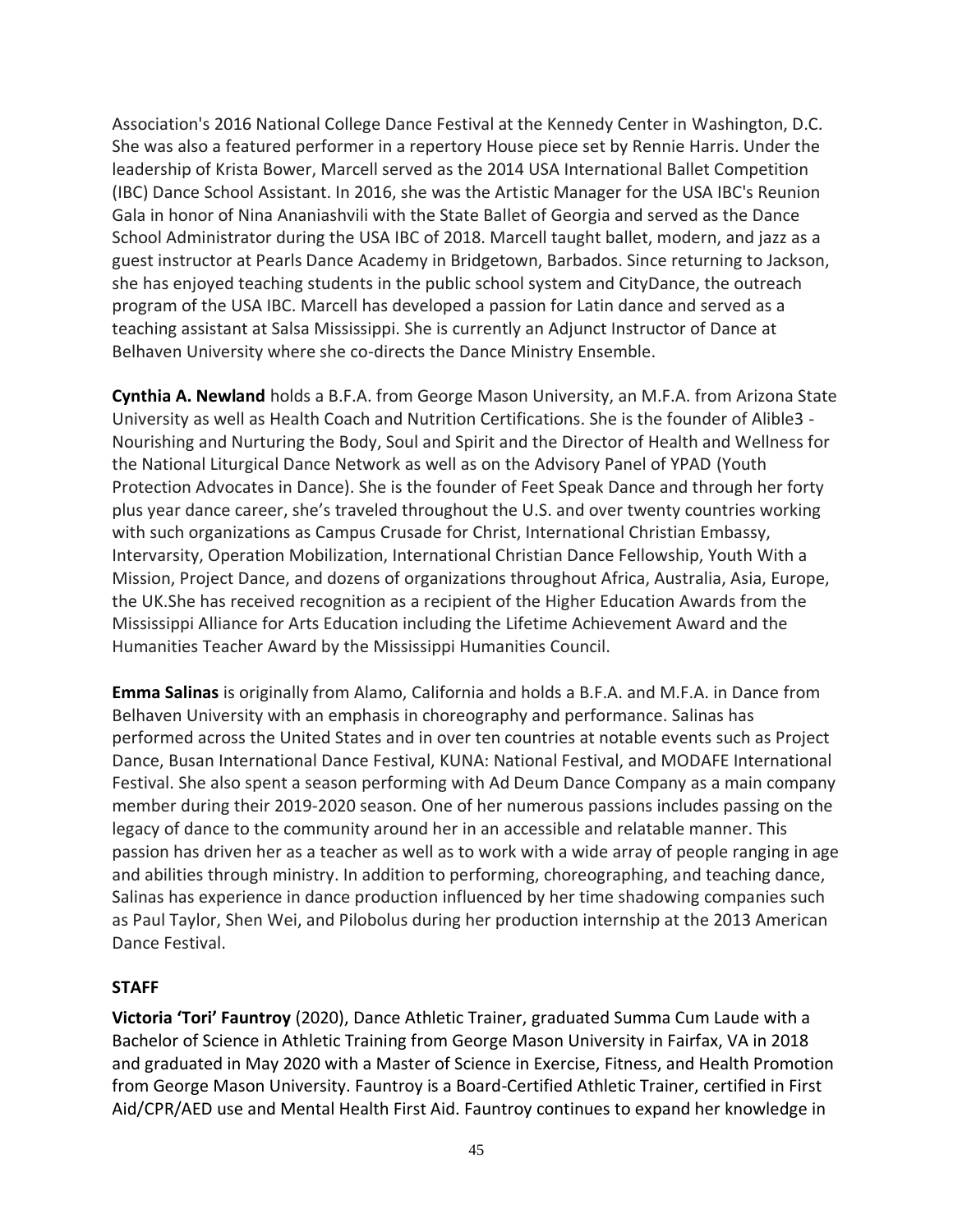athletic training through continuing education courses and dance specific education at the National Athletic Trainers' Association and International Association for Dance Medicine & Science (IADMS) annual conferences. She is also a member of the Intersectionality Task Force within IADMS. She also works to give back to the dance community through research focused on dance health and health for dance, with various presentations and five manuscripts currently published in peer-reviewed journals. Fauntroy provides vital attention and work in the care, evaluation, treatment, and prevention of Belhaven dancers' injuries. Fauntroy also assists dance students and faculty with conditioning and strengthening programs and is the lab instructor for Dance Kinesiology.

**Lesley Raybon** (2019), costume designer, earned her BFA in Theatre from Southwestern University in Georgetown, TX. After graduating, she moved to Jackson, MS for an internship at New Stage Theatre. After working there on and off for several years, she became the Resident Costume Designer and remained for eight seasons. During her time at New Stage, she designed costumes for over 65 productions of various styles and time periods. Although her background is in theatre, she has found a new love in designing dance costumes. She has been with the Belhaven Dance Department for two years and has learned new skills in costuming: from building tutus, to working with stretch fabric, even incorporating face masks into the design of the costumes. She is grateful for each new experience and the faculty and students she gets to work with.

**Megan Voos** (2013), Administrative Assistant to Dance, is originally from the San Francisco Bay Area. She earned her BS in Therapeutic Recreation from Cal Poly State University. Ms. Voos spent over 10 years as a youth minister at Community Presbyterian Church in Danville, CA. After a brief stint working at a Christmas Tree Farm in Kalispell, MT, she moved to Jackson, MS in December of 2003. She spent 5 years working at Voice of Calvary Ministries coordinating their Volunteer Services Program and After School Program, followed by 3 years as the manager of Koinonia Coffee House (now Refill Café) in west Jackson. She loves her dogs, San Francisco 49ers, learning new hobbies, having students in her home, and listening to podcasts. She is currently working on her Masters in Business Administration and is an avid badminton player.

**Kathryn Wilson** (2018), Director of Dance Production earned a BFA in Dance from Belhaven University and was awarded The Diakonos Award her senior year (2014). After graduation, she was an apprentice with Sarasota Contemporary Dance (Formerly Fuzion Dance Artists). Kathryn is the artistic director of Kinetic Etchings, a non-profit contemporary dance company in Jackson, MS. She is a Mississippi Arts Commission Teaching Artist and a Visiting Artist at the Mississippi Children's Museum. She has served as a Whole School Arts Integration Dance Instructor and was the instructor for the City Dance Program for the USA International Ballet Competition from 2016-2018. Kathryn is BASI Pilates Certified and is the only Aerial Silks instructor in the Jackson area. Kathryn has served as the Assistant Stage Manager for the International Ballet Competition (2014/2018) and worked in technical roles for Ballet Mississippi and the Mississippi Opera.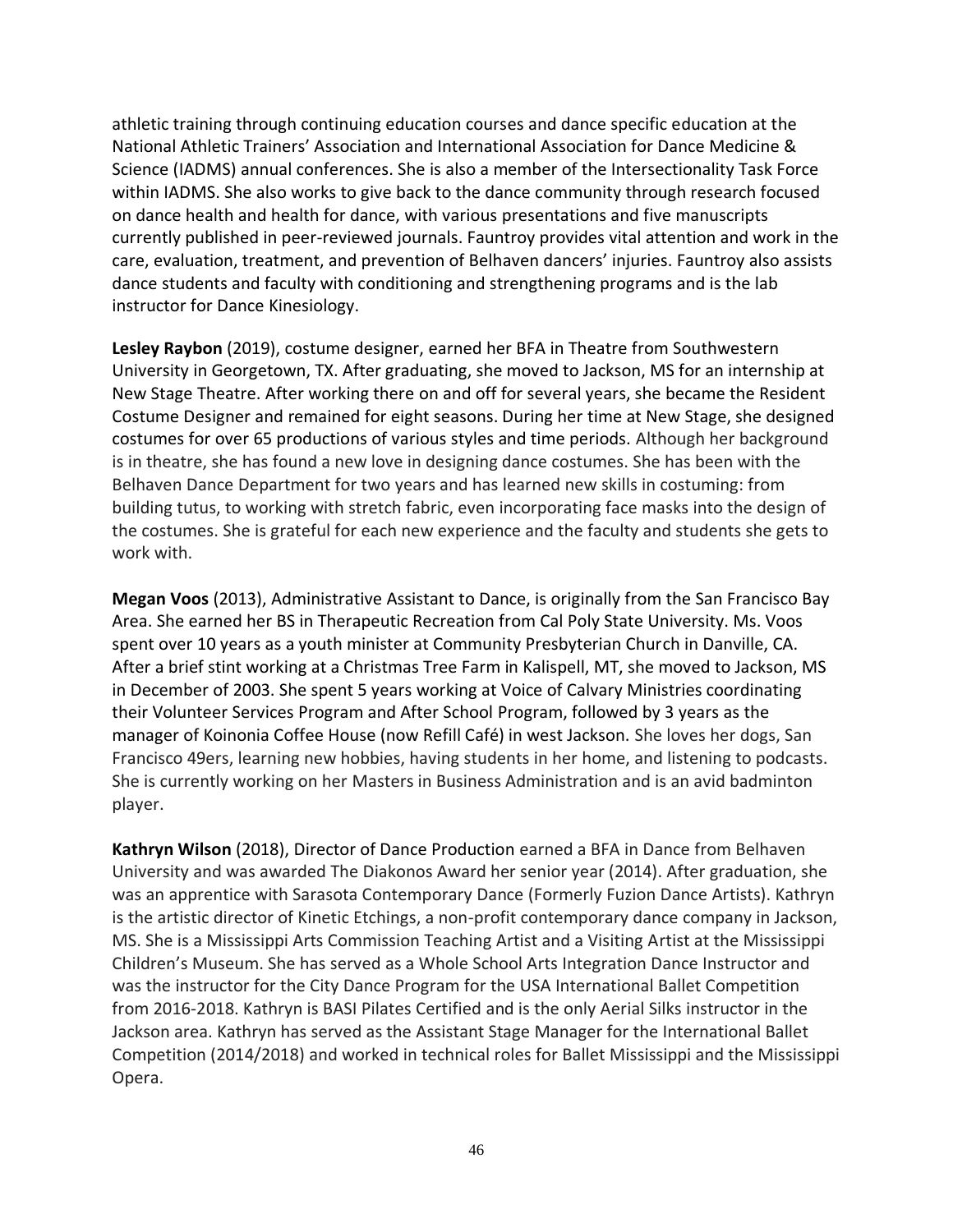## **ACCOMPANISTS**

Ballet Technique **Daniel Dunbar** 

Daniel Jones Frank Laney Marc Ridgeway Owen Rockwell Veronica Parrales

Modern and Performance Bud Berthold Brennan White

Hunter Gibson Josiah Pervis Marc Ridgeway Owen Rockwell

#### **Guest faculty and speakers have included:**

Stacey Andrews *(The Academy of Ballet),* Jackson, MS ❒ Randall Bane *(David's House),*  Kansas City, MO ❒ Deborah H. Birrane *(Deborah Birrane & Unexpected Company),* Seattle, WA ❒ Keith Black *(New Stage Theater),* Jackson, MS ❒ Hope Boykin (*Alvin Ailey Dance*), NY ❒ Michael & Mary Cadle *(Worship in the Arts),* Franklin*,* TN ❒ Ruth Clark *(Springs Dance Company),* London, England ❒ Mr. Dan *(Yunnan Arts Institute)* Kunming, China ❒ Cheryl Esch, Columbus, OH ❒ Richard Faucher *(Ballet Magnificat),* Jackson, MS ❒ Rose Faucer *(Ballet Magnificat)* Jackson, MS ❒ Randall Flinn *(Dance Ad Deum),* Houston, TX ❒ Garland Goodwin-Wilson *(Moving Colors Productions),* Baton Rouge, LA ❒ Guillaume Graffin, *(American Ballet Theater),* New York, NY ❒ Dr. Colin Harbinson, *(International Festival of the Arts),* Paris, ON ❒ Mara lfju, Norfolk, VA ❒ Judith Jenkins, Dallas, TX ❒ Dr. David Keary *(Ballet Mississippi),* Jackson, MS ❒ Yvette Koonce *(Polarity Dance Theatre),*  Jackson, MS ❒ Jeff Lewis, Humble, TX ❒ Amy McIntosh Tulsa, OK❒ Georgina Parkinson *(American Ballet Theater),* New York, NY ❒ Troy Powell *(Alvin Ailey American Dance Theater),* New York, NY ❒ Steve Rooks *(Vassar University),* Poughkeepsie, NY ❒ Melody Ruffin-Ward, *(Old Dominion University)* Norfolk, VA ❒ Matthew Rushing (*Alvin Ailey Dance*), NY ❒ Catherine Sherer, Jackon, MS ❒ Cathy Sincock *(Springs Dance Company),*  London, England ❒ Kathy Thibodeaux *(Ballet Magnificat),* Jackson, MS ❒ Kenneth Tolle *(Hosanna Sacred Arts),* Birmingham, AL ❒ Jiri Voborsky *(Ballet Magnificat),* Jackson, MS ❒ Bill Wade, Cleveland Heights, OH ❒ Shereel Butler Washington, Richmond, CA ❒Spirit Wings Dance Company, MD ❒ Robert Wesner (*Neos Dance Theatre*), Ashland, OH ❒ Mrs. Xu *(Yunnan Arts lnstitute)* Kunming, China ❒ Yue Ya Ming *(Yunnan Arts Institute)* Kunming, China ❒ Zhu Hong *(Yunnan Arts Institute)* Kunming, China ❒ Aaron Chen, Nashville, TN ❒ Valerie Henry ❒ Gary Galbraith ❒ Bill Wade, Jr. ❒ Merrie Kidd ❒ Dorrell Martin ❒ Ryan Corriston ❒ Robert Underwood ❒ Randall Flinn ❒ Michael Bearden ❒ Marc Wayne ❒ Jeff Russell ❒ Mark Tomasic ❒ Lauren Anderson ❒ Vincent Hardy ❒ Stephanie Miracle ❒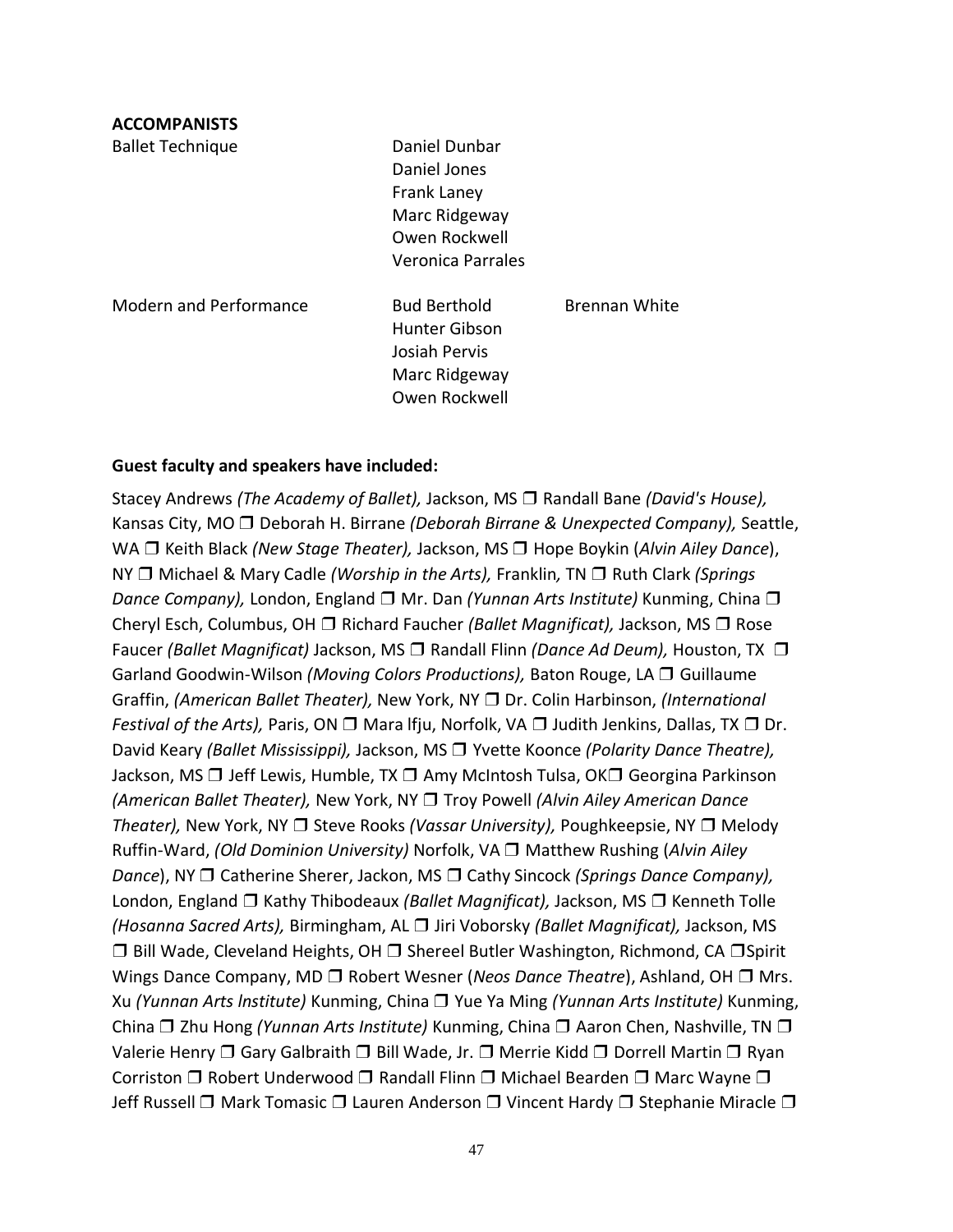Henry Danton ❒ Durell Comedy ❒ Sung Yong Kim ❒Sheron Wray ❒ Shawn Stephens ❒ Stephanie Powell ❒Ronda DeFazio ❒ Catherine Batcheller ❒ Elizabeth Dishman ❒ Priscilla Nathan-Murphy ❒ Melonie Murray ❒ Nancy Stark Smith ❒ Brandon Welch ❒ Ami Dowden Fant [Liz Lerman] ❒ Stella Almblade ❒ Whitney Dufrene ❒ Michael Fothergill ❒ Rebecca MacArthur ❒ Frankie Peterson ❒ Gabriel Speiller ❒ Caleb Mitchell ❒ Abigail Hardy ❒ Kellis Oldenburg

# **DOXA Meaning "Glory" in Greek, is the Belhaven University Dance Organization**

#### **Who:**

Membership in the club is open to anyone enrolled at Belhaven University, and is immediately included when a student is a part of the Dance Department. The DOXA leadership team is responsible for planning activities such as outreach, creative worship sessions, prayer ministries, improvisation sessions, fundraising and sponsoring master classes and workshops.

#### **What:**

A student-run organization that is a valuable resource for all students. DOXA plans fundraisers, concerts, nights of worship and prayer, special classes, colloquia, outreaches and social events. DOXA is instrumental in verbalizing needs, possible solutions, and is an important medium for dialogue between the dance students and the administration. DOXA also co-sponsors master classes, guest lectures, workshops, and a lot more!

#### **When:**

The schedule of activities in which you, as members, will participate, varies from semester to semester. If you are an officer, you will generally meet once a week. We need your support, so please let us know if you would like to become a member or an officer!

#### **Current Officers 2021-2022**

Isabella Hunter – President Megan Kruthoff – Vice-President Emily Henriques – Treasurer Katherine Claxton - Production Manager Sarah Lunceford – Stage Manager Andrew Stiller – Public Relations Ellie Harman – Chaplain Susanna Sims & Savannah Statch - Event Coordinators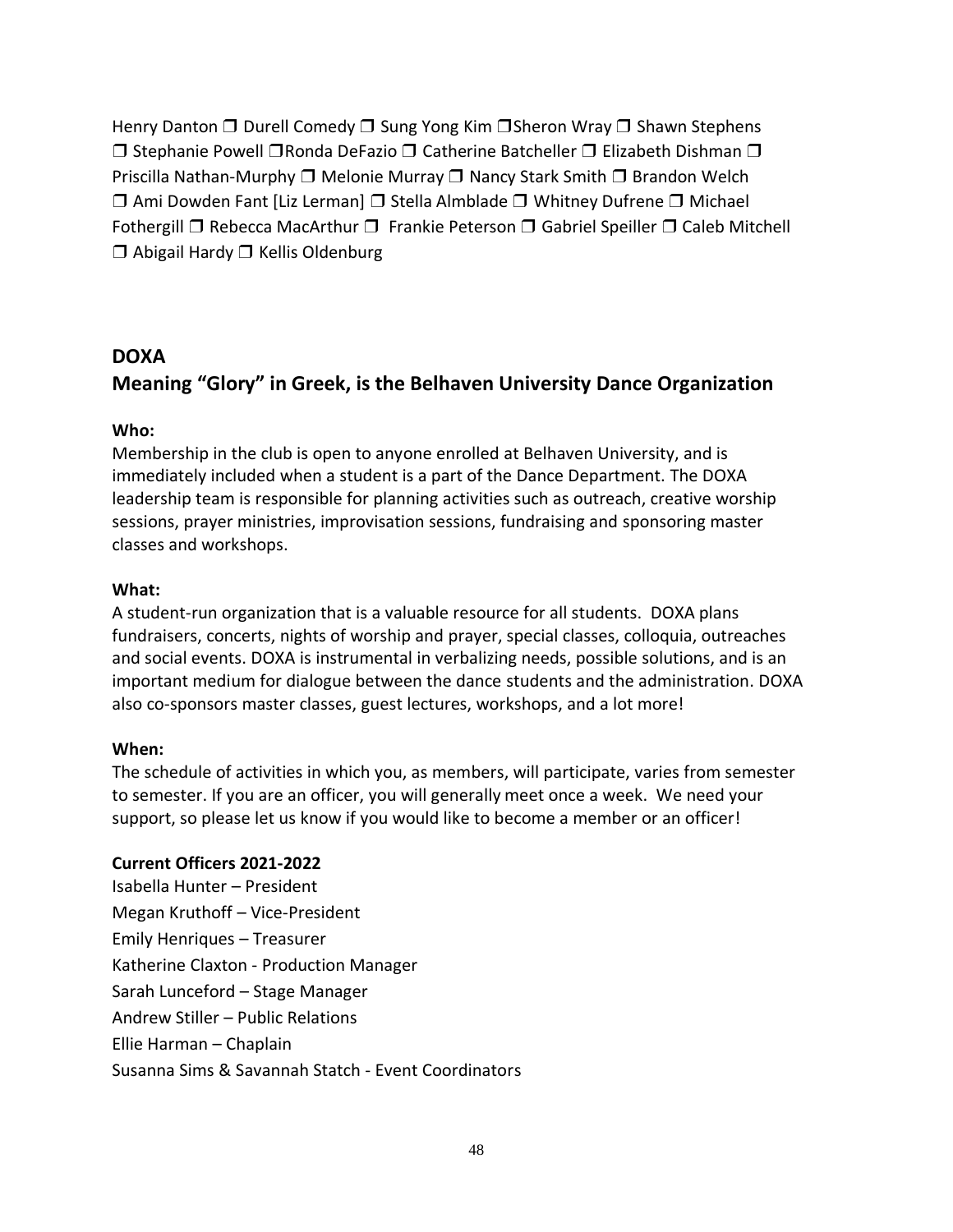#### **DEPARTMENTAL DANCE AWARDS**

The Dance Department recognizes outstanding students annually with awards in three categories: scholastic achievement, service, and artistic merit.

**Daniel Award** for outstanding scholastic achievement (Daniel 1:17) is awarded by the dance faculty to the dance major or minor with the highest cumulative grade point average and a minimum of 30 completed Belhaven credit hours.

– Yvette Koonce – Nathan Hynum – Courtney Gurley – Jill Kille – Jenna Ostendorff – Melissa Wade – Brianna Crisler – Krista Pieper – Adelaide Schoonover – Victoria McConnell – Joanna Stucky – Tiffany Schrepferman – Karissa Machacek – Aubrey Myers – Joanna Carter – Leyna Woods – Alayna Brenchley – Arianna Marcell – Kathryn Lee – Betsie Stevens – Anna Rhodes 2020 - Audrey Hammitt – Katrina Peterson

**Diakonos Award** for exceeding ministry through practical service (John 1:13-20) is awarded to the student who has contributed greatly to the fulfillment of practical needs in the dance department.

- Josephine Gorman
- Micah Bomgaars & Nathan Hynum
- Angela Jones
- Katie McGaughey & Lauren Morris
- Ashleyanne Spinks & Keith Williamson
- Lillie Marie Hudson
- Michael Morris & Kendra Hanlon
- Audrey Lowry
- Andrew Leatherman
- Victoria McConnell
- Mary Ruth Pegg
- Anna Hazen Blanchard
- Abriana Ahern
- Carleigh Chitwood
- Rhiannon Crosier
- Carleigh Chitwood & Kathryn Gurtler
- Abigail Stauffer
- Arianna Marcell
- Jonathan Bostelman
- Jonathan Bostelman
- Sarah Freeman
- 2020 Julia Patterson
- Kaitlyn Blake

**Bezalel Award** for outstanding artistic achievement (Exodus 35:30-35) is awarded to the dance major who has made major artistic strides and accomplishments in the areas of performance, choreography or production.

– Jill Pelhan – Katharine Krepper – Michele Painter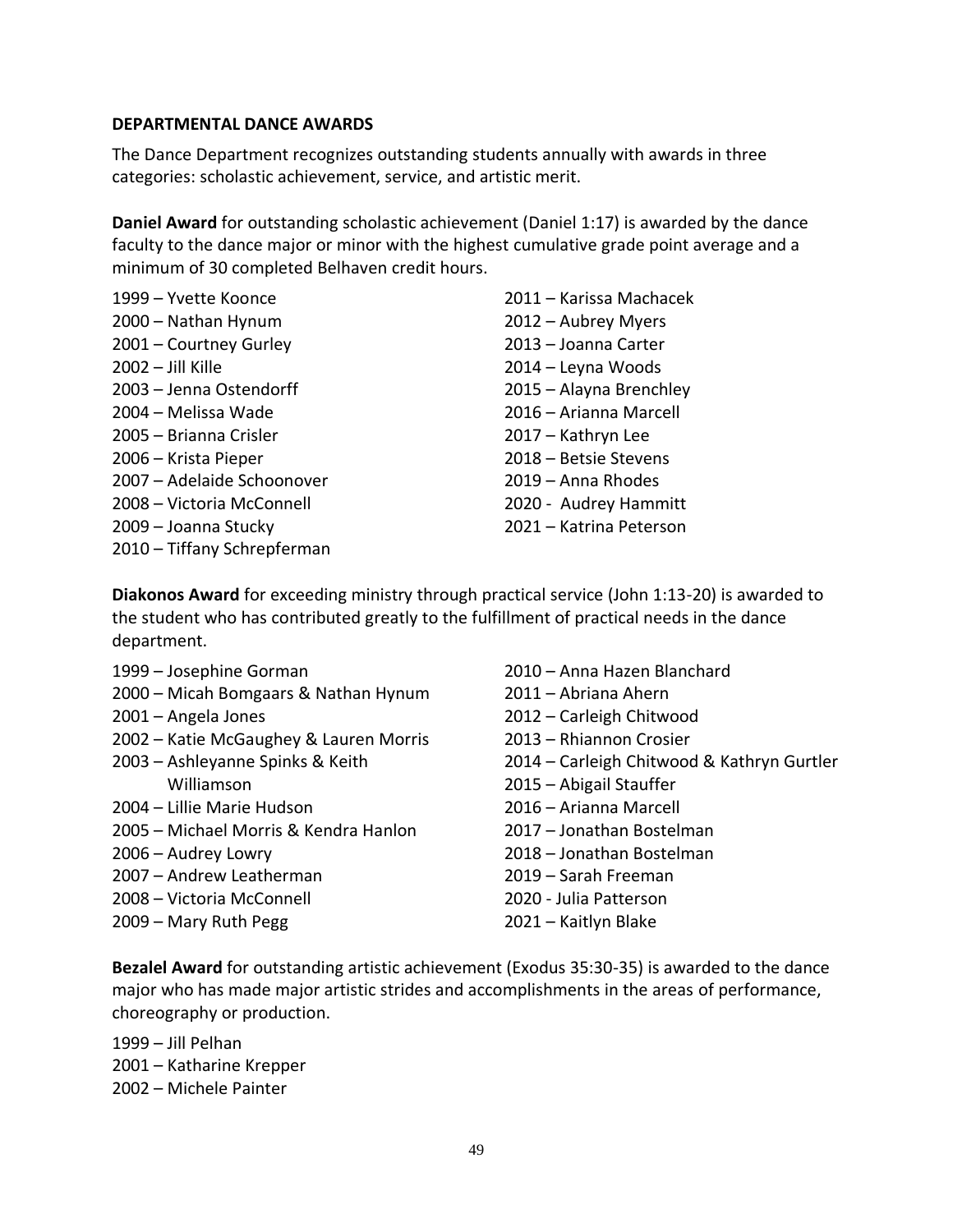- Amy Harper, Stephanie Miracle, Kevin Wu
- Aimee Long, Michael Morris, Kirie Oda, & Jenna Ostendorff
- Amy Harper, Andrew Leatherman, Krista Pieper, & Anna Seaman
- Kimberly Holloway, Katrina Hagelin, Michael Morris, Krista Pieper
- Katherine Emily Mansfield, Kathleen Norberg, Elizabeth Gordon, Michael Morris
- Amanda Parsons, Kathleen Norberg, Tiffany Schrepferman, Michelle Sipes
- Kimberly Holloway, Scarlett Wynne, Erik Sampson
- Anna Gilbert, Melissa Wenhold, DeMarcus Suggs, Tiffany Schrepferman
- Leyna Woods, Rhiannon Crosier, Whitney Dufrene, Michael Bishop, Anna Bailey
- Rachel Kurtz, Donald Sayre, Jana Shivers, Hannah Stoltenberg
- Olivia Hamilton, Matthew Palfenier, Elle Ciccarone, Deborah Loo
- Gabriel Speiller, Marian Bayer, Casey Sanders, Rachel Jaeger
- Melissa Hull, Arianna Marcell & Kaleb Reilly, Grace Miller, Stephanie Bonham
- Abigail Stauffer, Marilyn Miller, Alia Carlberg, Andrea Knudson
- Sarah Allen, Betsie Stevens, Anna Rhodes, Ally DesJardins
- Stephanie Bonham, Andrea Knudson, Audrey Hammitt, Kolie Gilliam
- Anna Rhodes, Abri Effland, Jacquelyn Hynson, Katrina Peterson, Katherine Claxton
- AllyDesJardins, Sophie Paczak, McKenna Brooks, Susanna Sims
- 2021 Patricia Colon, Alyssa Rainey, Hannah Mucha, Madilyn Hiley, Goldie Mims

#### **Refiner's Award** for Outstanding Improvement

- Hudson Frisby
- Anna Gilbert & Elisabeth Kurashige
- Derwin May & Conrad Useldinger
- Laura Hall
- Abby Maharaj
- Joshua Schaeffer
- Jenna Werner
- Alex Brown
- Taijah Lamar & Andrew Stiller
- Sarah Hart & Liz Morales

**Recognition of Service** in the areas of scholarship, service, ministry or artistic merit may also be occasionally awarded by the dance faculty.

- Karen Hamm for distinguished excellence in dance performance
- Mrs. Lauri Worrill-Biggs for 7 years of excellence in teaching
- Mr. Greg Trussell
- Dr. Don Hubele, Mr. Jeffrey A. Russell
- Mr. Jeffrey A. Russell for faithful and caring service (2001-2005) Lauri Worrill-Biggs for faithful and caring service (1998-2005)
- Amy McIntosh for faithful and caring service (2001-2006)
- Betsy McMillian for faithful and caring service (2006-2009)
- Britta Wynne for faithful and caring service (2004-2010)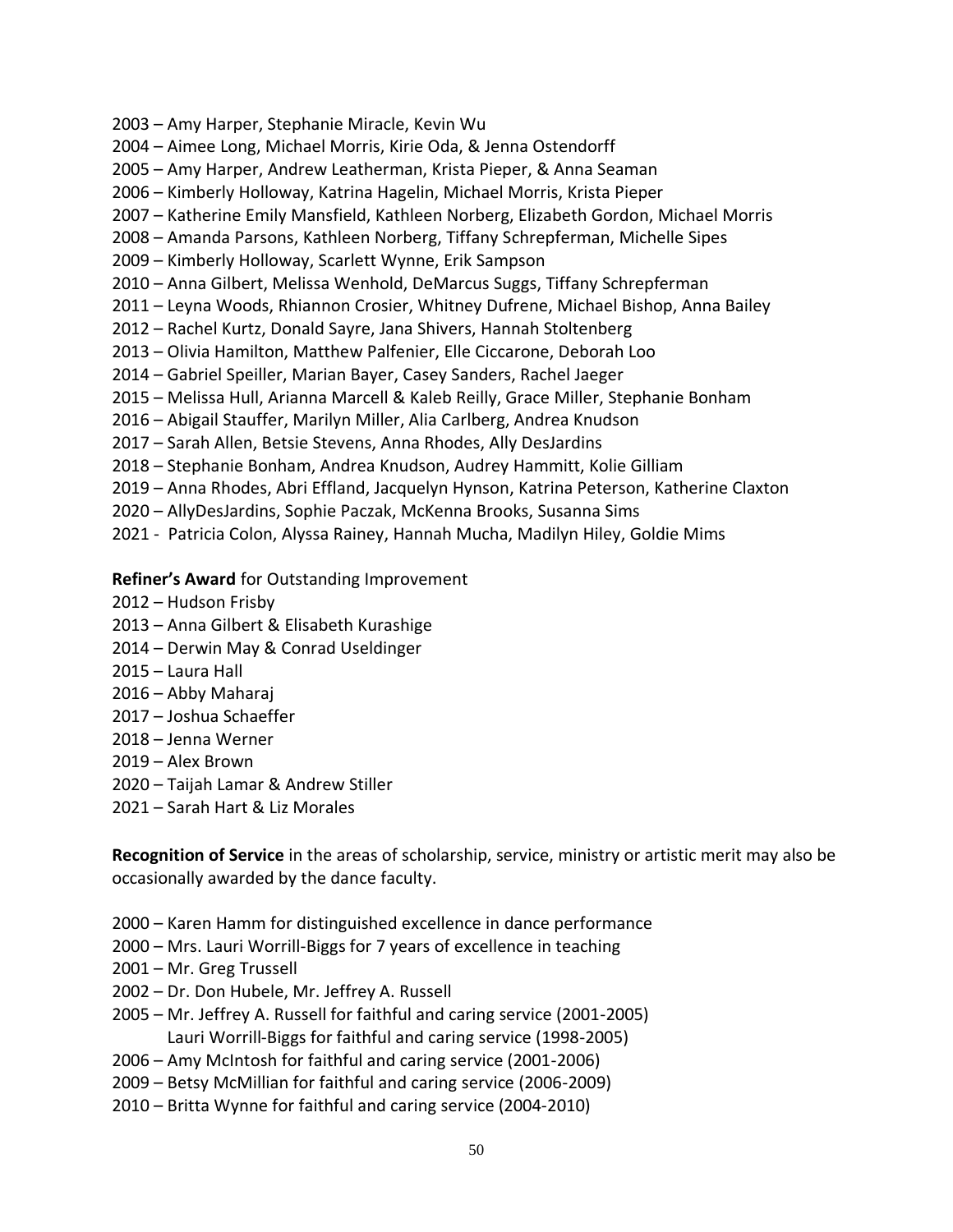- 2011 Stephen Wynne (2003-2011)
- 2014 Rachael Inman (2010-2014)
- 2015 Kellis McSparrin Oldenburg (2013-2015)
- 2016 Caleb Mitchell for faithful and caring service (2009-2016)
- 2018 Emily Wright for faithful and caring service (2008-2018)

Belhaven University is accredited by: **N.A.S.D. National Association of Schools of Dance**

## **Purpose of NASD**

The National Association of Schools of Dance was established in 1981 to develop a closer relationship among schools and programs of dance for the purpose of examining and improving practices and professional standards in dance education and training. A general statement of aims and objectives follows:

- To establish a national forum to stimulate the understanding and acceptance of the educational disciplines inherent in the creative arts in higher education in the United States.
- To establish reasonable standards centered on the knowledge and skills necessary to develop academic and professional competence at various program levels.
- To foster the development of instruction of the highest quality while simultaneously encouraging varied and experimental approaches to the teaching of dance.
- To evaluate, through the processes of voluntary accreditation, schools of dance and programs of dance instruction in terms of their quality and the results they achieve, as judged by experienced examiners.
- To assure students and parents that accredited dance programs provide competent teachers, adequate plant and equipment, and sound curricula, and are capable of attaining their stated objectives.
- To counsel and assist schools in developing their programs and to encourage selfevaluation and continuing studies toward improvement.
- To invite and encourage the cooperation of professional dance groups and individuals of reputation in the field of dance in the formulation of appropriate curricula and standards.
- To establish a national voice to be heard in matters pertaining to dance, particularly as they would affect member institutions and their stated objectives.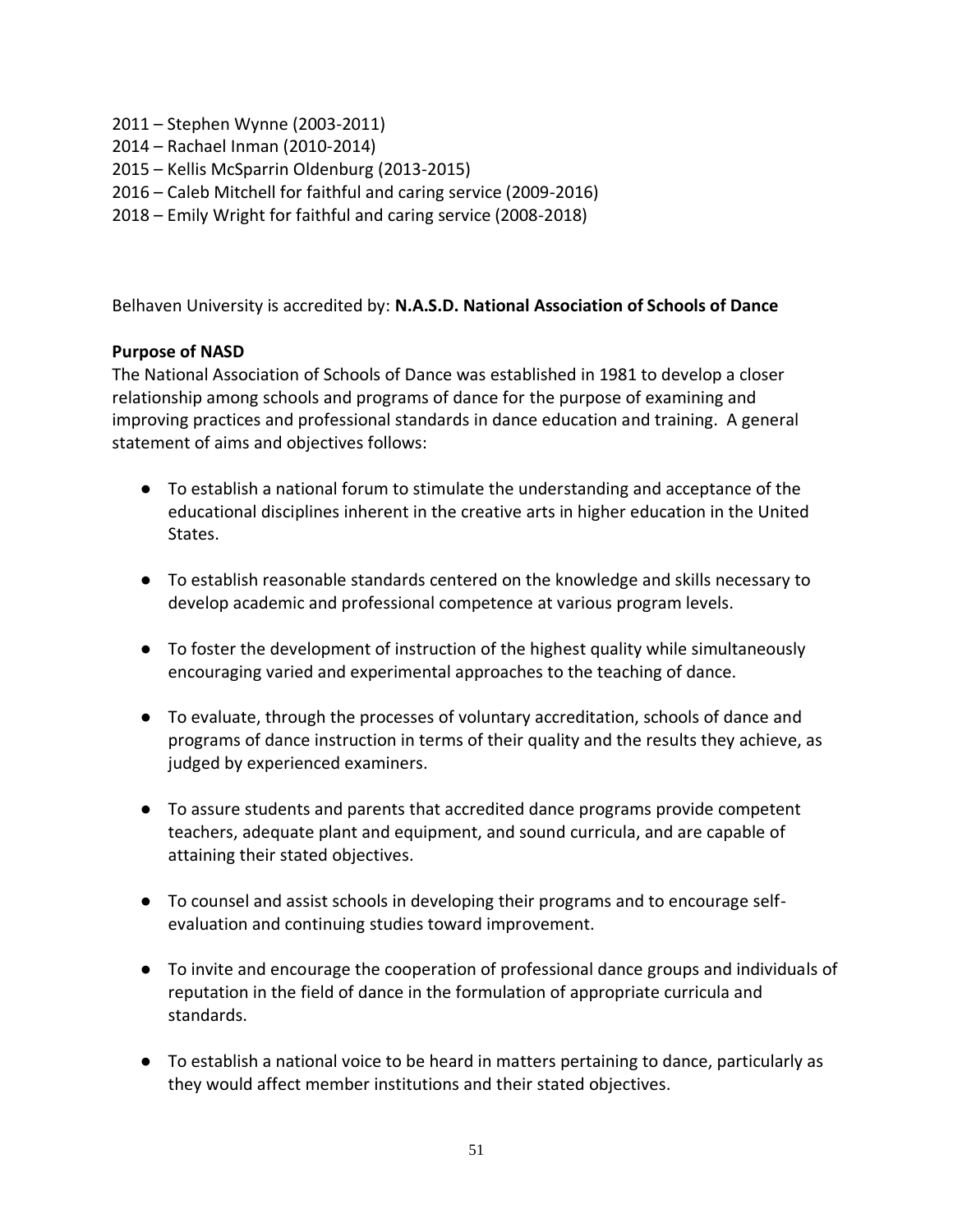#### **NASD fulfills these purposes, aims, and objectives through:**

**Accreditation**: The Association's main role is that of a specialized, professional accrediting agency. Accreditation is the process whereby an association or agency recognizes an institution as having met certain qualifications or standards. In NASD, the process focuses upon two principal concerns: educational quality and institutional probity. The review of educational quality is made according to nationally recognized standards developed by the Association with the full participation of its member institutions and in consultation with various professional groups in the field of dance. The review of probity is made by determining whether the institution is indeed providing the educational services it says it is offering to the public, and whether its own stated operational procedures are being followed.

**Consultation:** Both associated with and in addition to the accreditation function of the Association, NASD provides counsel and assistance to established and developing institutions and programs.

**Institutional Research:** Annually, NASD collects, compiles, and publishes statistics associated with the operations of dance schools and departments.

**Professional Development:** The Association publishes books, reports, holds an annual meeting and other forums, and provides information to leaders of dance programs.

**Policy Studies:** NASD pursues an analysis and publications program on issues in dance, the arts, educations, accreditation, and cultural development.

**Public Information:** NASD provides information to the general public about accreditation and its relationship to educational programs in dance. All published documents of the Association are available to the public

# **AN ADVISORY FROM N.A.S.D. PREPARING TO ENTER A SCHOOL, UNIVERSITY, OR UNIVERSITY AS A DANCE MAJOR:**

Acceptance to a professional studio school or an undergraduate program in dance is based on many considerations. These vary widely among institutions. For example, some have stringent audition requirements prior to admission while others have open admission policies followed by thorough examinations at some point in the program to determine whether the student may continue. For specific application requisites, contact NASD institutions directly.

The suggestions below indicate how you can best prepare during the high school years, not what you must achieve to apply or be accepted. The advice provided describes two things: first, an ideal set of knowledge, skills and goals for university-level applicants; second, competencies needed by dancers as they practice the various aspects of the profession in university, professional studio schools, and beyond. In brief, you should learn as much as you can as early as you can.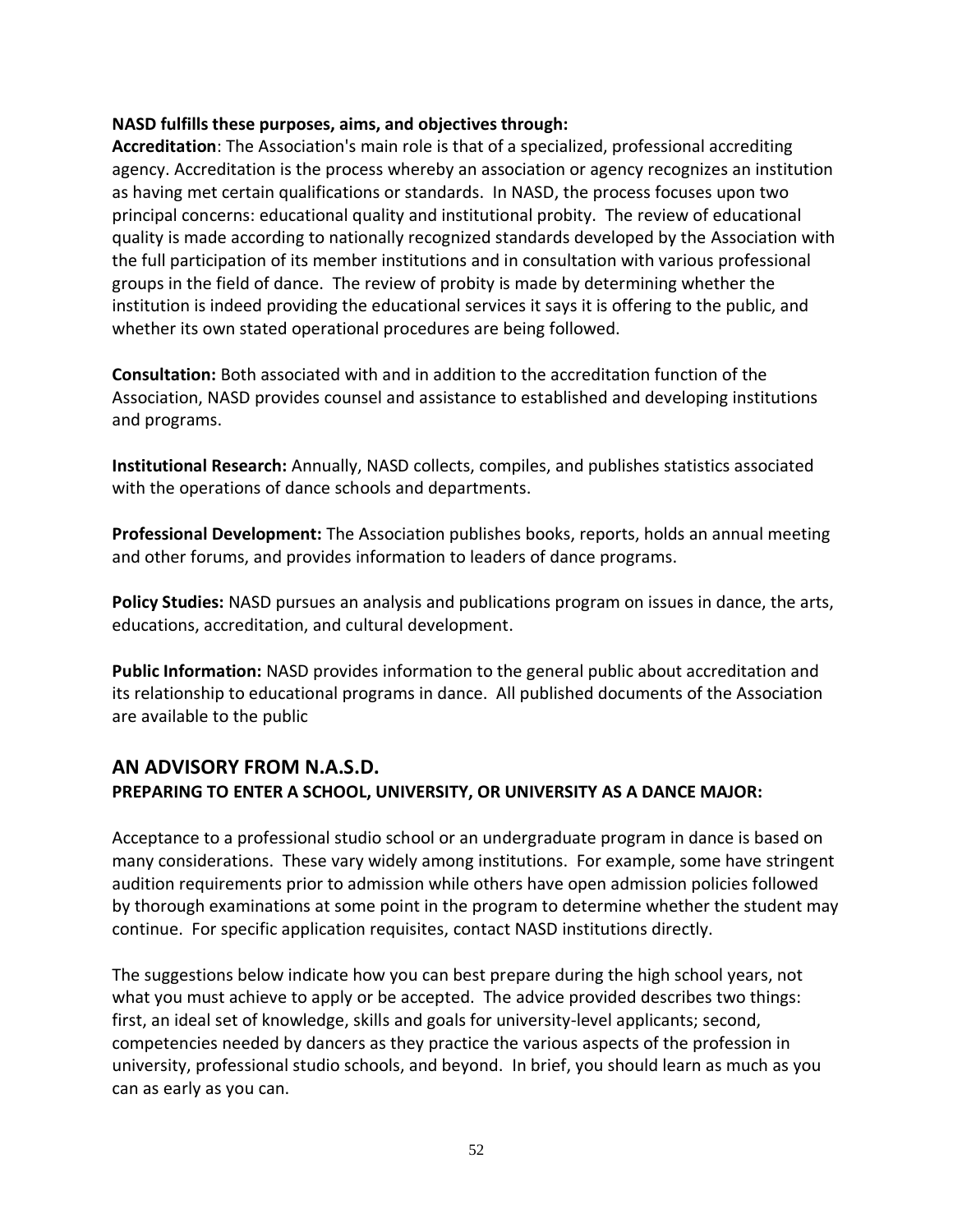#### **Take responsibility for your own development.**

Each dancer brings a unique set of talents, aspirations, and abilities to the dance profession. Although you are in school and probably taking class, it is important to take increasing responsibility for developing your particular abilities toward your specific goals. Begin by obtaining the admission requirements of schools you may wish to attend the earlier, the better. Ultimately, you are responsible for choices about how you use your time to prepare for your future. For most dancers, that future involves dance at the center supported by many other capabilities.

#### **Practice, practice, practice.**

Whatever you do or intend to do in dance, try to practice it as much as possible. This applies not only to your technique, but also to other types of work in dance. For example, if you are interested in teaching, you should try to observe and gain teaching experiences under appropriate supervision. If you are interested in dance scholarship or criticism, you should practice writing and speaking on dance topics. If choreography appeals, seek instruction. No level of knowledge or skill that you can attain will be too high.

## **Perform alone and with others.**

Performance ability is essential for all dance professionals. You should be a competent performer in at least one dance area whether or not you intend to have a performance career. Ensemble experiences of all kinds should be sought. Work in large and small ensembles develop different kinds of dance skills. Fine ensemble work comes primarily through practice.

#### **Master the basics.**

Be sure that you know the basic terminology, the fundamental gestures, and the major types of dance.

# **Develop your musical understanding.**

Take every opportunity to study in music. Try to acquire the ability to read and follow musical notation and an introductory understanding of the musical works that accompany dance.

#### **Learn to care for yourself.**

Your body and mind are your instruments. It is critical to take extremely good care of both. Learn about nutrition and exercise, how to prevent injury, and how to maintain healthy habits that will promote long-term health and fitness. Work closely with your physician, your parents, and your dance teachers.

#### **See as much dance as you can.**

You need to be familiar with far more dance than that which you perform. Try to see as much dance from as many historical periods and cultural sources as possible. Ask your teachers to recommend a list for you that covers the various repertories. Try to make sure that you have seen major works of all types in the particular area of dance that interests you. Seek more to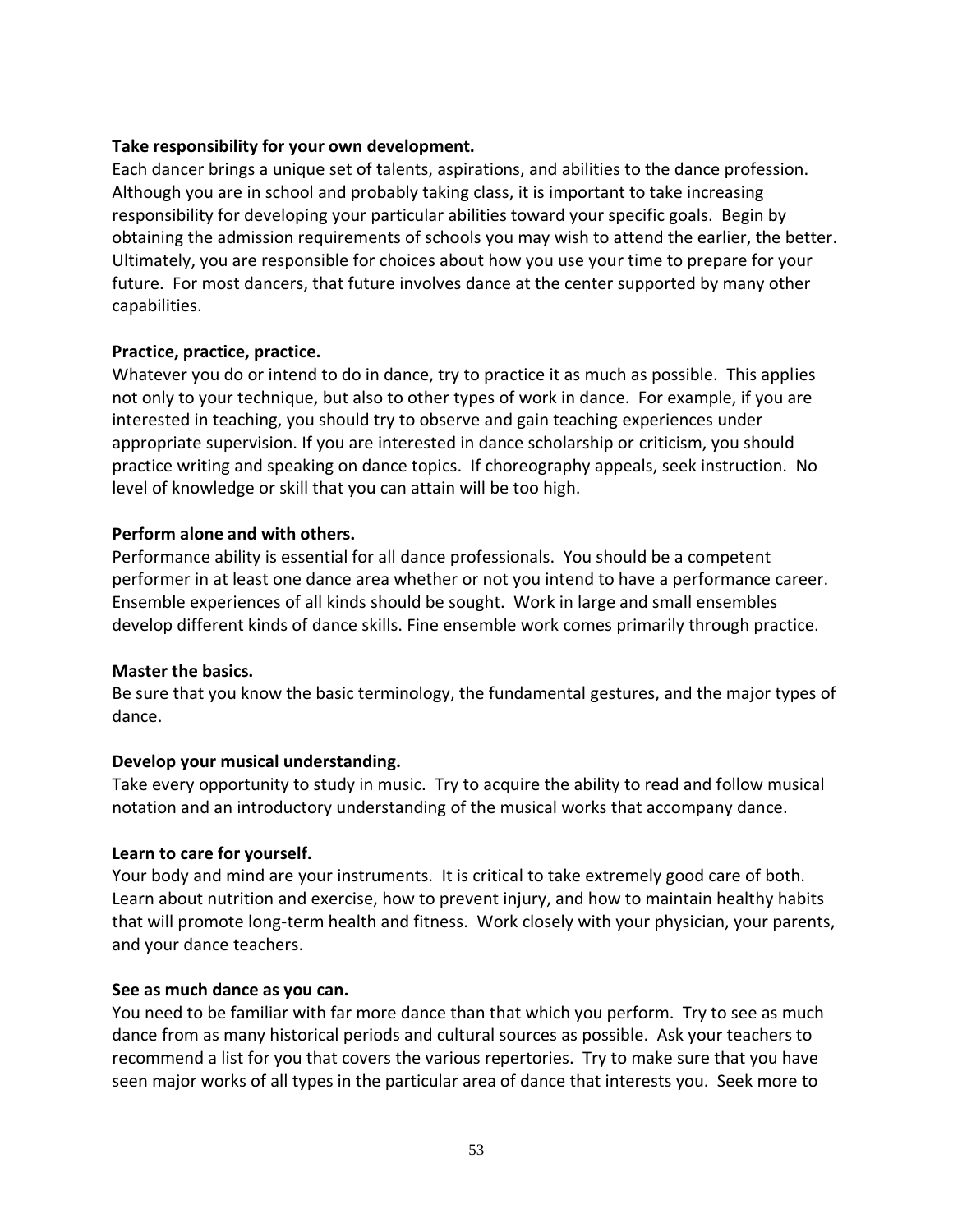learn the breadth and depth of the repertory than to enjoy what is already familiar.

## **Learn how dance works.**

Take opportunities to learn the basics of choreographic structure, including such areas as form, composition, and improvisation. Like so many other things in dance, this knowledge is developed throughout a lifetime. Those who are able to get started early have an advantage. Work with your dance teachers, take classes at your local university or professional studio school, or otherwise explore opportunities to gain initial acquaintance with this material.

# **Become a fluent, effective English speaker and writer.**

As a dancer, you will communicate in movement, but you will also rely heavily on your ability to communicate in words. Everything from rehearsals to teaching, to writing grant proposals, to negotiating, to promoting your professional interests relies on fluent English skills. Focus attention on learning to speak and write effectively.

# **Get a comprehensive high school education.**

The dance profession is big, but it is also part of a larger whole. Dance both influences and is influenced by the humanities, mathematics, the sciences, the social sciences, and the other arts-architecture, film, literature, music theatre, and the visual arts. For entrance into university-level study, you are encouraged to gain a basic overview of ancient and modern history, the basic thought processes and procedures of math and science, and familiarity with works in as many of the other arts disciplines as possible. Most professionals who work with dance comprehensively develop a particular sensibility about the connections among dance, history, and the other arts. Understanding the basics of math and the sciences support future work in dance technologies. Social studies are related to understanding the context for various dance endeavors.

# T**hink of everything you study as helping you become a better dancer.**

As we have already said, the best dance professionals continue to learn throughout their lives. They are always studying and thinking, always connecting what they know about dance with their knowledge of other fields. Since you never know the direction your career will take, it is wise to spend your high school years gaining the basic ability to understand and work in a variety of fields beyond dance. Keep dance at the center of your efforts, but accept and enjoy the challenge of gaining the kind of knowledge and skills in other areas that will support both formal studies at the advanced level and your dance career beyond.

# *Copyright © 1996 National Association of Schools of Dance*

For more insight and information on the field of dance, please refer to the NASD website at **www.nasd.arts-accredit.org**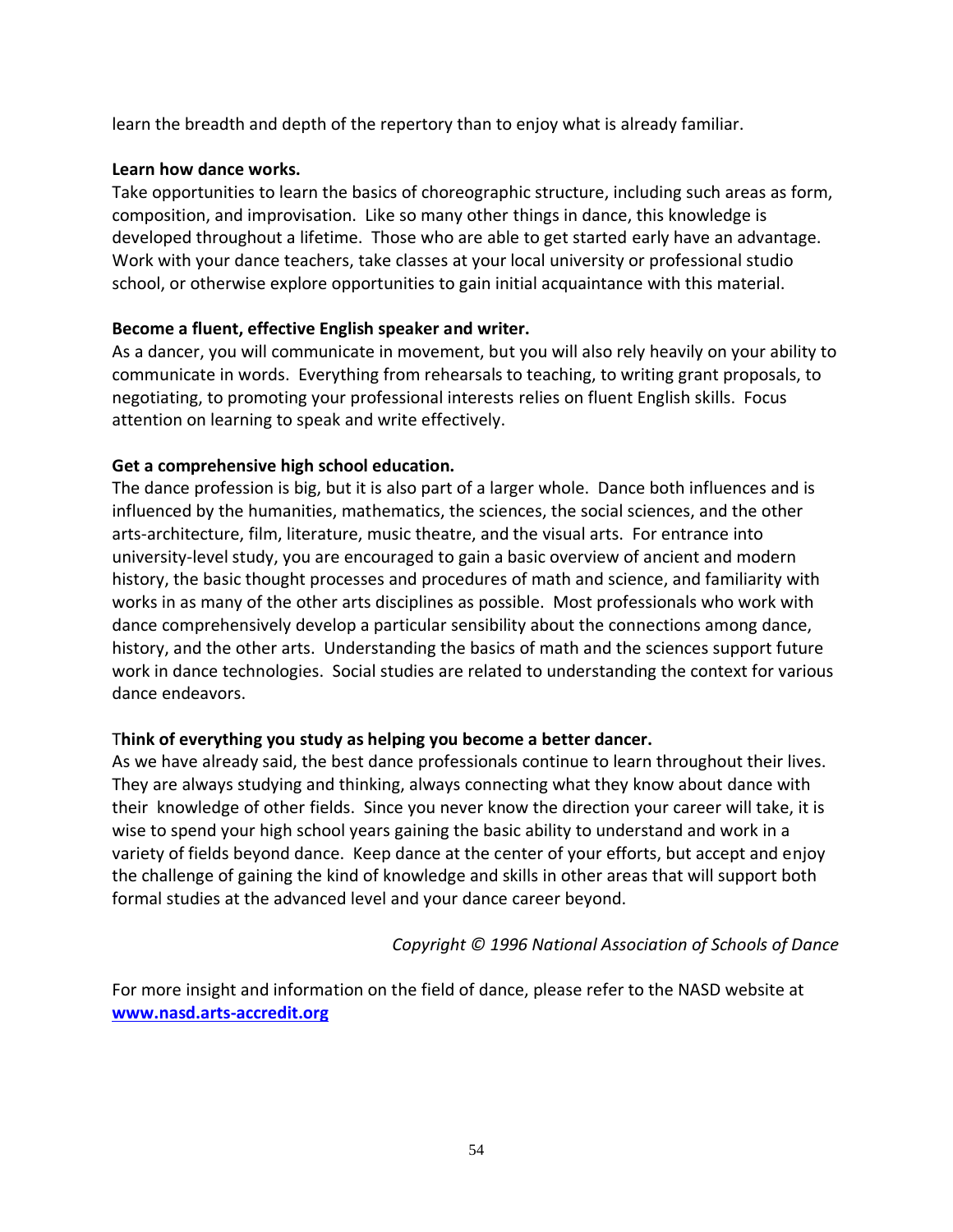# **Organization Memberships**

**IADMS** enhances the health, well-being, training, and performance of dancers by cultivating educational, medical, and scientific excellence [www.iadms.orf](http://www.iadms.orf/)

**PAMA** is an organization comprised of dedicated medical professionals, artists educators, and administrators with the common goal of improving the health care of the performing artist. The Performing Arts Medicine Association was founded in 1989. [www.artsmed.org](http://www.artsmed.org/)

**ACDA** The American College Dance Association exists to support and affirm dance in higher education through regional conferences, the adjudication process, and national festivals. The educational mission of the Association is to foster creative potential, to honor multiple approaches to scholarly and creative research and activity, to promote excellence in choreography and/or performance, and to give presence and value to diversity in dance. [www.acdfa.org](http://www.acdfa.org/)

**ADC** The Alabama Dance Council (ADC) is a statewide, nonprofit service organization for the Alabama dance community. The ADC's mission is to promote the study, creation, performance and enjoyment of dance in all forms. The ADC offers a forum [www.alabamadancecouncil.org](http://www.alabamadancecouncil.org/)

**DSA** The Dance Studies Association is an international organization of dance scholars, educators, and artists who aims to strengthen the visibility and increase the reach of dance as embodied practice, creative endeavor and intellectual discipline. dancestudiesassociation.org

**USA IBC** The USA International Ballet Competition provides an opportunity for dancers to test themselves against recognized international standards of dance excellence; to showcase their technical skill and artistic talent; to provide a forum for communication and intercultural exchange; and to educate, enlighten and develop future artists and audience support for the art of dance.

# [www.usa.ibc.com](http://www.usa.ibc.com/)

**NASD** The primary purpose of schools of dance is to help individual students turn talent, inspiration, creativity, and dedication into significant potential for service to the development of dance culture in its multiple dimensions. Therefore, the focus of NASD's work is on issues of dance content and educational substance as applied to the preparation of dance professionals.

#### www.arts-accredit.org